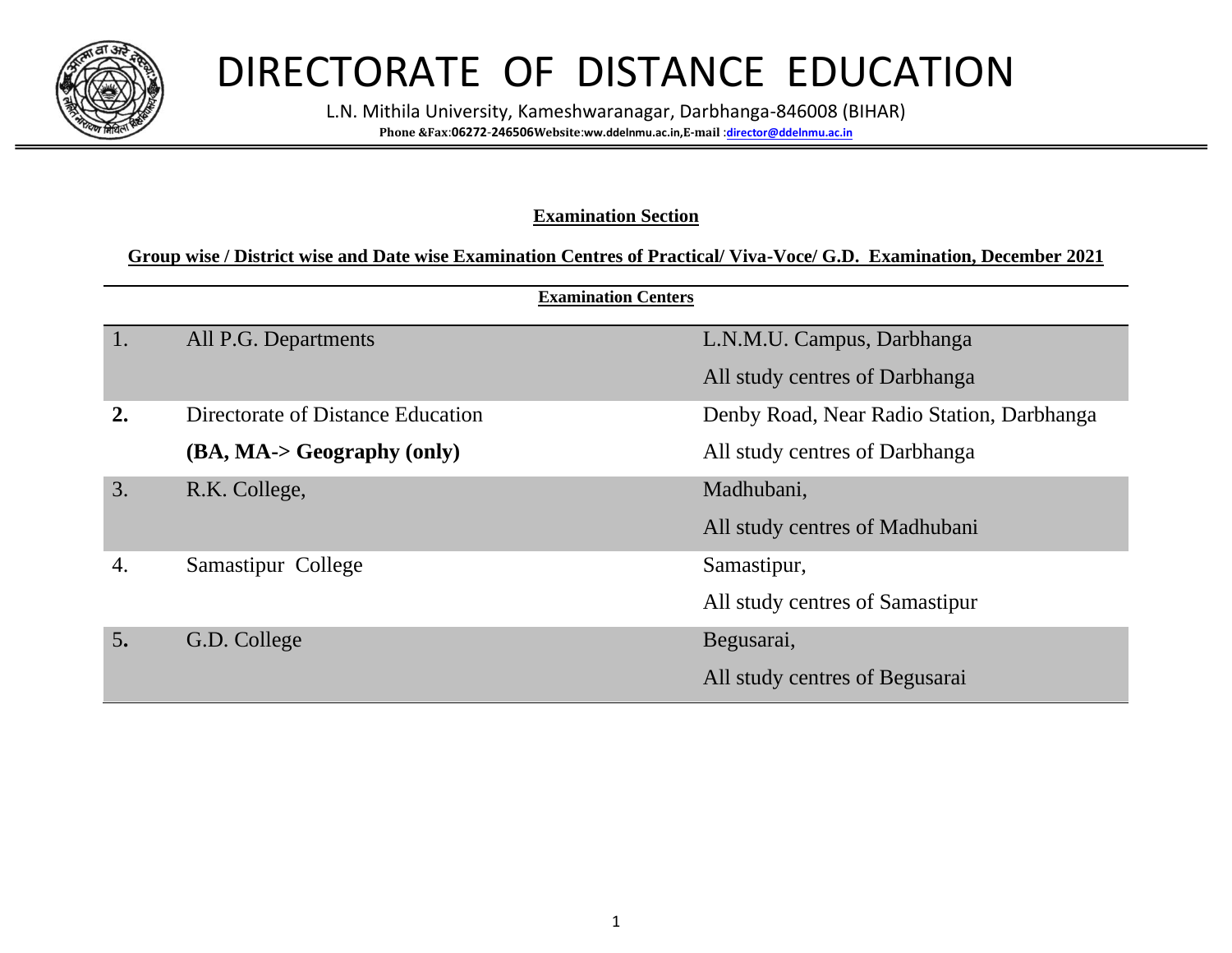| <b>S.N.</b> | Name of the   | <b>Examination</b>                                                               | <b>Attached</b>                                                                                                                                                                                                                                                                                                                                                                                                                                                                                                                           | Date               | <b>Allotted</b>         | Paper            | <b>Time</b>                |
|-------------|---------------|----------------------------------------------------------------------------------|-------------------------------------------------------------------------------------------------------------------------------------------------------------------------------------------------------------------------------------------------------------------------------------------------------------------------------------------------------------------------------------------------------------------------------------------------------------------------------------------------------------------------------------------|--------------------|-------------------------|------------------|----------------------------|
|             | Programme     | <b>Centre</b>                                                                    | <b>Study</b><br><b>Centres</b>                                                                                                                                                                                                                                                                                                                                                                                                                                                                                                            | <sub>of</sub>      | Enrolment. No.          |                  | of                         |
|             |               |                                                                                  |                                                                                                                                                                                                                                                                                                                                                                                                                                                                                                                                           | <b>Examination</b> |                         |                  | <b>Examination</b>         |
| 1.          | M.Com (Prev.) | P.G. Dept. of<br><b>Commerce and</b><br>Management,<br>LNMU,<br><b>Darbhanga</b> | $(1)$ Head Quarter $(01)$<br>$(2)$ S.N.High School $(01)$<br>$(3)$ K.S.College $(03)$<br>$(4)$ N.J.M. College $(02)$<br>$(5)$ BMA college, Baheri $(19)$<br>(6) AMM College, Bahera (20)<br>$(7) MSSAESS$ , Darbhanga $(21)$<br>$(8)+2$ BDYHS, Dbg $(42)$<br>$(9)+2HS$ , Ujan, Dbg $(18)$<br>$(10)$ MarwariCollege, Dbg $(43)$<br>$(11)$ RBJ College, Dbg $(44)$<br>$(12)$ L.C.S. College, Dbg $(45)$<br>$(13)$ M.G. College, Dbg $(46)$<br>(14) M.M. College, Dbg (47)<br>15) J.K. College, Biraul, DBG<br>16)M.K.S. College, Chandauna, | 27.01.2022         | All                     | 8 <sup>th</sup>  | 10:00 AM<br>to<br>05:00 PM |
|             |               |                                                                                  | & Remaining Study Centres<br>$(1)$ Head Quarter $(01)$                                                                                                                                                                                                                                                                                                                                                                                                                                                                                    |                    |                         |                  |                            |
| 2.          | M.Com (Final) | P.G. Dept. of                                                                    | $(2)$ S.N.High School $(01)$                                                                                                                                                                                                                                                                                                                                                                                                                                                                                                              | 28.01.2022         | 20100001 to             |                  |                            |
|             |               | <b>Commerce and</b>                                                              | $(3)$ K.S.College $(03)$                                                                                                                                                                                                                                                                                                                                                                                                                                                                                                                  |                    | 20100066                |                  | 10:00 AM                   |
|             |               | Management,                                                                      | $(4)$ N.J.M. College $(02)$<br>(5) BMA college, Baheri (19)                                                                                                                                                                                                                                                                                                                                                                                                                                                                               | 29.01.2022         | 20100067 to             |                  | to                         |
|             |               | LNMU,                                                                            | (6) AMM College, Bahera (20)                                                                                                                                                                                                                                                                                                                                                                                                                                                                                                              |                    | 20100140                | 16 <sup>th</sup> | 05:00 PM                   |
|             |               | <b>Darbhanga</b>                                                                 | $(7) MSSAESS$ , Darbhanga $(21)$                                                                                                                                                                                                                                                                                                                                                                                                                                                                                                          | 31.01.2022         | 20100141 to             |                  |                            |
|             |               |                                                                                  | $(8)+2$ BDYHS, Dbg $(42)$<br>$(9)+2HS$ , Ujan, Dbg $(18)$                                                                                                                                                                                                                                                                                                                                                                                                                                                                                 |                    | 20100400                |                  |                            |
|             |               |                                                                                  | $(10)$ MarwariCollege, Dbg $(43)$<br>$(11)$ RBJ College, Dbg $(44)$<br>(12) L.C.S. College, Dbg (45)                                                                                                                                                                                                                                                                                                                                                                                                                                      | 01.02.2022         | 20100401 to<br>20100558 |                  |                            |
|             |               |                                                                                  | $(13)$ M.G. College, Dbg $(46)$<br>(14) M.M. College, Dbg (47)<br>15) J.K. College, Biraul, DBG                                                                                                                                                                                                                                                                                                                                                                                                                                           | 02.02.2022         | 20100559 to<br>20100670 |                  |                            |
|             |               |                                                                                  | 16)M.K.S. College, Chandauna,<br>& Remaining Study Centres                                                                                                                                                                                                                                                                                                                                                                                                                                                                                |                    | 196100134 to            |                  |                            |
|             |               |                                                                                  |                                                                                                                                                                                                                                                                                                                                                                                                                                                                                                                                           | 03.02.2022         | 196101460               |                  |                            |
|             |               |                                                                                  |                                                                                                                                                                                                                                                                                                                                                                                                                                                                                                                                           | 04.02.2022         | 196101461               |                  |                            |
|             |               |                                                                                  |                                                                                                                                                                                                                                                                                                                                                                                                                                                                                                                                           |                    | to Last &               |                  |                            |
|             |               |                                                                                  |                                                                                                                                                                                                                                                                                                                                                                                                                                                                                                                                           |                    | Remaining All           |                  |                            |

## **DARBHANGA**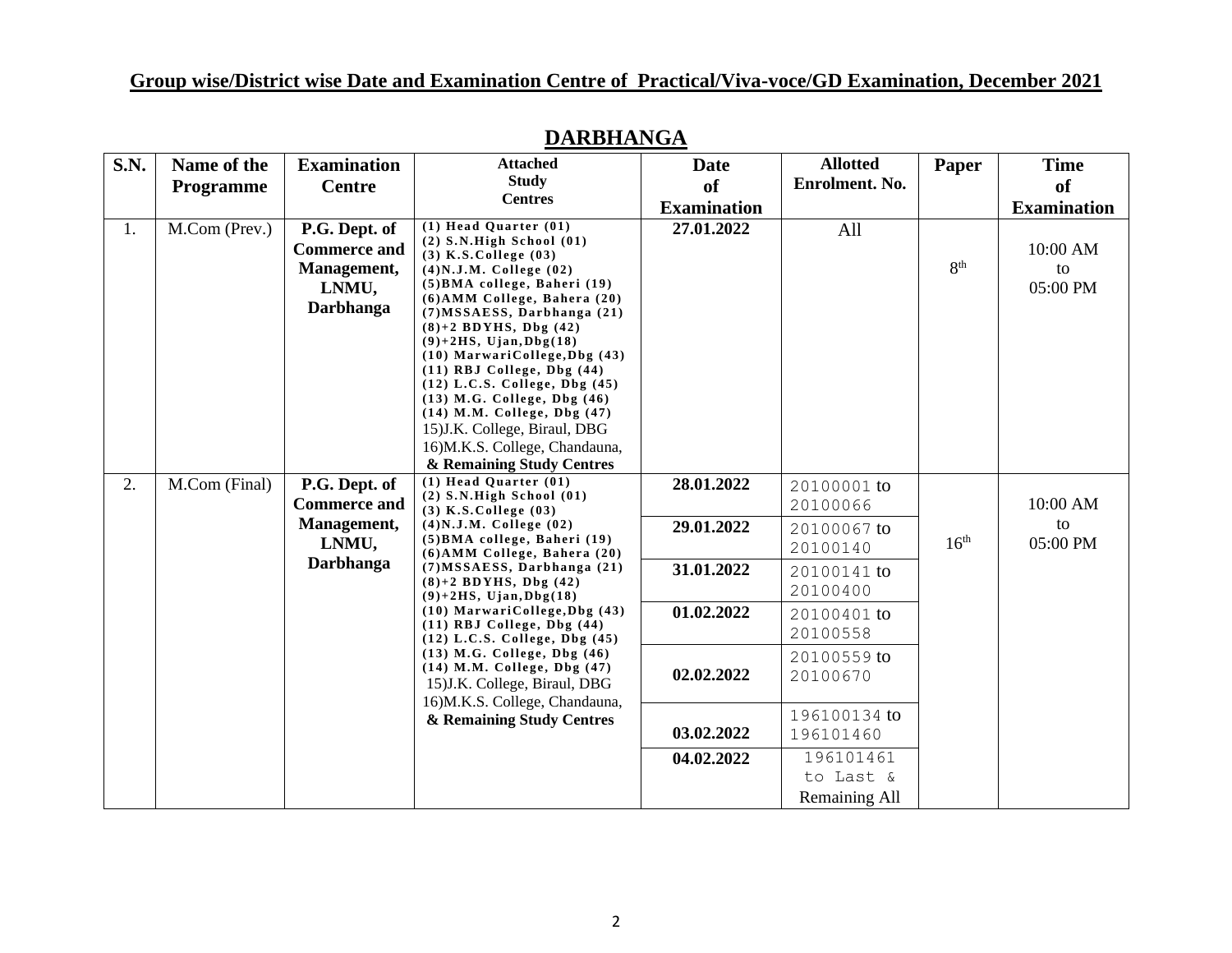| 3. | M.A. History<br>$($ Prev. $)$ | P.G. Dept. of<br>History,<br>LNMU,<br><b>Darbhanga</b> | $(1)$ Head Quarter $(01)$<br>$(2)$ S.N.High School $(01)$<br>$(3)$ K.S. College $(03)$<br>$(4)$ N.J.M. College $(02)$<br>$(5)$ BMA college, Baheri $(19)$<br>$(6)$ AMM College, Bahera $(20)$<br>$(7) MSSAESS$ , Darbhanga $(21)$<br>$(8)+2$ BDYHS, Dbg $(42)$<br>$(9)+2HS$ , Ujan, Dbg $(18)$<br>$(10)$ MarwariCollege, Dbg $(43)$<br>$(11)$ RBJ College, Dbg $(44)$<br>$(12)$ L.C.S. College, Dbg $(45)$<br>$(13)$ M.G. College, Dbg $(46)$<br>(14) M.M. College, Dbg (47)<br>15) J.K. College, Biraul, DBG | 27.01.2022 | All                          | 8 <sup>th</sup>  | 10:00 AM<br>to<br>05:00 PM |
|----|-------------------------------|--------------------------------------------------------|---------------------------------------------------------------------------------------------------------------------------------------------------------------------------------------------------------------------------------------------------------------------------------------------------------------------------------------------------------------------------------------------------------------------------------------------------------------------------------------------------------------|------------|------------------------------|------------------|----------------------------|
|    |                               |                                                        | 16)M.K.S. College, Chandauna,<br>& Remaining Study Centres                                                                                                                                                                                                                                                                                                                                                                                                                                                    |            |                              |                  |                            |
| 4. | M.A. History<br>(Final)       | P.G. Dept. of<br>History,                              | $(1)$ Head Quarter $(01)$<br>$(2)$ S.N.High School $(01)$<br>$(3)$ K.S.College $(03)$                                                                                                                                                                                                                                                                                                                                                                                                                         | 28.01.2022 | 20110020 to<br>20110315      |                  | 10:00 AM                   |
|    |                               | LNMU,<br><b>Darbhanga</b>                              | $(4)$ N.J.M. College $(02)$<br>(5) BMA college, Baheri (19)<br>(6) AMM College, Bahera (20)                                                                                                                                                                                                                                                                                                                                                                                                                   | 29.01.2022 | 20110316 to<br>20110390      | 16 <sup>th</sup> | to<br>05:00 PM             |
|    |                               |                                                        | $(7) MSSAESS$ , Darbhanga $(21)$<br>$(8)+2$ BDYHS, Dbg $(42)$<br>$(9)+2HS$ , Ujan, Dbg $(18)$                                                                                                                                                                                                                                                                                                                                                                                                                 | 31.01.2022 | 20110391 to<br>20110455      |                  |                            |
|    |                               |                                                        | $(10)$ MarwariCollege, Dbg $(43)$<br>$(11)$ RBJ College, Dbg $(44)$<br>$(12)$ L.C.S. College, Dbg $(45)$                                                                                                                                                                                                                                                                                                                                                                                                      | 01.02.2022 | 20110456 to<br>20110520      |                  |                            |
|    |                               |                                                        | (13) M.G. College, Dbg (46)<br>(14) M.M. College, Dbg (47)<br>15) J.K. College, Biraul, DBG                                                                                                                                                                                                                                                                                                                                                                                                                   | 02.02.2022 | 20110521 to<br>20110591      |                  |                            |
|    |                               |                                                        | 16)M.K.S. College, Chandauna,<br>& Remaining Study Centres                                                                                                                                                                                                                                                                                                                                                                                                                                                    | 03.02.2022 | 20110592 to<br>20111071 &    |                  |                            |
|    |                               |                                                        |                                                                                                                                                                                                                                                                                                                                                                                                                                                                                                               | 04.02.2022 | 196110011<br>to<br>196114129 |                  |                            |
|    |                               |                                                        |                                                                                                                                                                                                                                                                                                                                                                                                                                                                                                               | 06.02.2022 | Remaining<br>All             |                  |                            |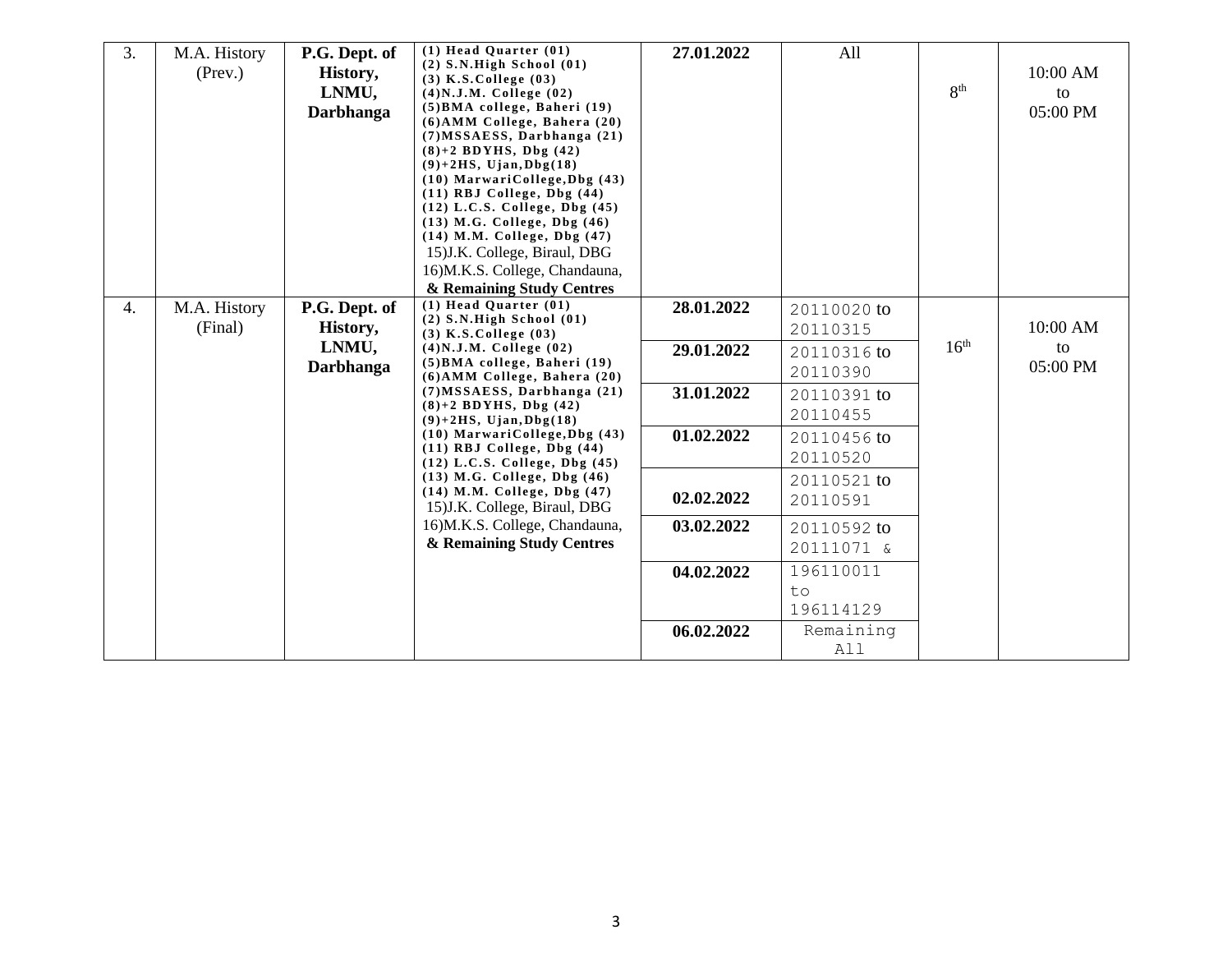| 5. | M.A. Pol. Sc.<br>$($ Prev. $)$ | P.G. Dept. of<br>Pol Science,<br>LNMU,<br>Darbhanga      | $(1)$ Head Quarter $(01)$<br>$(2)$ S.N.High School $(01)$<br>$(3)$ K.S.College $(03)$<br>$(4)$ N.J.M. College $(02)$<br>(5) BMA college, Baheri (19)<br>(6) AMM College, Bahera (20)<br>$(7) MSSAESS$ , Darbhanga $(21)$<br>$(8)+2$ BDYHS, Dbg $(42)$<br>$(9)+2HS$ , Ujan, Dbg $(18)$<br>$(10)$ MarwariCollege, Dbg $(43)$<br>$(11)$ RBJ College, Dbg $(44)$<br>$(12)$ L.C.S. College, Dbg $(45)$<br>$(13)$ M.G. College, Dbg $(46)$<br>(14) M.M. College, Dbg (47)<br>15) J.K. College, Biraul, DBG<br>16)M.K.S. College, Chandauna,<br>& Remaining Study Centres  | 27.01.2022 | All                     | 8 <sup>th</sup>  | 10:00 AM<br>to<br>05:00 PM |
|----|--------------------------------|----------------------------------------------------------|---------------------------------------------------------------------------------------------------------------------------------------------------------------------------------------------------------------------------------------------------------------------------------------------------------------------------------------------------------------------------------------------------------------------------------------------------------------------------------------------------------------------------------------------------------------------|------------|-------------------------|------------------|----------------------------|
| 6. | M.A. Pol. Sc.<br>(Final)       | P.G. Dept. of<br>Pol Science,                            | $(1)$ Head Quarter $(01)$<br>$(2)$ S.N.High School $(01)$<br>$(3)$ K.S. College $(03)$                                                                                                                                                                                                                                                                                                                                                                                                                                                                              | 28.01.2022 | 20120009 to<br>20120318 | 16 <sup>th</sup> | 10:00 AM<br>to             |
|    |                                | LNMU,<br>Darbhanga                                       | $(4)$ N.J.M. College $(02)$<br>(5) BMA college, Baheri (19)<br>$(6)$ AMM College, Bahera $(20)$                                                                                                                                                                                                                                                                                                                                                                                                                                                                     | 29.01.2022 | 20120319 to<br>20120387 |                  | 05:00 PM                   |
|    |                                |                                                          | $(7) MSSAESS$ , Darbhanga $(21)$<br>$(8)+2$ BDYHS, Dbg $(42)$<br>$(9)+2HS$ , Ujan, Dbg $(18)$                                                                                                                                                                                                                                                                                                                                                                                                                                                                       | 31.01.2022 | 20120388 to<br>20120452 |                  |                            |
|    |                                |                                                          | $(10)$ MarwariCollege, Dbg $(43)$<br>$(11)$ RBJ College, Dbg $(44)$<br>$(12)$ L.C.S. College, Dbg $(45)$<br>(13) M.G. College, Dbg (46)<br>(14) M.M. College, Dbg (47)<br>15) J.K. College, Biraul, DBG<br>16)M.K.S. College, Chandauna,<br>& Remaining Study Centres                                                                                                                                                                                                                                                                                               | 01.02.2022 | Remaining<br>All        |                  |                            |
| 7. | M.A. Sociology<br>(Prev.)      | P.G. Dept. of<br>Sociology,<br>LNMU,<br><b>Darbhanga</b> | $(1)$ Head Quarter $(01)$<br>$(2)$ S.N.High School $(01)$<br>$(3)$ K.S. College $(03)$<br>$(4)$ N.J.M. College $(02)$<br>(5) BMA college, Baheri (19)<br>(6) AMM College, Bahera (20)<br>$(7) MSSAESS$ , Darbhanga $(21)$<br>$(8)+2$ BDYHS, Dbg $(42)$<br>$(9)+2HS$ , Ujan, Dbg $(18)$<br>$(10)$ MarwariCollege, Dbg $(43)$<br>$(11)$ RBJ College, Dbg $(44)$<br>$(12)$ L.C.S. College, Dbg $(45)$<br>$(13)$ M.G. College, Dbg $(46)$<br>(14) M.M. College, Dbg (47)<br>15) J.K. College, Biraul, DBG<br>16)M.K.S. College, Chandauna,<br>& Remaining Study Centres | 28.01.2022 | All                     | 8 <sup>th</sup>  | 10:00 AM<br>to<br>05:00 PM |
| 8. | M.A. Sociology<br>(Final)      | P.G. Dept. of<br>Sociology,                              | $(1)$ Head Quarter $(01)$<br>$(2)$ S.N.High School $(01)$                                                                                                                                                                                                                                                                                                                                                                                                                                                                                                           | 29.01.2022 | 20230092 to<br>20230202 |                  |                            |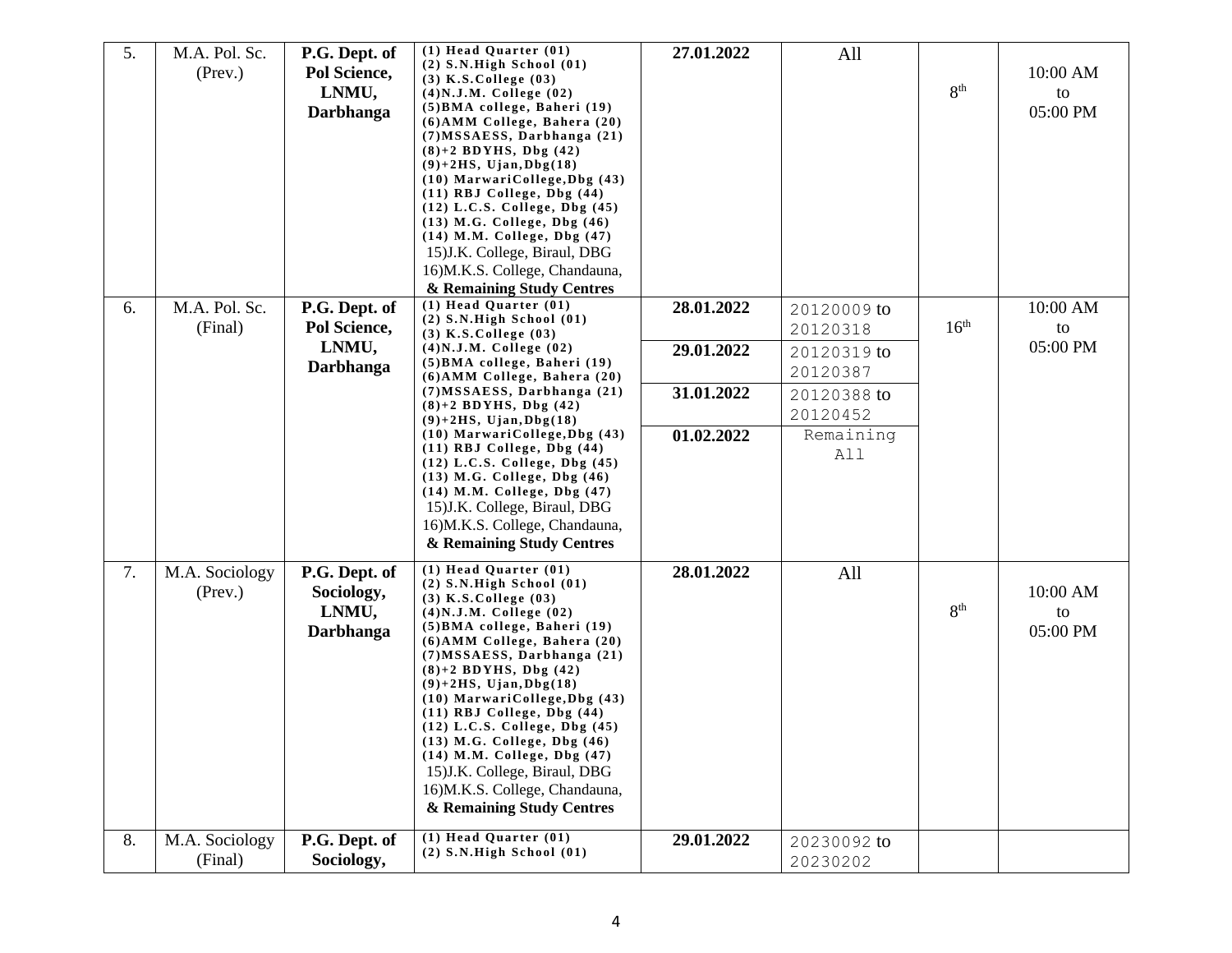|     |                             | LNMU,<br><b>Darbhanga</b>                                | $(3)$ K.S.College $(03)$<br>$(4)$ N.J.M. College $(02)$                                                                                                                                                                                                                                                                                                                                                | 31.01.2022 | 20230203 to<br>20230287 | 16 <sup>th</sup> | 10:00 AM<br>to |
|-----|-----------------------------|----------------------------------------------------------|--------------------------------------------------------------------------------------------------------------------------------------------------------------------------------------------------------------------------------------------------------------------------------------------------------------------------------------------------------------------------------------------------------|------------|-------------------------|------------------|----------------|
|     |                             |                                                          | (5) BMA college, Baheri (19)<br>$(6)$ AMM College, Bahera $(20)$                                                                                                                                                                                                                                                                                                                                       |            |                         |                  | 05:00 PM       |
|     |                             |                                                          | (7) MSSAESS, Darbhanga (21)<br>$(8)+2$ BDYHS, Dbg $(42)$<br>$(9)+2HS$ , Ujan, Dbg $(18)$<br>$(10)$ MarwariCollege, Dbg $(43)$<br>$(11)$ RBJ College, Dbg $(44)$<br>$(12)$ L.C.S. College, Dbg $(45)$                                                                                                                                                                                                   | 01.02.2022 | Remaining<br>All        |                  |                |
|     |                             |                                                          | $(13)$ M.G. College, Dbg $(46)$<br>(14) M.M. College, Dbg (47)<br>15) J.K. College, Biraul, DBG<br>16)M.K.S. College, Chandauna,<br>& Remaining Study Centres                                                                                                                                                                                                                                          |            |                         |                  |                |
| 9.  | M.A.<br>Economics<br>(Prev) | P.G. Dept. of<br>Economics,<br>LNMU,<br><b>Darbhanga</b> | $(1)$ Head Quarter $(01)$<br>$(2)$ S.N.High School $(01)$<br>$(3)$ K.S.College $(03)$<br>$(4)$ N.J.M. College $(02)$<br>(5) BMA college, Baheri (19)                                                                                                                                                                                                                                                   | 31.01.2022 | All                     | 08 <sup>th</sup> | 10:00 AM       |
|     |                             |                                                          | (6) AMM College, Bahera (20)<br>$(7) MSSAESS$ , Darbhanga $(21)$<br>$(8)+2$ BDYHS, Dbg $(42)$<br>$(9)+2$ HS, Ujan, Dbg $(18)$<br>(10) MarwariCollege, Dbg (43)<br>$(11)$ RBJ College, Dbg $(44)$<br>$(12)$ L.C.S. College, Dbg $(45)$<br>$(13)$ M.G. College, Dbg $(46)$<br>(14) M.M. College, Dbg (47)<br>15) J.K. College, Biraul, DBG<br>16)M.K.S. College, Chandauna,<br>& Remaining Study Centres |            |                         |                  | to<br>05:00 PM |
| 10. | M.A.<br>Economics           | P.G. Dept. of<br>Economics,                              | $(1)$ Head Quarter $(01)$<br>$(2)$ S.N.High School $(01)$                                                                                                                                                                                                                                                                                                                                              | 01.02.2022 | 20250001 to<br>20250074 |                  | 10:00 AM       |
|     | (Final)                     | LNMU,<br><b>Darbhanga</b>                                | $(3)$ K.S.College $(03)$<br>$(4)$ N.J.M. College $(02)$<br>$(5)$ BMA college, Baheri $(19)$<br>$(6)$ AMM College, Bahera $(20)$                                                                                                                                                                                                                                                                        | 02.02.2022 | 20250075 to<br>20250279 | 16 <sup>th</sup> | to<br>05:00 PM |
|     |                             |                                                          | $(7) MSSAESS$ , Darbhanga $(21)$<br>$(8)+2$ BDYHS, Dbg $(42)$<br>$(9)+2HS$ , Ujan, Dbg $(18)$<br>$(10)$ MarwariCollege, Dbg $(43)$<br>$(11)$ RBJ College, Dbg $(44)$<br>$(12)$ L.C.S. College, Dbg $(45)$<br>$(13)$ M.G. College, Dbg $(46)$<br>(14) M.M. College, Dbg (47)<br>15) J.K. College, Biraul, DBG<br>16)M.K.S. College, Chandauna,<br>& Remaining Study Centres                             | 03.02.2022 | Remaining<br>All        |                  |                |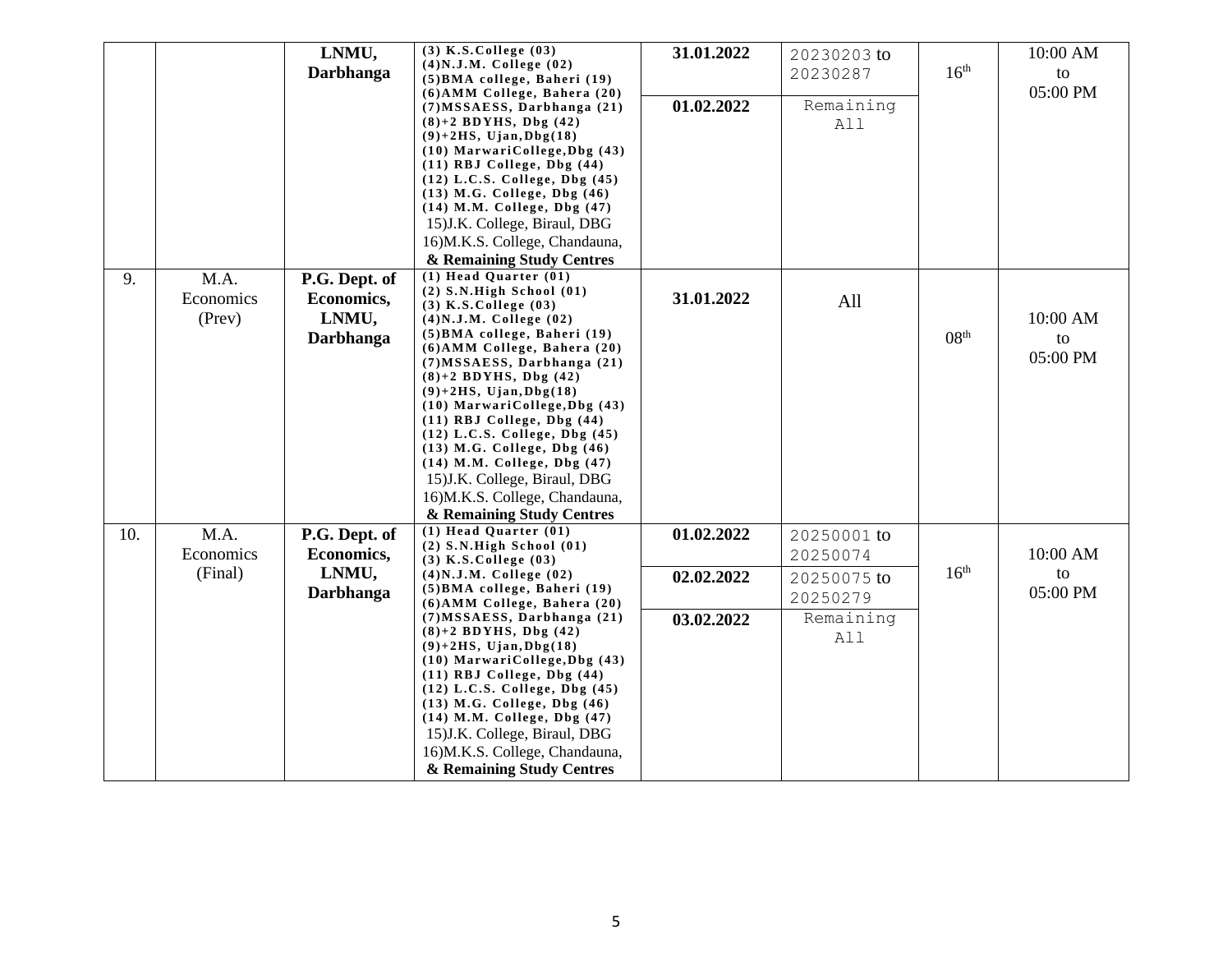| M.A. Hindi<br>(Prev)         | P.G. Dept. of<br>Hindi, LNMU,<br><b>Darbhanga</b> | $(1)$ Head Quarter $(01)$<br>$(2)$ S.N.High School $(01)$<br>$(3)$ K.S. College $(03)$<br>$(4)$ N.J.M. College $(02)$<br>(5) BMA college, Baheri (19)<br>$(6)$ AMM College, Bahera $(20)$<br>$(7) MSSAESS$ , Darbhanga $(21)$<br>$(8)+2$ BDYHS, Dbg $(42)$<br>$(9)+2HS$ , Ujan, Dbg $(18)$<br>(10) MarwariCollege, Dbg (43)<br>$(11)$ RBJ College, Dbg $(44)$<br>$(12)$ L.C.S. College, Dbg $(45)$<br>$(13)$ M.G. College, Dbg $(46)$<br>(14) M.M. College, Dbg (47)<br>15) J.K. College, Biraul, DBG<br>16)M.K.S. College, Chandauna,<br>& Remaining Study Centres | 27.01.2022                                                                                                                                                     | All                       | 08 <sup>th</sup> | 10:00 AM<br>to<br>05:00 PM |
|------------------------------|---------------------------------------------------|---------------------------------------------------------------------------------------------------------------------------------------------------------------------------------------------------------------------------------------------------------------------------------------------------------------------------------------------------------------------------------------------------------------------------------------------------------------------------------------------------------------------------------------------------------------------|----------------------------------------------------------------------------------------------------------------------------------------------------------------|---------------------------|------------------|----------------------------|
| M.A. Hindi<br>(Final)        | P.G. Dept. of<br>Hindi, LNMU,                     | $(1)$ Head Quarter $(01)$<br>$(2)$ S.N.High School $(01)$<br>$(3)$ K.S. College $(03)$                                                                                                                                                                                                                                                                                                                                                                                                                                                                              | 28.01.2022                                                                                                                                                     | 20130001 to<br>20130247   |                  | 10:00 AM                   |
|                              |                                                   | (5) BMA college, Baheri (19)<br>$(6)$ AMM College, Bahera $(20)$                                                                                                                                                                                                                                                                                                                                                                                                                                                                                                    |                                                                                                                                                                | 20130248 to<br>20130558   |                  | to<br>05:00 PM             |
|                              |                                                   | $(7) MSSAESS$ , Darbhanga $(21)$<br>$(8)+2$ BDYHS, Dbg $(42)$                                                                                                                                                                                                                                                                                                                                                                                                                                                                                                       | 31.01.2022                                                                                                                                                     | 20130559 to<br>20130865   |                  |                            |
|                              |                                                   | $(10)$ MarwariCollege, Dbg $(43)$<br>$(11)$ RBJ College, Dbg $(44)$                                                                                                                                                                                                                                                                                                                                                                                                                                                                                                 | 01.02.2022                                                                                                                                                     | 20130866 to<br>20130951   |                  |                            |
|                              |                                                   | (13) M.G. College, Dbg (46)<br>(14) M.M. College, Dbg (47)                                                                                                                                                                                                                                                                                                                                                                                                                                                                                                          | 02.02.2022                                                                                                                                                     | 20130952 to<br>20131045   |                  |                            |
|                              |                                                   | 16)M.K.S. College, Chandauna,<br>& Remaining Study Centres                                                                                                                                                                                                                                                                                                                                                                                                                                                                                                          | 03.02.2022                                                                                                                                                     | 20131046 to<br>20131225   |                  |                            |
|                              |                                                   |                                                                                                                                                                                                                                                                                                                                                                                                                                                                                                                                                                     | 04.02.2022                                                                                                                                                     | 196130045 to<br>196134298 |                  |                            |
|                              |                                                   |                                                                                                                                                                                                                                                                                                                                                                                                                                                                                                                                                                     | 06.02.2022                                                                                                                                                     | Remaining<br>All          |                  |                            |
| M.A. English<br>$($ Prev $)$ | P.G. Dept. of<br>English,<br>LNMU,<br>Darbhanga   | $(1)$ Head Quarter $(01)$<br>$(2)$ S.N.High School $(01)$<br>$(3)$ K.S. College $(03)$<br>$(4)$ N.J.M. College $(02)$<br>(5) BMA college, Baheri (19)<br>$(6)$ AMM College, Bahera $(20)$<br>$(7) MSSAESS$ , Darbhanga $(21)$<br>$(8)+2$ BDYHS, Dbg $(42)$<br>$(9)+2HS$ , Ujan, Dbg $(18)$<br>$(10)$ MarwariCollege, Dbg $(43)$<br>$(11)$ RBJ College, Dbg $(44)$<br>$(12)$ L.C.S. College, Dbg $(45)$<br>$(13)$ M.G. College, Dbg $(46)$<br>(14) M.M. College, Dbg (47)<br>15) J.K. College, Biraul, DBG<br>16)M.K.S. College, Chandauna,                          | 28.01.2022                                                                                                                                                     | All                       | 08 <sup>th</sup> | 10:00 AM<br>to<br>05:00 PM |
|                              |                                                   | <b>Darbhanga</b>                                                                                                                                                                                                                                                                                                                                                                                                                                                                                                                                                    | $(4)$ N.J.M. College $(02)$<br>$(9)+2HS$ , Ujan, Dbg $(18)$<br>$(12)$ L.C.S. College, Dbg $(45)$<br>15) J.K. College, Biraul, DBG<br>& Remaining Study Centres | 29.01.2022                |                  | 16 <sup>th</sup>           |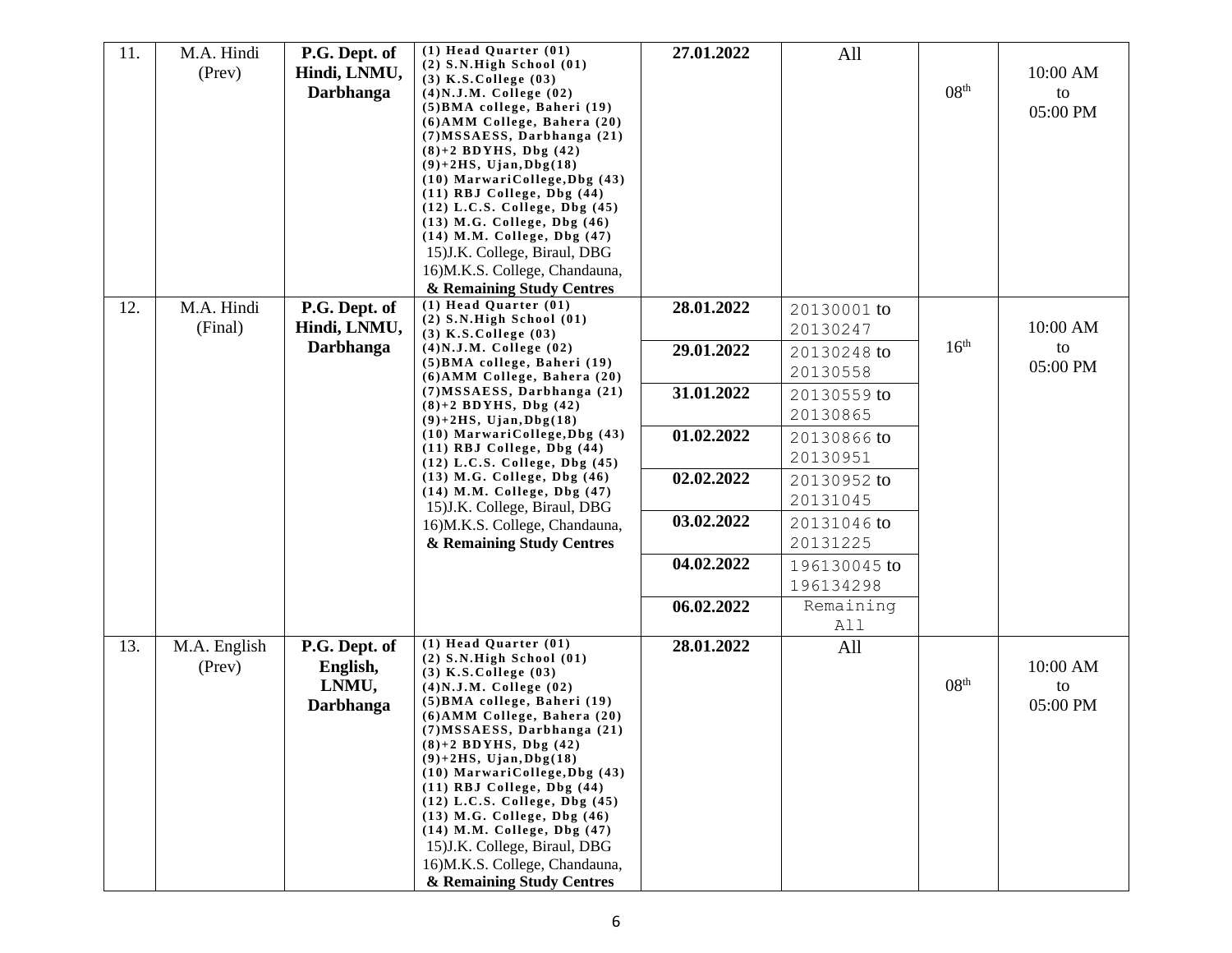| 14.        | M.A. English<br>(Final)      | P.G. Dept. of<br>English,<br>LNMU,<br>Darbhanga                    | $(1)$ Head Quarter $(01)$<br>$(2)$ S.N.High School $(01)$<br>$(3)$ K.S. College $(03)$<br>$(4)$ N.J.M. College $(02)$<br>(5) BMA college, Baheri (19)<br>(6) AMM College, Bahera (20)<br>(7) MSSAESS, Darbhanga (21)<br>$(8)+2$ BDYHS, Dbg $(42)$<br>$(9)+2HS$ , Ujan, Dbg $(18)$<br>$(10)$ MarwariCollege, Dbg $(43)$<br>$(11)$ RBJ College, Dbg $(44)$<br>$(12)$ L.C.S. College, Dbg $(45)$<br>$(13)$ M.G. College, Dbg $(46)$<br>(14) M.M. College, Dbg (47)<br>15) J.K. College, Biraul, DBG<br>16)M.K.S. College, Chandauna,<br>& Remaining Study Centres                          | 29.01.2022<br>31.01.2022<br>01.02.2022<br>02.02.2022 | 20140067 to<br>20140388<br>20140389 to<br>20140456<br>20140457 to<br>20140585<br>Remaining<br>All | 16 <sup>th</sup>         | 10:00 AM<br>to<br>05:00 PM |
|------------|------------------------------|--------------------------------------------------------------------|-----------------------------------------------------------------------------------------------------------------------------------------------------------------------------------------------------------------------------------------------------------------------------------------------------------------------------------------------------------------------------------------------------------------------------------------------------------------------------------------------------------------------------------------------------------------------------------------|------------------------------------------------------|---------------------------------------------------------------------------------------------------|--------------------------|----------------------------|
| 15.        | M.A. Urdu<br>(Prev)          | P.G. Dept. of<br>Urdu, LNMU,<br><b>Darbhanga</b>                   | $(1)$ Head Quarter $(01)$<br>$(2)$ S.N.High School $(01)$<br>$(3)$ K.S. College $(03)$<br>$(4)$ N.J.M. College $(02)$<br>(5) BMA college, Baheri (19)<br>(6) AMM College, Bahera (20)<br>$(7) MSSAESS$ , Darbhanga $(21)$<br>$(8)+2$ BDYHS, Dbg $(42)$<br>$(9)+2HS$ , Ujan, Dbg $(18)$<br>(10) MarwariCollege, Dbg (43)<br>$(11)$ RBJ College, Dbg $(44)$<br>$(12)$ L.C.S. College, Dbg $(45)$<br>(13) M.G. College, Dbg (46)<br>(14) M.M. College, Dbg (47)<br>15) J.K. College, Biraul, DBG<br>16)M.K.S. College, Chandauna,<br>& Remaining Study Centres                             | 31.01.2022                                           | All                                                                                               | 08 <sup>th</sup>         | 10:00 AM<br>to<br>05:00 PM |
| 16.<br>17. | M.A. Urdu<br>(Final)<br>M.A. | P.G. Dept. of<br>Urdu, LNMU,<br><b>Darbhanga</b><br>Directorate of | $(1)$ Head Quarter $(01)$<br>$(2)$ S.N.High School $(01)$<br>$(3)$ K.S.College $(03)$<br>$(4)$ N.J.M. College $(02)$<br>(5) BMA college, Baheri (19)<br>(6) AMM College, Bahera (20)<br>$(7) MSSAESS$ , Darbhanga $(21)$<br>$(8)+2$ BDYHS, Dbg $(42)$<br>$(9)+2HS$ , Ujan, Dbg $(18)$<br>(10) MarwariCollege, Dbg (43)<br>$(11)$ RBJ College, Dbg $(44)$<br>(12) L.C.S. College, Dbg (45)<br>$(13)$ M.G. College, Dbg $(46)$<br>(14) M.M. College, Dbg (47)<br>15) J.K. College, Biraul, DBG<br>16)M.K.S. College, Chandauna,<br>& Remaining Study Centres<br>$(1)$ Head Quarter $(01)$ | 01.02.2022<br>02.02.2022<br>31.01.2022               | 20150027 to<br>20150088<br>Remaining<br>All<br>All                                                | 16 <sup>th</sup>         | 10:00 AM<br>to<br>05:00 PM |
|            | Geography<br>(Prev)          | <b>Distance</b><br><b>Education,</b>                               | $(2)$ S.N.High School $(01)$<br>$(3)$ K.S. College $(03)$<br>$(4)$ N.J.M. College $(02)$                                                                                                                                                                                                                                                                                                                                                                                                                                                                                                |                                                      |                                                                                                   | 07 <sup>th</sup><br>$\&$ | 10:00 AM<br>to             |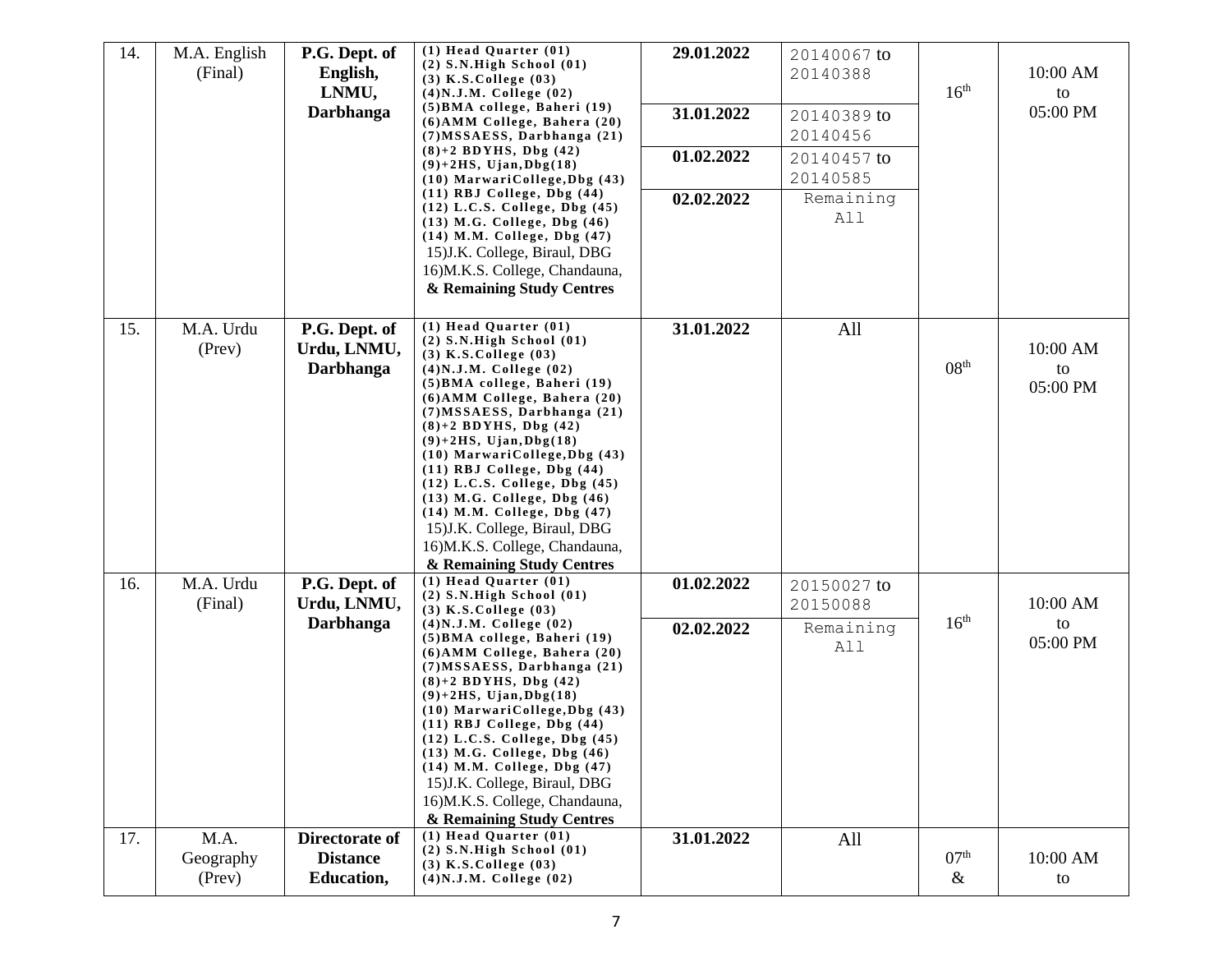|     |                        | Denby Road,<br><b>Near Radio</b><br>Station,<br>Darbhanga | (5) BMA college, Baheri (19)<br>(6) AMM College, Bahera (20)<br>$(7) MSSAESS$ , Darbhanga $(21)$<br>$(8)+2$ BDYHS, Dbg $(42)$<br>$(9)+2HS$ , Ujan, Dbg $(18)$<br>$(10)$ MarwariCollege, Dbg $(43)$<br>$(11)$ RBJ College, Dbg $(44)$<br>$(12)$ L.C.S. College, Dbg $(45)$<br>$(13)$ M.G. College, Dbg $(46)$<br>$(14)$ M.M. College, Dbg $(47)$<br>15) J.K. College, Biraul, DBG<br>16)M.K.S. College, Chandauna,<br>& Remaining Study Centres                                                                                                                      |            | All                                 | 08 <sup>th</sup>                             | 05:00 PM                   |
|-----|------------------------|-----------------------------------------------------------|---------------------------------------------------------------------------------------------------------------------------------------------------------------------------------------------------------------------------------------------------------------------------------------------------------------------------------------------------------------------------------------------------------------------------------------------------------------------------------------------------------------------------------------------------------------------|------------|-------------------------------------|----------------------------------------------|----------------------------|
| 18. | M.A.                   | Directorate of<br><b>Distance</b>                         | $(1)$ Head Quarter $(01)$<br>$(2)$ S.N.High School $(01)$                                                                                                                                                                                                                                                                                                                                                                                                                                                                                                           | 01.02.2022 | 20240005 to                         |                                              |                            |
|     | Geography<br>(Final)   | <b>Education,</b><br>Denby Road,<br><b>Near Radio</b>     | $(3)$ K.S.College $(03)$<br>$(4)$ N.J.M. College $(02)$<br>(5) BMA college, Baheri (19)<br>(6) AMM College, Bahera (20)                                                                                                                                                                                                                                                                                                                                                                                                                                             | 02.02.2022 | 20240274<br>20240275 to<br>20240324 | 15 <sup>th</sup><br>$\&$<br>16 <sup>th</sup> | 10:00 AM<br>to<br>05:00 PM |
|     |                        | Station,<br>Darbhanga                                     | $(7) MSSAESS$ , Darbhanga $(21)$<br>$(8)+2$ BDYHS, Dbg $(42)$<br>$(9)+2HS$ , Ujan, Dbg $(18)$<br>$(10)$ MarwariCollege, Dbg $(43)$                                                                                                                                                                                                                                                                                                                                                                                                                                  | 03.02.2022 | 20240275 to<br>20240401             |                                              |                            |
|     |                        |                                                           | $(11)$ RBJ College, Dbg $(44)$<br>$(12)$ L.C.S. College, Dbg $(45)$<br>$(13)$ M.G. College, Dbg $(46)$<br>(14) M.M. College, Dbg (47)<br>15) J.K. College, Biraul, DBG<br>16)M.K.S. College, Chandauna,<br>& Remaining Study Centres                                                                                                                                                                                                                                                                                                                                | 04.02.2022 | Remaining<br>All                    |                                              |                            |
| 19. | M.A. Home<br>Sc.(Prev) | P.G. Dept. of<br>Home Science,<br>LNMU,<br>Darbhanga      | $(1)$ Head Quarter $(01)$<br>$(2)$ S.N.High School $(01)$<br>$(3)$ K.S.College $(03)$<br>$(4)$ N.J.M. College $(02)$<br>(5) BMA college, Baheri (19)<br>(6) AMM College, Bahera (20)<br>$(7) MSSAESS$ , Darbhanga $(21)$<br>$(8)+2$ BDYHS, Dbg $(42)$<br>$(9)+2HS$ , Ujan, Dbg $(18)$<br>$(10)$ MarwariCollege, Dbg $(43)$<br>$(11)$ RBJ College, Dbg $(44)$<br>$(12)$ L.C.S. College, Dbg $(45)$<br>$(13)$ M.G. College, Dbg $(46)$<br>(14) M.M. College, Dbg (47)<br>15) J.K. College, Biraul, DBG<br>16) M.K.S. College, Chandauna,<br>& Remaining Study Centres | 29.01.2022 | All                                 | 7th<br>$\&$<br>08 <sup>th</sup>              | 10:00 AM<br>to<br>05:00 PM |
| 20. | M.A. Home Sc.          | P.G. Dept. of                                             | $(1)$ Head Quarter $(01)$<br>$(2)$ S.N.High School $(01)$                                                                                                                                                                                                                                                                                                                                                                                                                                                                                                           | 31.01.2022 | 20260006 to                         | 15 <sup>th</sup>                             | 10:00 AM                   |
|     | (Final)                | Home Science,<br>LNMU,<br>Darbhanga                       | $(3)$ K.S.College $(03)$<br>$(4)$ N.J.M. College $(02)$<br>(5) BMA college, Baheri (19)                                                                                                                                                                                                                                                                                                                                                                                                                                                                             | 01.02.2022 | 20260196<br>20260197 to<br>20260268 | $\&$<br>16 <sup>th</sup>                     | to<br>05:00 PM             |
|     |                        |                                                           | (6) AMM College, Bahera (20)<br>$(7) MSSAESS$ , Darbhanga $(21)$<br>$(8)+2$ BDYHS, Dbg $(42)$                                                                                                                                                                                                                                                                                                                                                                                                                                                                       | 02.02.2022 | Remaining<br>All                    |                                              |                            |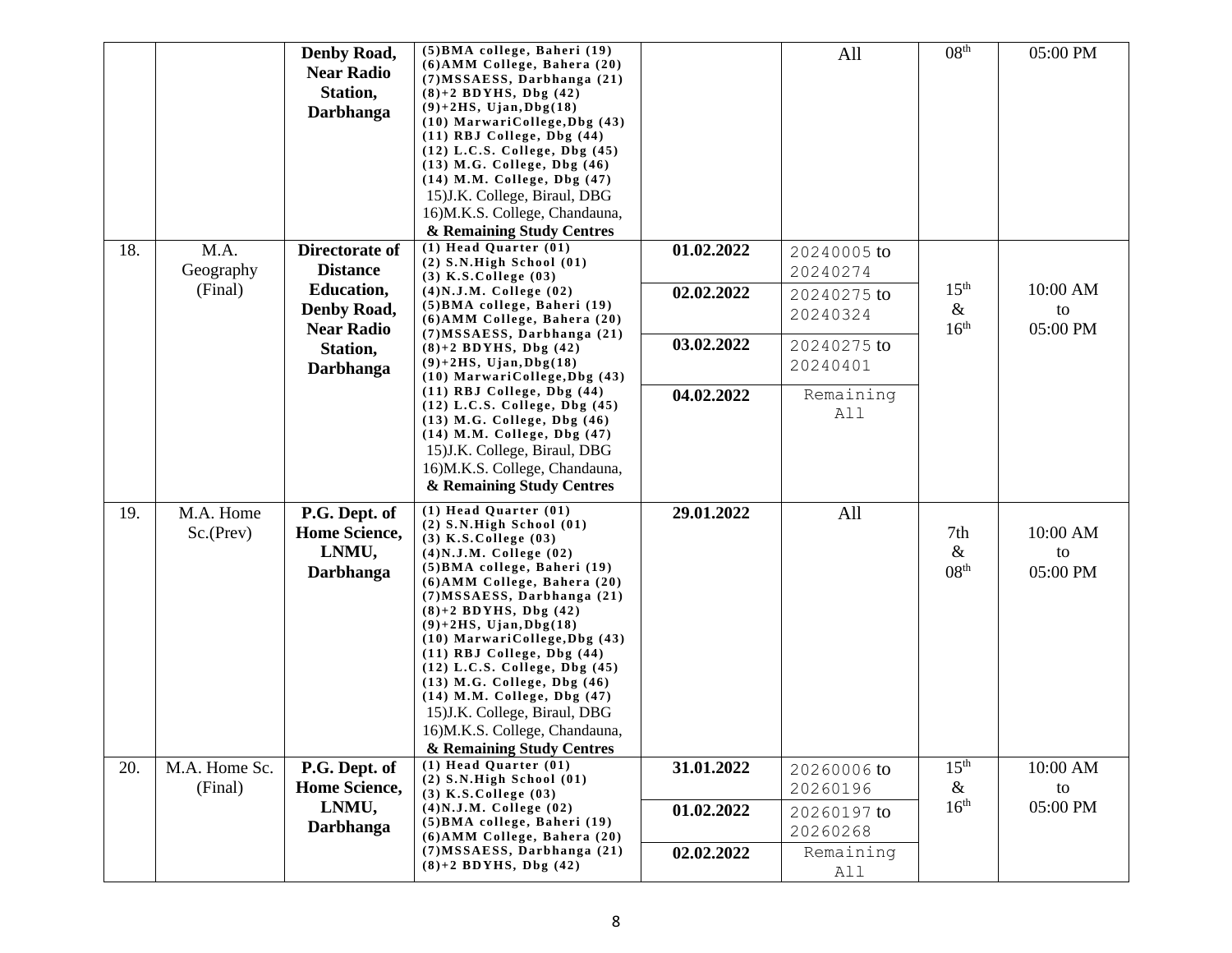|     |                               |                                                           | $(9)+2HS$ , Ujan, Dbg $(18)$<br>(10) MarwariCollege, Dbg (43)<br>$(11)$ RBJ College, Dbg $(44)$<br>$(12)$ L.C.S. College, Dbg $(45)$<br>$(13)$ M.G. College, Dbg $(46)$<br>(14) M.M. College, Dbg (47)<br>15) J.K. College, Biraul, DBG<br>16)M.K.S. College, Chandauna,<br>& Remaining Study Centres                                                                                                                                                                                                                                                                   |                                                                    |                                                                                                                              |                                                                  |                            |
|-----|-------------------------------|-----------------------------------------------------------|-------------------------------------------------------------------------------------------------------------------------------------------------------------------------------------------------------------------------------------------------------------------------------------------------------------------------------------------------------------------------------------------------------------------------------------------------------------------------------------------------------------------------------------------------------------------------|--------------------------------------------------------------------|------------------------------------------------------------------------------------------------------------------------------|------------------------------------------------------------------|----------------------------|
| 21. | M.A.<br>Psychology<br>(Prev)  | P.G. Dept. of<br>Psychology,<br>LNMU,<br><b>Darbhanga</b> | $(1)$ Head Quarter $(01)$<br>$(2)$ S.N.High School $(01)$<br>$(3)$ K.S. College $(03)$<br>$(4)$ N.J.M. College $(02)$<br>(5) BMA college, Baheri (19)<br>$(6)$ AMM College, Bahera $(20)$<br>$(7) MSSAESS$ , Darbhanga $(21)$<br>$(8)+2$ BDYHS, Dbg $(42)$<br>$(9)+2HS$ , Ujan, Dbg $(18)$<br>$(10)$ MarwariCollege, Dbg $(43)$<br>$(11)$ RBJ College, Dbg $(44)$<br>$(12)$ L.C.S. College, Dbg $(45)$<br>$(13)$ M.G. College, Dbg $(46)$<br>(14) M.M. College, Dbg (47)<br>15) J.K. College, Biraul, DBG<br>16)M.K.S. College, Chandauna,<br>& Remaining Study Centres | 29.01.2022                                                         | All                                                                                                                          | 7 <sup>th</sup><br>$\&$<br>08 <sup>th</sup>                      | 10:00 AM<br>to<br>05:00 PM |
| 22. | M.A.<br>Psychology<br>(Final) | P.G. Dept. of<br>Psychology,<br>LNMU,<br><b>Darbhanga</b> | $(1)$ Head Quarter $(01)$<br>$(2)$ S.N.High School $(01)$<br>$(3)$ K.S. College $(03)$<br>$(4)$ N.J.M. College $(02)$<br>(5) BMA college, Baheri (19)<br>(6) AMM College, Bahera (20)<br>(7) MSSAESS, Darbhanga (21)<br>$(8)+2$ BDYHS, Dbg $(42)$<br>$(9)+2HS$ , Ujan, Dbg $(18)$<br>$(10)$ MarwariCollege, Dbg $(43)$<br>$(11)$ RBJ College, Dbg $(44)$<br>$(12)$ L.C.S. College, Dbg $(45)$<br>$(13)$ M.G. College, Dbg $(46)$<br>(14) M.M. College, Dbg (47)<br>15) J.K. College, Biraul, DBG<br>16)M.K.S. College, Chandauna,                                       | 31.01.2022<br>01.02.2022<br>02.02.2022<br>03.02.2022<br>04.02.2022 | 20270010 to<br>20270273<br>20270274 to<br>20270330<br>20270331 to<br>20270373<br>20270331 to<br>20270439<br>Remaining<br>All | $14^{\text{th}}$<br>15 <sup>th</sup><br>$\&$<br>16 <sup>th</sup> | 10:00 AM<br>to<br>05:00 PM |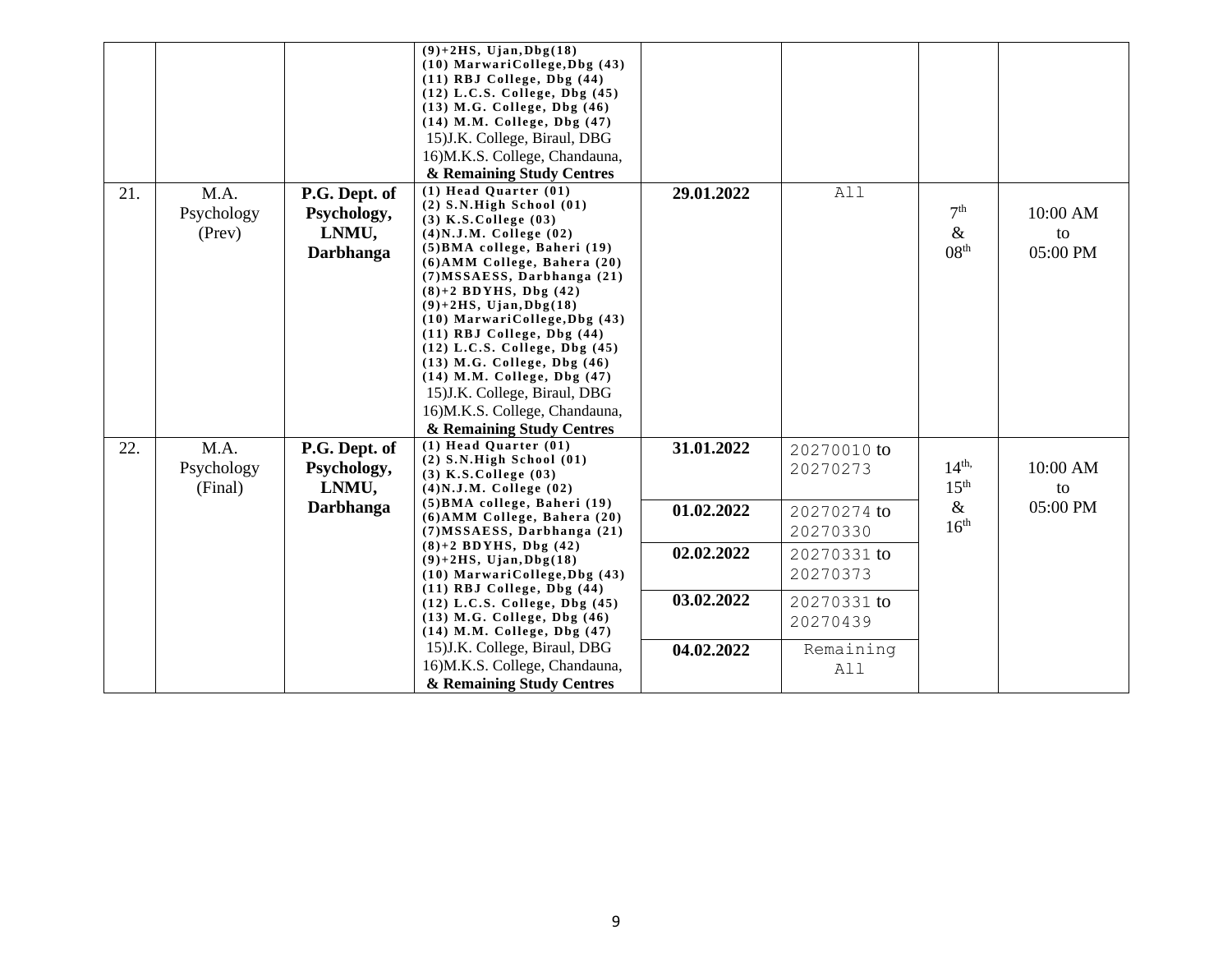| 23. | M.A. Maithili | P.G. Dept. of | $(1)$ Head Quarter $(01)$                                            | 31.01.2022 | All |                  |          |
|-----|---------------|---------------|----------------------------------------------------------------------|------------|-----|------------------|----------|
|     |               |               | $(2)$ S.N.High School $(01)$                                         |            |     | 08 <sup>th</sup> |          |
|     | (Prev)        | Maithili,     | $(3)$ K.S. College $(03)$                                            |            |     |                  | 10:00 AM |
|     |               | LNMU,         | $(4)$ N.J.M. College $(02)$                                          |            |     |                  | to       |
|     |               | Darbhanga     | (5) BMA college, Baheri (19)                                         |            |     |                  | 05:00 PM |
|     |               |               | $(6)$ AMM College, Bahera $(20)$                                     |            |     |                  |          |
|     |               |               | $(7) MSSAESS$ , Darbhanga $(21)$                                     |            |     |                  |          |
|     |               |               | $(8)+2$ BDYHS, Dbg $(42)$                                            |            |     |                  |          |
|     |               |               | $(9)+2HS$ , Ujan, Dbg $(18)$                                         |            |     |                  |          |
|     |               |               | $(10)$ MarwariCollege, Dbg $(43)$<br>$(11)$ RBJ College, Dbg $(44)$  |            |     |                  |          |
|     |               |               | $(12)$ L.C.S. College, Dbg $(45)$                                    |            |     |                  |          |
|     |               |               | $(13)$ M.G. College, Dbg $(46)$                                      |            |     |                  |          |
|     |               |               | $(14)$ M.M. College, Dbg $(47)$                                      |            |     |                  |          |
|     |               |               | 15) J.K. College, Biraul, DBG                                        |            |     |                  |          |
|     |               |               | 16)M.K.S. College, Chandauna,                                        |            |     |                  |          |
|     |               |               |                                                                      |            |     |                  |          |
|     |               |               | & Remaining Study Centres                                            |            |     |                  |          |
| 24. | M.A. Maithili | P.G. Dept. of | $(1)$ Head Quarter $(01)$<br>$(2)$ S.N.High School $(01)$            | 01.02.2022 | All |                  |          |
|     | (Final)       | Maithili,     | $(3)$ K.S.College $(03)$                                             |            |     | 16 <sup>th</sup> | 10:00 AM |
|     |               | LNMU,         | $(4)$ N.J.M. College $(02)$                                          |            |     |                  | to       |
|     |               |               | $(5)$ BMA college, Baheri $(19)$                                     |            |     |                  | 05:00 PM |
|     |               | Darbhanga     | (6) AMM College, Bahera (20)                                         |            |     |                  |          |
|     |               |               | $(7) MSSAESS$ , Darbhanga $(21)$                                     |            |     |                  |          |
|     |               |               | $(8)+2$ BDYHS, Dbg $(42)$                                            |            |     |                  |          |
|     |               |               | $(9)+2HS$ , Ujan, Dbg $(18)$                                         |            |     |                  |          |
|     |               |               | $(10)$ MarwariCollege, Dbg $(43)$                                    |            |     |                  |          |
|     |               |               | $(11)$ RBJ College, Dbg $(44)$                                       |            |     |                  |          |
|     |               |               | $(12)$ L.C.S. College, Dbg $(45)$                                    |            |     |                  |          |
|     |               |               | (13) M.G. College, Dbg (46)                                          |            |     |                  |          |
|     |               |               | $(14)$ M.M. College, Dbg $(47)$                                      |            |     |                  |          |
|     |               |               | 15) J.K. College, Biraul, DBG                                        |            |     |                  |          |
|     |               |               | 16)M.K.S. College, Chandauna,                                        |            |     |                  |          |
|     |               |               | & Remaining Study Centres                                            |            |     |                  |          |
| 25. | M.A.          | P.G. Dept. of | $(1)$ Head Quarter $(01)$                                            | 31.01.2022 | All |                  |          |
|     | Philosophy    | Philosophy,   | $(2)$ S.N.High School $(01)$                                         |            |     | 08 <sup>th</sup> | 10:00 AM |
|     |               |               | $(3)$ K.S.College $(03)$                                             |            |     |                  |          |
|     | (Prev)        | LNMU,         | $(4)$ N.J.M. College $(02)$                                          |            |     |                  | to       |
|     |               | Darbhanga     | (5) BMA college, Baheri (19)                                         |            |     |                  | 05:00 PM |
|     |               |               | $(6)$ AMM College, Bahera $(20)$<br>$(7) MSSAESS$ , Darbhanga $(21)$ |            |     |                  |          |
|     |               |               | $(8)+2$ BDYHS, Dbg $(42)$                                            |            |     |                  |          |
|     |               |               | $(9)+2HS$ , Ujan, Dbg $(18)$                                         |            |     |                  |          |
|     |               |               | $(10)$ MarwariCollege, Dbg $(43)$                                    |            |     |                  |          |
|     |               |               | $(11)$ RBJ College, Dbg $(44)$                                       |            |     |                  |          |
|     |               |               | $(12)$ L.C.S. College, Dbg $(45)$                                    |            |     |                  |          |
|     |               |               | $(13)$ M.G. College, Dbg $(46)$                                      |            |     |                  |          |
|     |               |               | $(14)$ M.M. College, Dbg $(47)$                                      |            |     |                  |          |
|     |               |               | 15) J.K. College, Biraul, DBG                                        |            |     |                  |          |
|     |               |               | 16)M.K.S. College, Chandauna,                                        |            |     |                  |          |
|     |               |               | & Remaining Study Centres                                            |            |     |                  |          |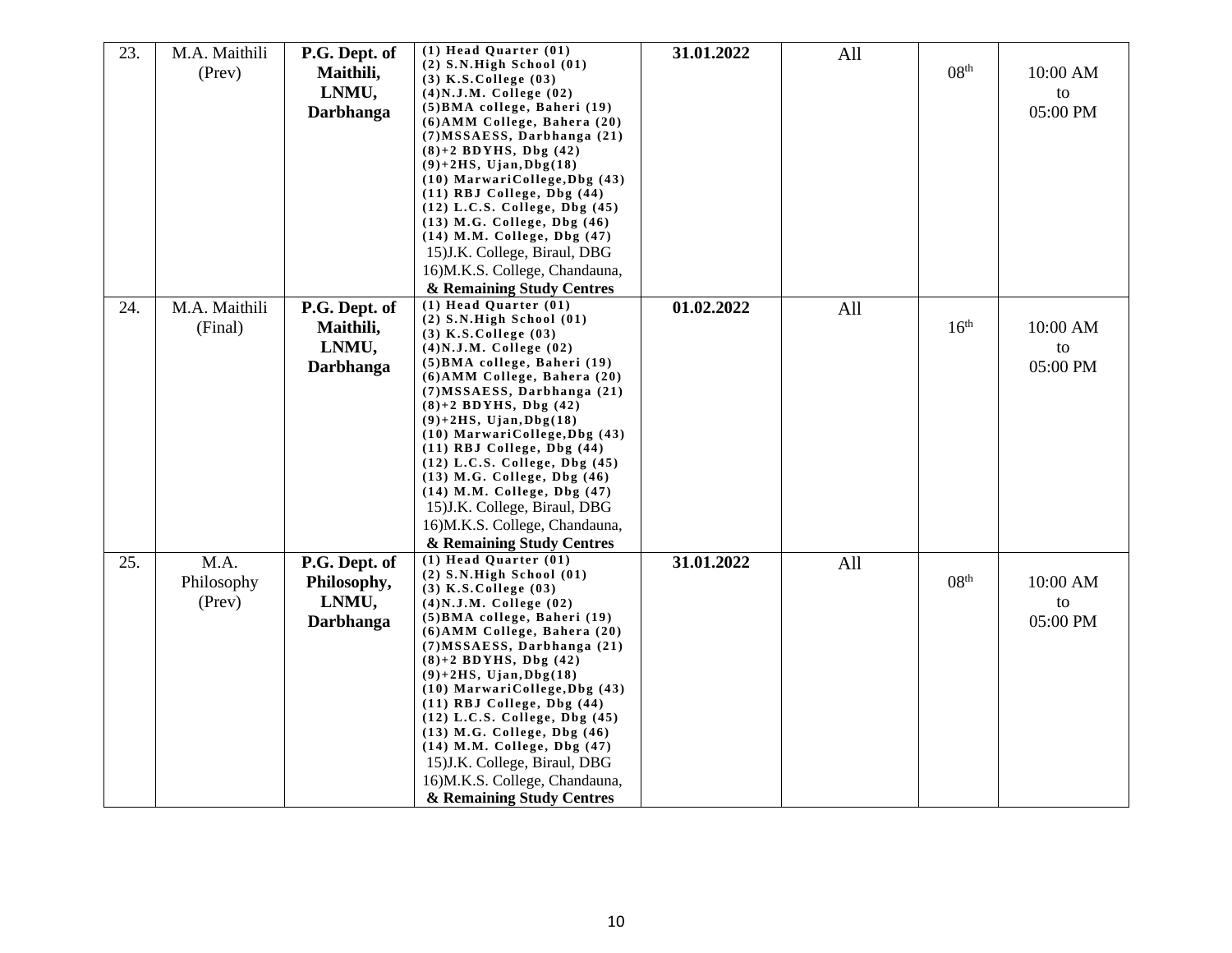|     | M.A.         | P.G. Dept. of     | $(1)$ Head Quarter $(01)$                                            | 01.02.2022 | All |                  |          |
|-----|--------------|-------------------|----------------------------------------------------------------------|------------|-----|------------------|----------|
|     |              |                   | $(2)$ S.N.High School $(01)$                                         |            |     |                  |          |
|     | Philosophy   | Philosophy,       | $(3)$ K.S. College $(03)$                                            |            |     | 16 <sup>th</sup> | 10:00 AM |
|     | (Final)      | LNMU,             | $(4)$ N.J.M. College $(02)$                                          |            |     |                  | to       |
|     |              | Darbhanga         | (5) BMA college, Baheri (19)                                         |            |     |                  | 05:00 PM |
|     |              |                   | (6) AMM College, Bahera (20)                                         |            |     |                  |          |
|     |              |                   | (7) MSSAESS, Darbhanga (21)                                          |            |     |                  |          |
|     |              |                   | $(8)+2$ BDYHS, Dbg $(42)$                                            |            |     |                  |          |
|     |              |                   | $(9)+2HS$ , Ujan, Dbg $(18)$                                         |            |     |                  |          |
|     |              |                   | $(10)$ MarwariCollege, Dbg $(43)$                                    |            |     |                  |          |
|     |              |                   | $(11)$ RBJ College, Dbg $(44)$                                       |            |     |                  |          |
|     |              |                   | $(12)$ L.C.S. College, Dbg $(45)$<br>$(13)$ M.G. College, Dbg $(46)$ |            |     |                  |          |
|     |              |                   | $(14)$ M.M. College, Dbg $(47)$                                      |            |     |                  |          |
|     |              |                   | 15) J.K. College, Biraul, DBG                                        |            |     |                  |          |
|     |              |                   | 16)M.K.S. College, Chandauna,                                        |            |     |                  |          |
|     |              |                   | & Remaining Study Centres                                            |            |     |                  |          |
| 26. | B.A.         | Directorate of    | $(1)$ Head Quarter $(01)$                                            | 28.01.2022 |     |                  |          |
|     |              |                   | $(2)$ S.N.High School $(01)$                                         |            | All |                  |          |
|     | (Geography)  | <b>Distance</b>   | $(3)$ K.S.College $(03)$                                             |            |     |                  | 10:00 AM |
|     |              | <b>Education,</b> | $(4)$ N.J.M. College $(02)$                                          |            |     | 8 <sup>th</sup>  | to       |
|     |              | Denby Road,       | (5) BMA college, Baheri (19)                                         |            |     |                  | 05:00 PM |
|     |              | <b>Near Radio</b> | (6) AMM College, Bahera (20)                                         |            |     |                  |          |
|     |              |                   | $(7) MSSAESS$ , Darbhanga $(21)$                                     |            |     |                  |          |
|     |              | Station,          | $(8)+2$ BDYHS, Dbg $(42)$                                            |            |     |                  |          |
|     |              | Darbhanga         | $(9)+2HS$ , Ujan, Dbg $(18)$                                         |            |     |                  |          |
|     |              |                   | $(10)$ MarwariCollege, Dbg $(43)$<br>$(11)$ RBJ College, Dbg $(44)$  |            |     |                  |          |
|     |              |                   | $(12)$ L.C.S. College, Dbg $(45)$                                    |            |     |                  |          |
|     |              |                   | $(13)$ M.G. College, Dbg $(46)$                                      |            |     |                  |          |
|     |              |                   | $(14)$ M.M. College, Dbg $(47)$                                      |            |     |                  |          |
|     |              |                   | 15) J.K. College, Biraul, DBG                                        |            |     |                  |          |
|     |              |                   | 16)M.K.S. College, Chandauna,                                        |            |     |                  |          |
|     |              |                   | & Remaining Study Centres                                            |            |     |                  |          |
| 27. | B.A.         | P.G. Dept. of     | $(1)$ Head Quarter $(01)$                                            | 28.01.2022 | All |                  |          |
|     |              |                   | $(2)$ S.N.High School $(01)$                                         |            |     |                  |          |
|     | (Psychology) | Psychology,       | $(3)$ K.S. College $(03)$                                            |            |     |                  | 10:00 AM |
|     |              | LNMU,             | $(4)$ N.J.M. College $(02)$                                          |            |     | 8 <sup>th</sup>  | to       |
|     |              | Darbhanga         | $(5)$ BMA college, Baheri $(19)$                                     |            |     |                  | 05:00 PM |
|     |              |                   | $(6)$ AMM College, Bahera $(20)$                                     |            |     |                  |          |
|     |              |                   | $(7) MSSAESS$ , Darbhanga $(21)$                                     |            |     |                  |          |
|     |              |                   | $(8)+2$ BDYHS, Dbg $(42)$<br>$(9)+2HS$ , Ujan, Dbg $(18)$            |            |     |                  |          |
|     |              |                   | $(10)$ MarwariCollege, Dbg $(43)$                                    |            |     |                  |          |
|     |              |                   | (11) RBJ College, Dbg (44)                                           |            |     |                  |          |
|     |              |                   | $(12)$ L.C.S. College, Dbg $(45)$                                    |            |     |                  |          |
|     |              |                   | $(13)$ M.G. College, Dbg $(46)$                                      |            |     |                  |          |
|     |              |                   | (14) M.M. College, Dbg (47)                                          |            |     |                  |          |
|     |              |                   | 15) J.K. College, Biraul, DBG                                        |            |     |                  |          |
|     |              |                   | 16)M.K.S. College, Chandauna,                                        |            |     |                  |          |
|     |              |                   | & Remaining Study Centres                                            |            |     |                  |          |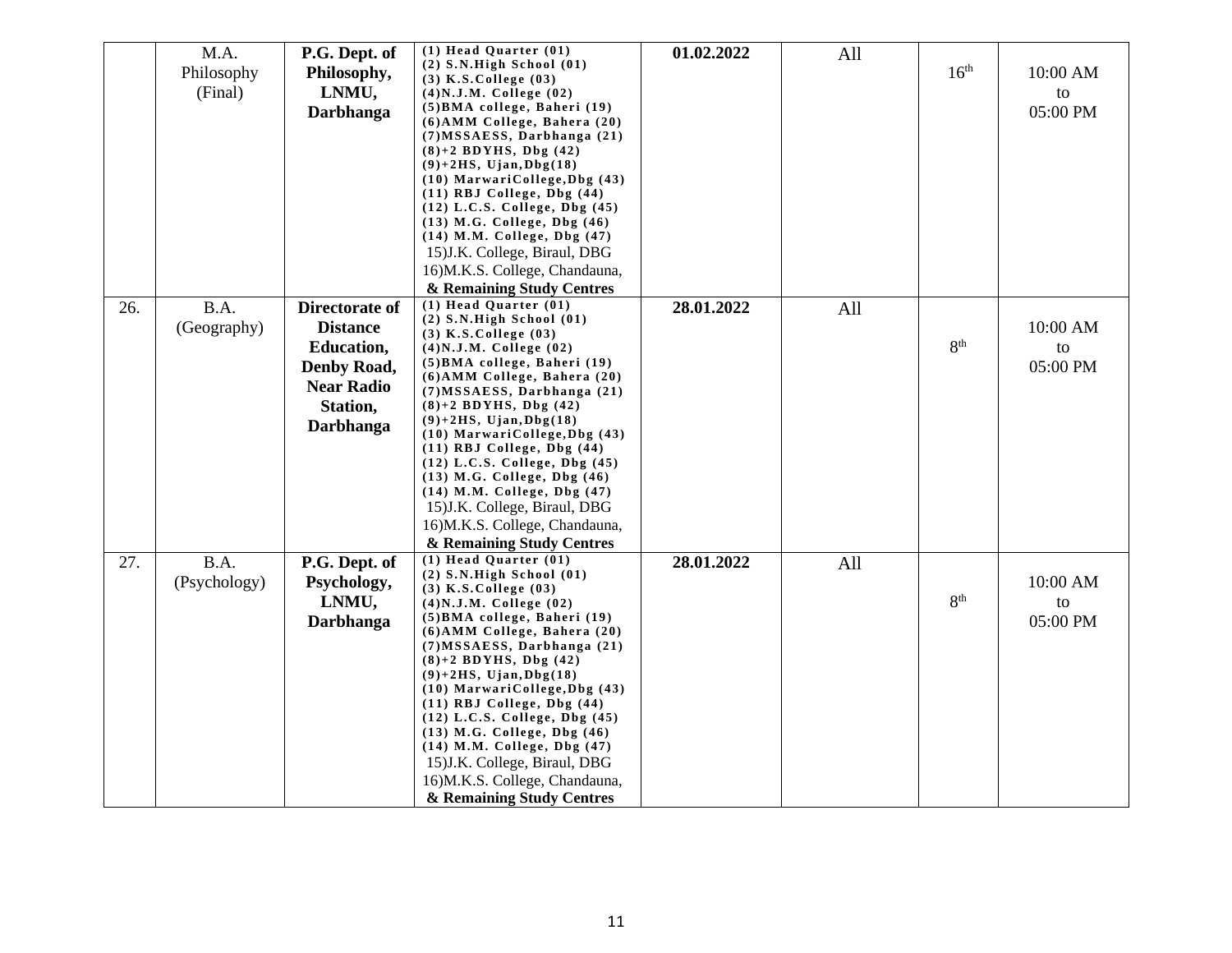| 28. | B.A.       | P.G. Dept. of        | $(1)$ Head Quarter $(01)$         | 28.01.2022 | All |                 |            |
|-----|------------|----------------------|-----------------------------------|------------|-----|-----------------|------------|
|     | (Home Sc.) | <b>Home Science,</b> | $(2)$ S.N.High School $(01)$      |            |     |                 | $10:00$ AM |
|     |            |                      | $(3)$ K.S. College $(03)$         |            |     |                 |            |
|     |            | LNMU,                | $(4)$ N.J.M. College $(02)$       |            |     | 8 <sup>th</sup> | to         |
|     |            | <b>Darbhanga</b>     | $(5)$ BMA college, Baheri $(19)$  |            |     |                 | 05:00 PM   |
|     |            |                      | $(6)$ AMM College, Bahera $(20)$  |            |     |                 |            |
|     |            |                      | $(7) MSSAESS$ , Darbhanga $(21)$  |            |     |                 |            |
|     |            |                      | $(8)+2$ BDYHS, Dbg $(42)$         |            |     |                 |            |
|     |            |                      | $(9)+2HS$ , Ujan, Dbg $(18)$      |            |     |                 |            |
|     |            |                      | $(10)$ MarwariCollege, Dbg $(43)$ |            |     |                 |            |
|     |            |                      | $(11)$ RBJ College, Dbg $(44)$    |            |     |                 |            |
|     |            |                      | $(12)$ L.C.S. College, Dbg $(45)$ |            |     |                 |            |
|     |            |                      | $(13)$ M.G. College, Dbg $(46)$   |            |     |                 |            |
|     |            |                      | $(14)$ M.M. College, Dbg $(47)$   |            |     |                 |            |
|     |            |                      | 15) J.K. College, Biraul, DBG     |            |     |                 |            |
|     |            |                      | 16) M.K.S. College, Chandauna,    |            |     |                 |            |
|     |            |                      | & Remaining Study Centres         |            |     |                 |            |

## **MADHUBANI**

| <b>S.N.</b> | Name of the      | <b>Examination</b> | <b>Attached</b>           | <b>Date</b>        | <b>Allotted</b> | Paper            | <b>Time</b>        |
|-------------|------------------|--------------------|---------------------------|--------------------|-----------------|------------------|--------------------|
|             | <b>Programme</b> | <b>Centre</b>      | <b>Study</b>              | of                 | Enrolment.      |                  | <sub>of</sub>      |
|             |                  |                    | <b>Centres</b>            | <b>Examination</b> | No.             |                  | <b>Examination</b> |
| 1.          | M.Com            | R.K. College,      | i) J.N. College           | 27.01.2022         | All Students    |                  | 10:00 AM           |
|             | (Prev.)          | Madhubani          | ii) V.S.J. College        |                    |                 | 8 <sup>th</sup>  | to                 |
|             |                  |                    | iii)S.M.J. College        |                    |                 |                  | 05:00 PM           |
|             |                  |                    | $iv)$ S.M +2 High School  |                    |                 |                  |                    |
|             |                  |                    | v)L.N.J. College          |                    |                 |                  |                    |
|             |                  |                    | vi) P.L.M. College        |                    |                 |                  |                    |
|             |                  |                    | vii)S.N.K.M. College      |                    |                 |                  |                    |
|             |                  |                    | viii)D.N.P. College       |                    |                 |                  |                    |
|             |                  |                    | $ix)+2$ H.S. Lokhi        |                    |                 |                  |                    |
|             |                  |                    | x) KVSc Uchaith           |                    |                 |                  |                    |
|             |                  |                    | xi)CMJ College            |                    |                 |                  |                    |
|             |                  |                    | xii) CMB College          |                    |                 |                  |                    |
|             |                  |                    | xiii)PDKJ College         |                    |                 |                  |                    |
|             |                  |                    | & Remaining Study Centres |                    |                 |                  |                    |
| 2.          | M.Com            | R.K. College,      | i) J.N. College           | 28.01.2022         | All Students    |                  | 10:00 AM           |
|             | (Final)          | Madhubani          | ii) V.S.J. College        |                    |                 | 16 <sup>th</sup> | to                 |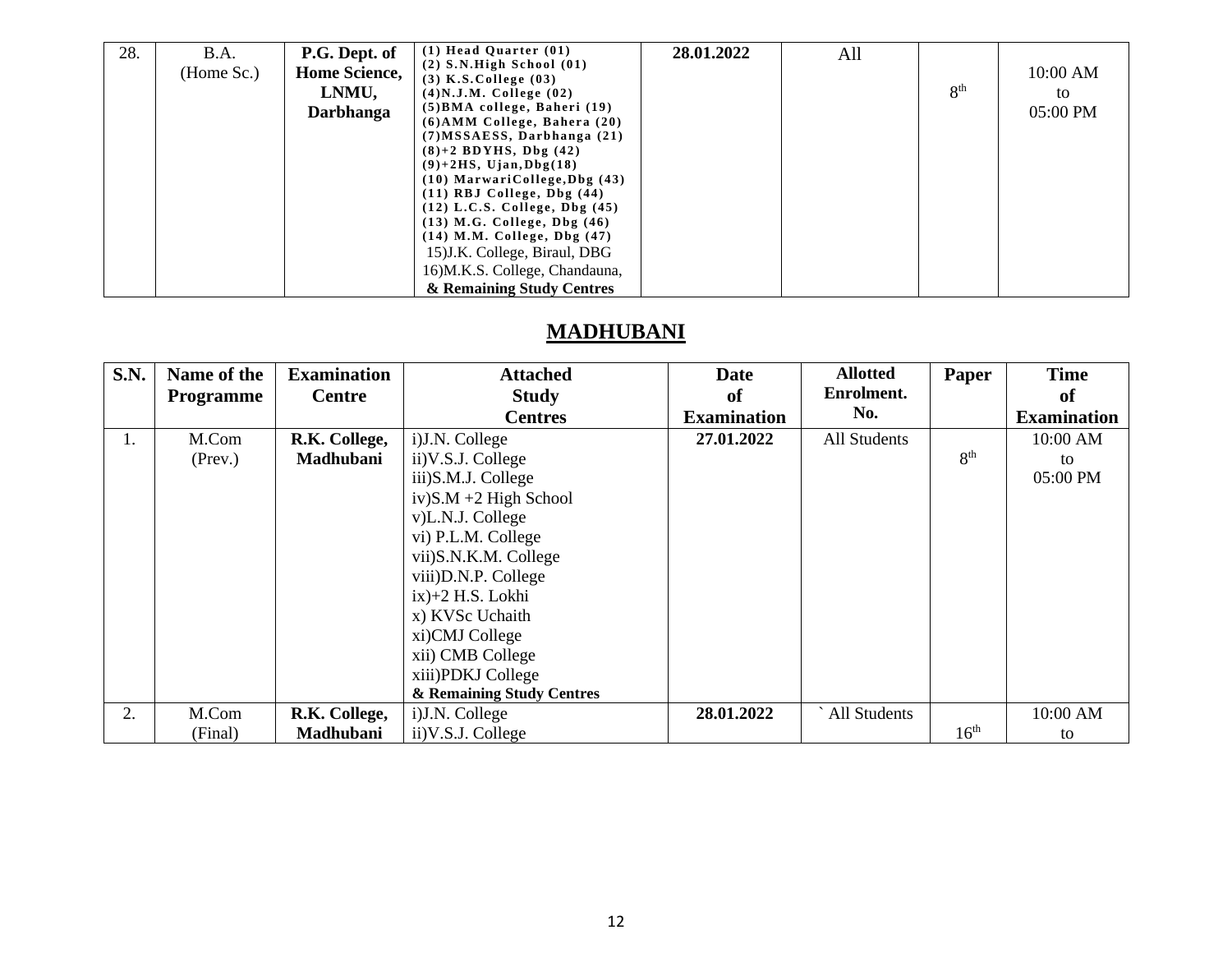|    |               |               | iii)S.M.J. College        | 29.01.2022 | All Students |                  | 05:00 PM |
|----|---------------|---------------|---------------------------|------------|--------------|------------------|----------|
|    |               |               | $iv)$ S.M +2 High School  |            |              |                  |          |
|    |               |               | v)L.N.J. College          |            |              |                  |          |
|    |               |               | vi) P.L.M. College        |            |              |                  |          |
|    |               |               | vii)S.N.K.M. College      |            |              |                  |          |
|    |               |               | viii)D.N.P. College       |            |              |                  |          |
|    |               |               | ix)+2 H.S. Lokhi          |            |              |                  |          |
|    |               |               | x) KVSc Uchaith           |            |              |                  |          |
|    |               |               | xi)CMJ College            |            |              |                  |          |
|    |               |               | xii) CMB College          |            |              |                  |          |
|    |               |               | xiii)PDKJ College         |            |              |                  |          |
|    |               |               | & Remaining Study Centres |            |              |                  |          |
| 3. |               |               |                           | 29.01.2022 | All Students |                  | 10:00 AM |
|    | M.A. History  | R.K. College, | i)J.N. College            |            |              | 8 <sup>th</sup>  |          |
|    | (Prev.)       | Madhubani     | ii) V.S.J. College        |            |              |                  | to       |
|    |               |               | iii)S.M.J. College        |            |              |                  | 05:00 PM |
|    |               |               | $iv)$ S.M +2 High School  |            |              |                  |          |
|    |               |               | v)L.N.J. College          |            |              |                  |          |
|    |               |               | vi) P.L.M. College        |            |              |                  |          |
|    |               |               | vii)S.N.K.M. College      |            |              |                  |          |
|    |               |               | viii)D.N.P. College       |            |              |                  |          |
|    |               |               | $ix)+2$ H.S. Lokhi        |            |              |                  |          |
|    |               |               | x) KVSc Uchaith           |            |              |                  |          |
|    |               |               | xi)CMJ College            |            |              |                  |          |
|    |               |               | xii) CMB College          |            |              |                  |          |
|    |               |               | xiii)PDKJ College         |            |              |                  |          |
|    |               |               | & Remaining Study Centres |            |              |                  |          |
| 4. | M.A. History  | R.K. College, | i)J.N. College            | 30.01.2022 | All Students |                  | 10:00 AM |
|    | (Final)       | Madhubani     | ii) V.S.J. College        |            |              | 16 <sup>th</sup> | to       |
|    |               |               | iii)S.M.J. College        | 31.01.2022 | All Students |                  | 05:00 PM |
|    |               |               | $iv)$ S.M +2 High School  |            |              |                  |          |
|    |               |               | v)L.N.J. College          |            |              |                  |          |
|    |               |               | vi) P.L.M. College        |            |              |                  |          |
|    |               |               | vii)S.N.K.M. College      |            |              |                  |          |
|    |               |               | viii)D.N.P. College       |            |              |                  |          |
|    |               |               | ix)+2 H.S. Lokhi          |            |              |                  |          |
|    |               |               | x) KVSc Uchaith           |            |              |                  |          |
|    |               |               | xi)CMJ College            |            |              |                  |          |
|    |               |               | xii) CMB College          |            |              |                  |          |
|    |               |               | xiii)PDKJ College         |            |              |                  |          |
|    |               |               | & Remaining Study Centres |            |              |                  |          |
| 5. | M.A. Pol. Sc. | R.K. College, | i)J.N. College            | 27.01.2022 | All Students |                  | 10:00 AM |
|    | $($ Prev. $)$ | Madhubani     | ii) V.S.J. College        |            |              | 8 <sup>th</sup>  | to       |
|    |               |               | iii)S.M.J. College        |            |              |                  | 05:00 PM |
|    |               |               | $iv)$ S.M +2 High School  |            |              |                  |          |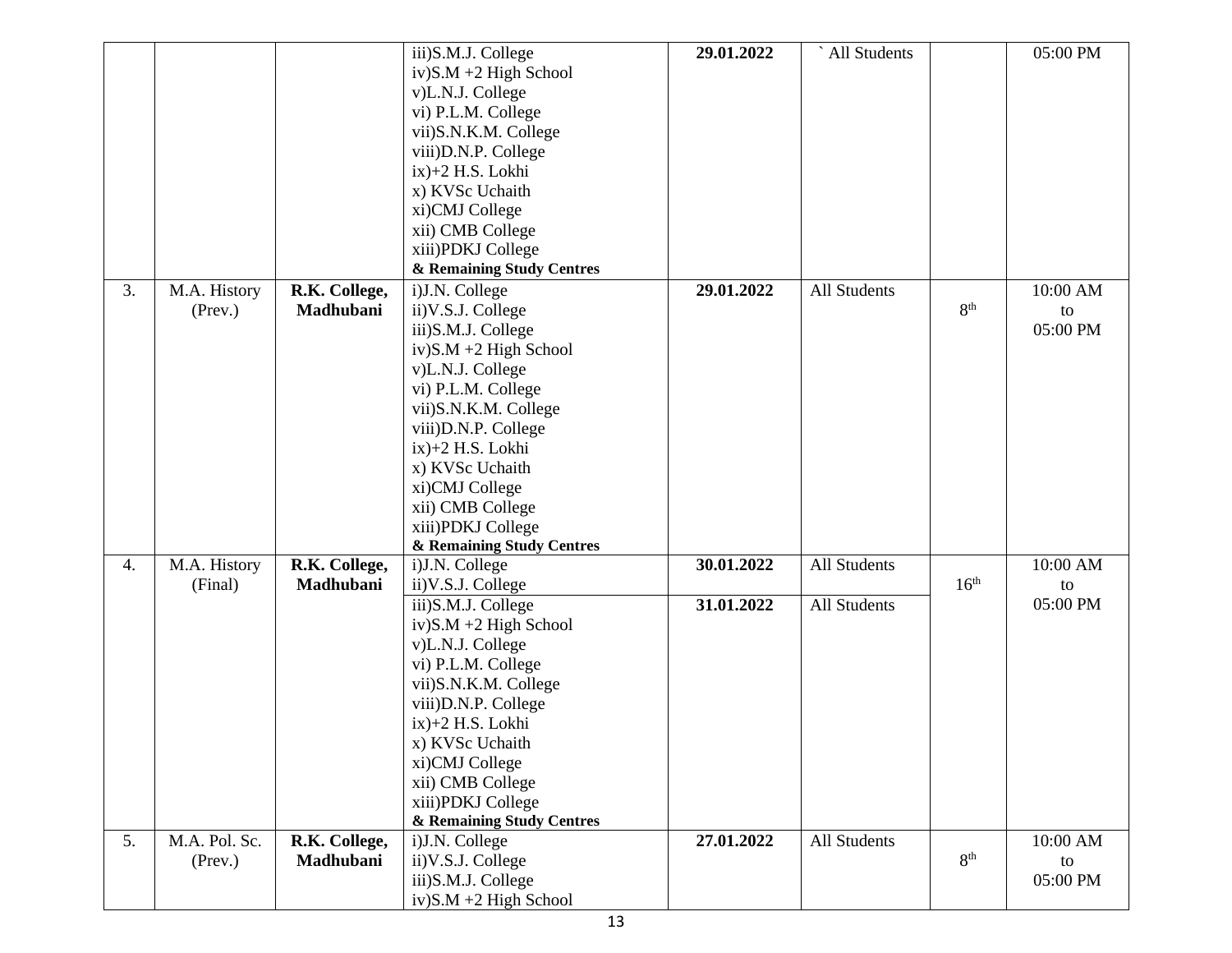|    |               |               | v)L.N.J. College          |            |              |                  |          |
|----|---------------|---------------|---------------------------|------------|--------------|------------------|----------|
|    |               |               | vi) P.L.M. College        |            |              |                  |          |
|    |               |               | vii)S.N.K.M. College      |            |              |                  |          |
|    |               |               | viii)D.N.P. College       |            |              |                  |          |
|    |               |               | ix)+2 H.S. Lokhi          |            |              |                  |          |
|    |               |               | x) KVSc Uchaith           |            |              |                  |          |
|    |               |               | xi)CMJ College            |            |              |                  |          |
|    |               |               | xii) CMB College          |            |              |                  |          |
|    |               |               | xiii)PDKJ College         |            |              |                  |          |
|    |               |               | & Remaining Study Centres |            |              |                  |          |
| 6. | M.A. Pol. Sc. | R.K. College, | i)J.N. College            | 28.01.2022 | All Students |                  | 10:00 AM |
|    | (Final)       | Madhubani     | ii) V.S.J. College        |            |              | 16 <sup>th</sup> | to       |
|    |               |               | iii)S.M.J. College        |            |              |                  | 05:00 PM |
|    |               |               | $iv)$ S.M +2 High School  |            |              |                  |          |
|    |               |               | v)L.N.J. College          | 29.01.2022 | All Students |                  | 10:00 AM |
|    |               |               | vi) P.L.M. College        |            |              | 16 <sup>th</sup> | to       |
|    |               |               | vii)S.N.K.M. College      |            |              |                  | 05:00 PM |
|    |               |               | viii)D.N.P. College       |            |              |                  |          |
|    |               |               | ix)+2 H.S. Lokhi          |            |              |                  |          |
|    |               |               | x) KVSc Uchaith           |            |              |                  |          |
|    |               |               | xi)CMJ College            |            |              |                  |          |
|    |               |               | xii) CMB College          |            |              |                  |          |
|    |               |               | xiii)PDKJ College         |            |              |                  |          |
|    |               |               | & Remaining Study Centres |            |              |                  |          |
| 7. | M.A.          | R.K. College, | i)J.N. College            | 30.01.2022 | All Students |                  | 10:00 AM |
|    | Sociology     | Madhubani     | ii) V.S.J. College        |            |              | 8 <sup>th</sup>  | to       |
|    | (Prev.)       |               | iii)S.M.J. College        |            |              |                  | 05:00 PM |
|    |               |               | $iv)$ S.M +2 High School  |            |              |                  |          |
|    |               |               | v)L.N.J. College          |            |              |                  |          |
|    |               |               | vi) P.L.M. College        |            |              |                  |          |
|    |               |               | vii)S.N.K.M. College      |            |              |                  |          |
|    |               |               | viii)D.N.P. College       |            |              |                  |          |
|    |               |               | $ix$ $+2$ H.S. Lokhi      |            |              |                  |          |
|    |               |               | x) KVSc Uchaith           |            |              |                  |          |
|    |               |               | xi)CMJ College            |            |              |                  |          |
|    |               |               | xii) CMB College          |            |              |                  |          |
|    |               |               | xiii)PDKJ College         |            |              |                  |          |
|    |               |               | & Remaining Study Centres |            |              |                  |          |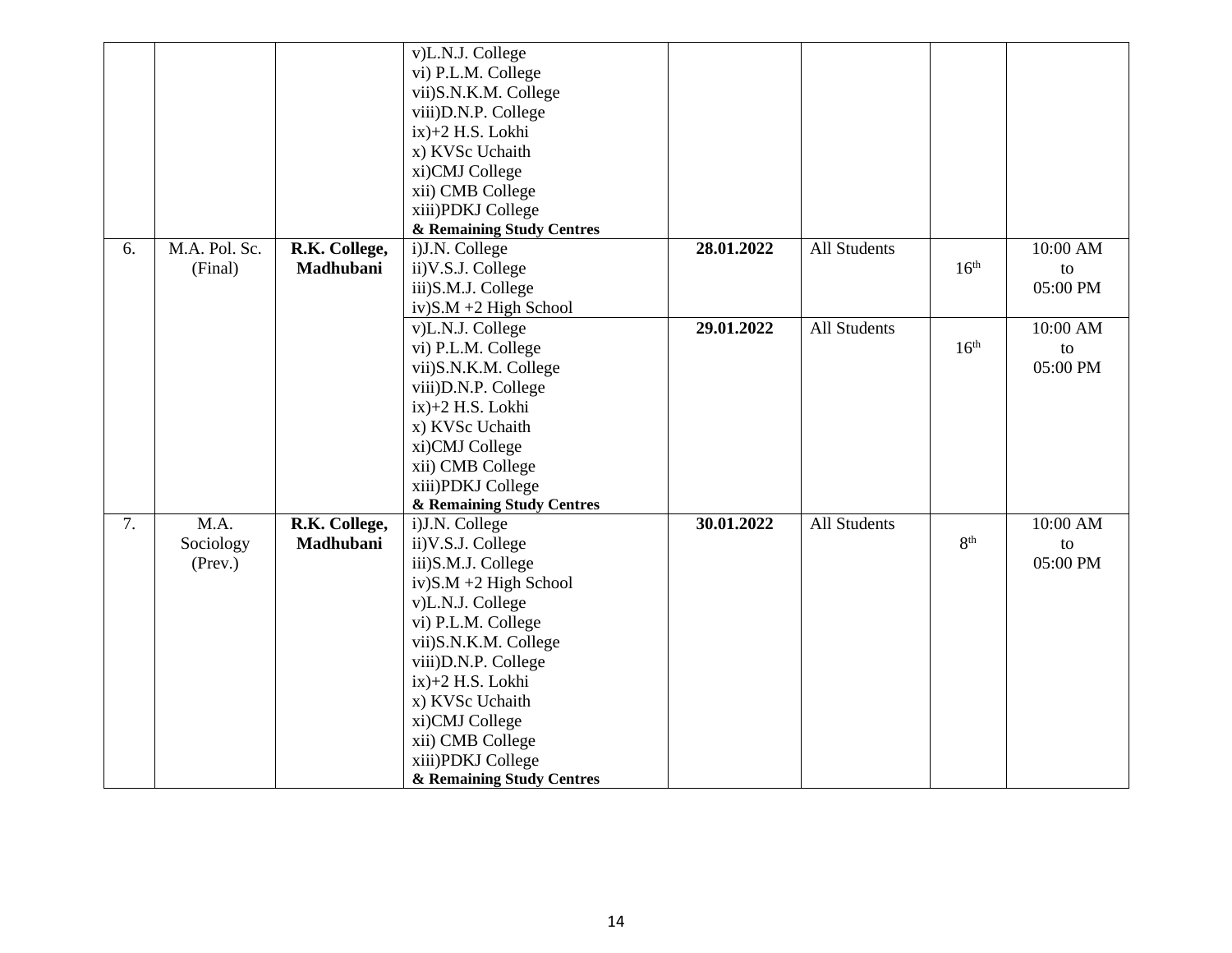| 8.  | M.A.      | R.K. College, | i)J.N. College            | 31.01.2022 | All Students |                  | 10:00 AM |
|-----|-----------|---------------|---------------------------|------------|--------------|------------------|----------|
|     | Sociology | Madhubani     | ii) V.S.J. College        |            |              | 16 <sup>th</sup> | to       |
|     | (Final)   |               | iii)S.M.J. College        |            |              |                  | 05:00 PM |
|     |           |               | $iv)$ S.M +2 High School  |            |              |                  |          |
|     |           |               | v)L.N.J. College          |            |              |                  |          |
|     |           |               | vi) P.L.M. College        |            |              |                  |          |
|     |           |               | vii)S.N.K.M. College      |            |              |                  |          |
|     |           |               | viii) D.N.P. College      |            |              |                  |          |
|     |           |               | $ix$ $+2$ H.S. Lokhi      |            |              |                  |          |
|     |           |               | x) KVSc Uchaith           |            |              |                  |          |
|     |           |               | xi)CMJ College            |            |              |                  |          |
|     |           |               | xii) CMB College          |            |              |                  |          |
|     |           |               | xiii)PDKJ College         |            |              |                  |          |
|     |           |               | & Remaining Study Centres |            |              |                  |          |
|     |           | R.K. College, | i)J.N. College            | 30.01.2022 | All Students |                  |          |
| 9.  | M.A.      | Madhubani     | ii) V.S.J. College        |            |              |                  | 10:00 AM |
|     | Economics |               | iii)S.M.J. College        |            |              | 8 <sup>th</sup>  | to       |
|     | (Prev)    |               | $iv)$ S.M +2 High School  |            |              |                  | 05:00 PM |
|     |           |               | v)L.N.J. College          |            |              |                  |          |
|     |           |               | vi) P.L.M. College        |            |              |                  |          |
|     |           |               | vii)S.N.K.M. College      |            |              |                  |          |
|     |           |               | viii)D.N.P. College       |            |              |                  |          |
|     |           |               | $ix$ $+2$ H.S. Lokhi      |            |              |                  |          |
|     |           |               | x) KVSc Uchaith           |            |              |                  |          |
|     |           |               | xi)CMJ College            |            |              |                  |          |
|     |           |               | xii) CMB College          |            |              |                  |          |
|     |           |               | xiii)PDKJ College         |            |              |                  |          |
|     |           |               | & Remaining Study Centres |            |              |                  |          |
| 10. | M.A.      | R.K. College, | i)J.N. College            | 31.01.2022 | All Students |                  | 10:00 AM |
|     | Economics | Madhubani     | ii) V.S.J. College        |            |              | 16 <sup>th</sup> | to       |
|     | (Final)   |               | iii)S.M.J. College        |            |              |                  | 05:00 PM |
|     |           |               | iv)S.M +2 High School     |            |              |                  |          |
|     |           |               | v)L.N.J. College          |            |              |                  |          |
|     |           |               | vi) P.L.M. College        |            |              |                  |          |
|     |           |               | vii)S.N.K.M. College      |            |              |                  |          |
|     |           |               | viii) D.N.P. College      |            |              |                  |          |
|     |           |               | ix)+2 H.S. Lokhi          |            |              |                  |          |
|     |           |               | x) KVSc Uchaith           |            |              |                  |          |
|     |           |               | xi)CMJ College            |            |              |                  |          |
|     |           |               | xii) CMB College          |            |              |                  |          |
|     |           |               | xiii)PDKJ College         |            |              |                  |          |
|     |           |               | & Remaining Study Centres |            |              |                  |          |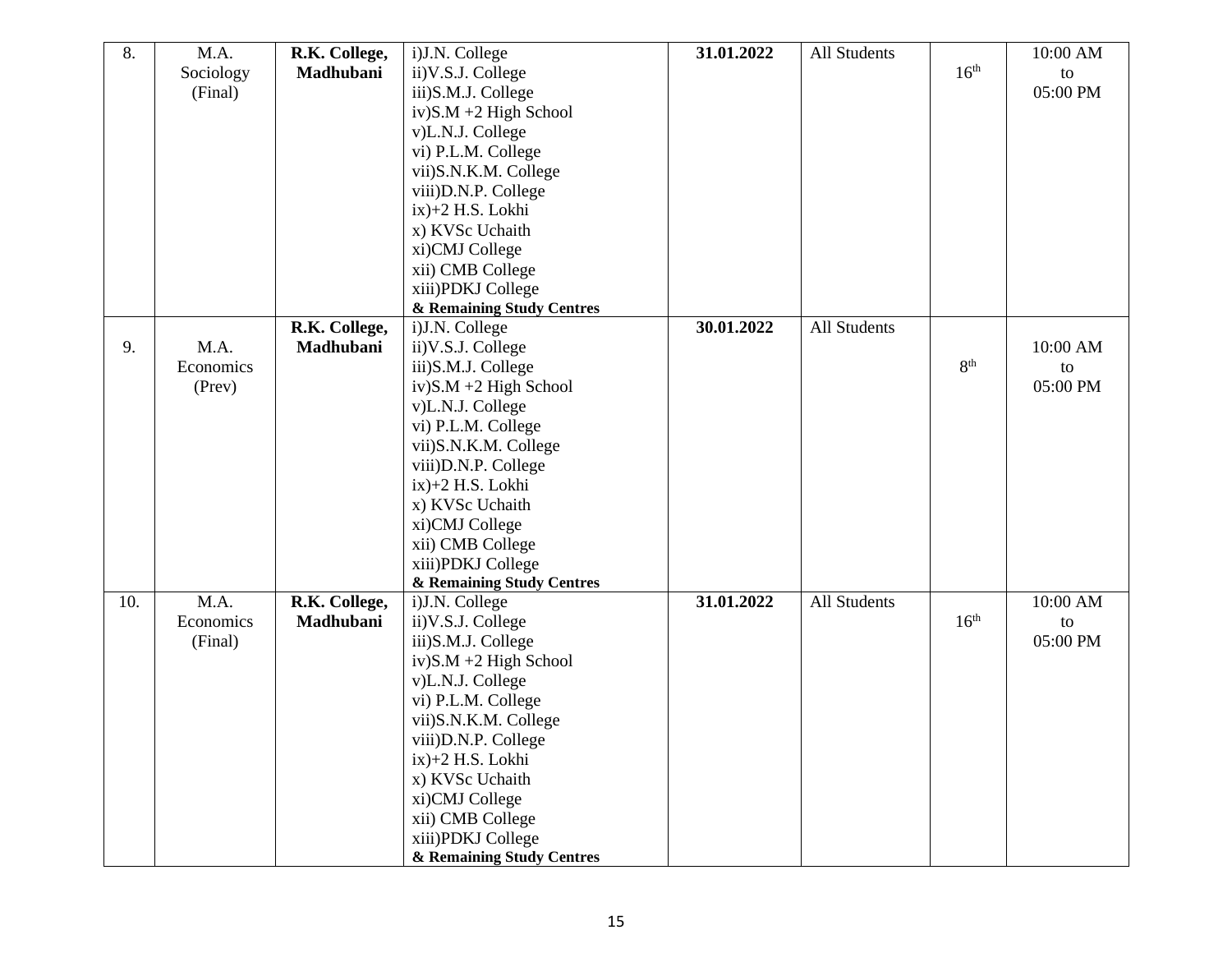| 11. | M.A. Hindi   | R.K. College, | i)J.N. College            | 27.01.2022 | All Students        |                  | 10:00 AM |
|-----|--------------|---------------|---------------------------|------------|---------------------|------------------|----------|
|     | (Prev)       | Madhubani     | ii) V.S.J. College        |            |                     | 08 <sup>th</sup> | to       |
|     |              |               | iii)S.M.J. College        |            |                     |                  | 05:00 PM |
|     |              |               | $iv)$ S.M +2 High School  |            |                     |                  |          |
|     |              |               | v)L.N.J. College          |            |                     |                  |          |
|     |              |               | vi) P.L.M. College        |            |                     |                  |          |
|     |              |               | vii)S.N.K.M. College      |            |                     |                  |          |
|     |              |               | viii)D.N.P. College       |            |                     |                  |          |
|     |              |               | ix)+2 H.S. Lokhi          |            |                     |                  |          |
|     |              |               | x) KVSc Uchaith           |            |                     |                  |          |
|     |              |               | xi)CMJ College            |            |                     |                  |          |
|     |              |               | xii) CMB College          |            |                     |                  |          |
|     |              |               | xiii)PDKJ College         |            |                     |                  |          |
|     |              |               | & Remaining Study Centres |            |                     |                  |          |
| 12. | M.A. Hindi   | R.K. College, | i)J.N. College            | 28.01.2022 | All Students        |                  | 10:00 AM |
|     | (Final)      | Madhubani     | ii) V.S.J. College        | 29.01.2022 | All Students        | 16 <sup>th</sup> | to       |
|     |              |               | iii)S.M.J. College        |            |                     |                  | 05:00 PM |
|     |              |               | $iv)$ S.M +2 High School  |            |                     |                  |          |
|     |              |               | v)L.N.J. College          |            |                     |                  |          |
|     |              |               | vi) P.L.M. College        |            |                     |                  |          |
|     |              |               | vii)S.N.K.M. College      |            |                     |                  |          |
|     |              |               | viii)D.N.P. College       |            |                     |                  |          |
|     |              |               | $ix$ $+2$ H.S. Lokhi      |            |                     |                  |          |
|     |              |               | x) KVSc Uchaith           |            |                     |                  |          |
|     |              |               | xi)CMJ College            | 30.01.2022 | All Students        |                  |          |
|     |              |               | xii) CMB College          |            |                     |                  |          |
|     |              |               | xiii)PDKJ College         |            |                     |                  |          |
|     |              |               | & Remaining Study Centres |            |                     |                  |          |
| 13. | M.A. English | R.K. College, | i)J.N. College            | 27.01.2022 |                     |                  | 10:00 AM |
|     | (Prev)       | Madhubani     | ii) V.S.J. College        |            |                     | 08 <sup>th</sup> | to       |
|     |              |               | iii)S.M.J. College        |            | <b>All Students</b> |                  | 05:00 PM |
|     |              |               | $iv)$ S.M +2 High School  |            |                     |                  |          |
|     |              |               | v)L.N.J. College          |            |                     |                  |          |
|     |              |               | vi) P.L.M. College        |            |                     |                  |          |
|     |              |               | vii)S.N.K.M. College      |            |                     |                  |          |
|     |              |               | viii)D.N.P. College       |            |                     |                  |          |
|     |              |               | $ix$ )+2 H.S. Lokhi       |            |                     |                  |          |
|     |              |               | x) KVSc Uchaith           |            |                     |                  |          |
|     |              |               | xi)CMJ College            |            |                     |                  |          |
|     |              |               | xii) CMB College          |            |                     |                  |          |
|     |              |               | xiii)PDKJ College         |            |                     |                  |          |
|     |              |               | & Remaining Study Centres |            |                     |                  |          |
| 14. | M.A. English | R.K. College, | i)J.N. College            | 28.01.2022 |                     |                  | 10:00 AM |
|     |              |               |                           |            |                     |                  |          |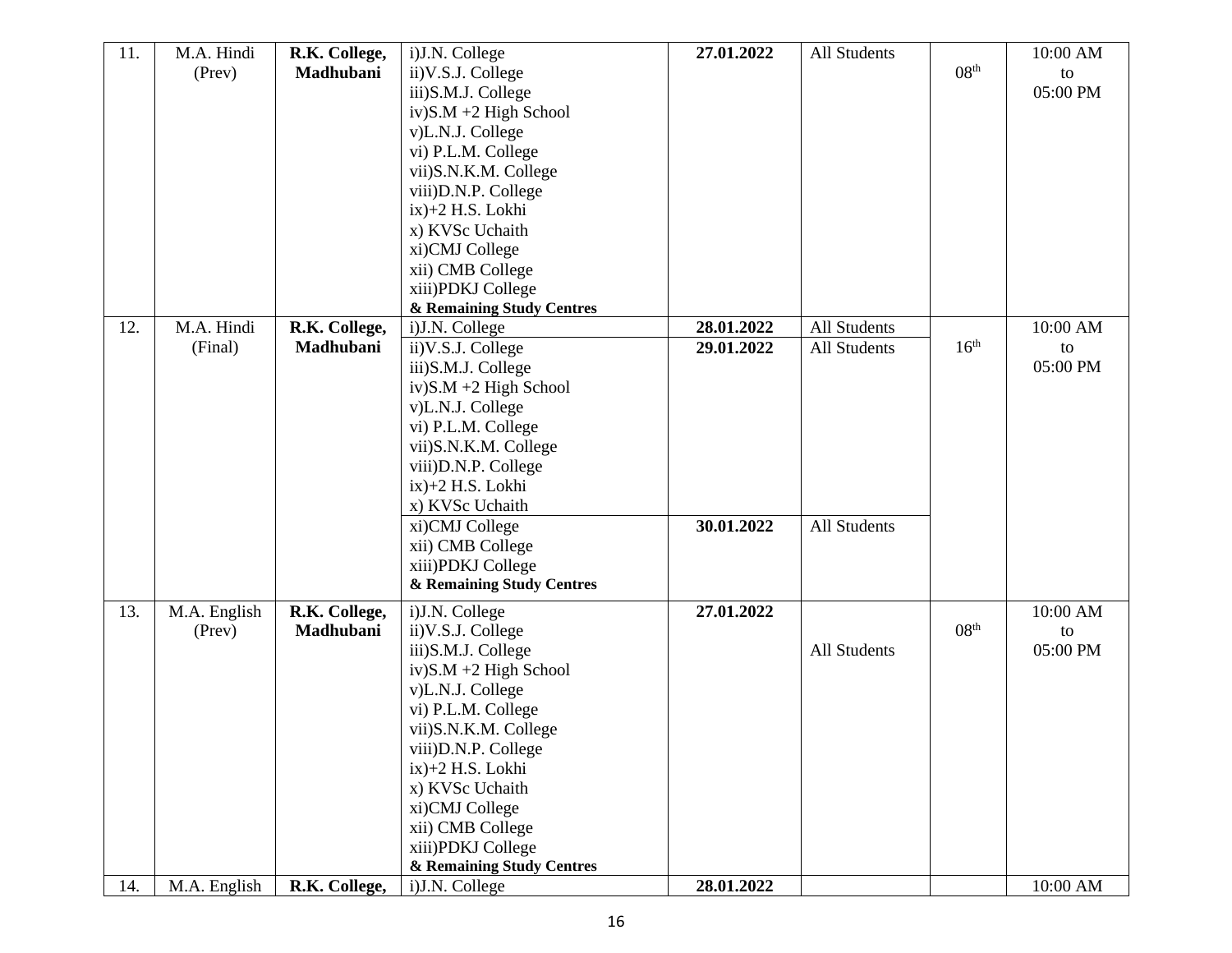|     | (Final)   | Madhubani     | ii) V.S.J. College        |            |              | 16 <sup>th</sup> | to       |
|-----|-----------|---------------|---------------------------|------------|--------------|------------------|----------|
|     |           |               | iii)S.M.J. College        |            | All Students |                  | 05:00 PM |
|     |           |               | $iv)$ S.M +2 High School  |            |              |                  |          |
|     |           |               | v)L.N.J. College          |            |              |                  |          |
|     |           |               | vi) P.L.M. College        |            |              |                  |          |
|     |           |               | vii)S.N.K.M. College      |            |              |                  |          |
|     |           |               | viii) D.N.P. College      |            |              |                  |          |
|     |           |               | ix)+2 H.S. Lokhi          |            |              |                  |          |
|     |           |               | x) KVSc Uchaith           |            |              |                  |          |
|     |           |               | xi)CMJ College            |            |              |                  |          |
|     |           |               | xii) CMB College          |            |              |                  |          |
|     |           |               |                           |            |              |                  |          |
|     |           |               | xiii)PDKJ College         |            |              |                  |          |
| 15. | M.A. Urdu |               | & Remaining Study Centres | 29.01.2022 | All Students |                  | 10:00 AM |
|     |           | R.K. College, | i)J.N. College            |            |              | 08 <sup>th</sup> |          |
|     | (Prev)    | Madhubani     | ii) V.S.J. College        |            |              |                  | to       |
|     |           |               | iii)S.M.J. College        |            |              |                  | 05:00 PM |
|     |           |               | $iv)$ S.M +2 High School  |            |              |                  |          |
|     |           |               | v)L.N.J. College          |            |              |                  |          |
|     |           |               | vi) P.L.M. College        |            |              |                  |          |
|     |           |               | vii)S.N.K.M. College      |            |              |                  |          |
|     |           |               | viii) D.N.P. College      |            |              |                  |          |
|     |           |               | ix)+2 H.S. Lokhi          |            |              |                  |          |
|     |           |               | x) KVSc Uchaith           |            |              |                  |          |
|     |           |               | xi)CMJ College            |            |              |                  |          |
|     |           |               | xii) CMB College          |            |              |                  |          |
|     |           |               | xiii)PDKJ College         |            |              |                  |          |
|     |           |               | & Remaining Study Centres |            |              |                  |          |
| 16. |           | R.K. College, | i)J.N. College            | 30.01.2022 | All Students |                  | 10:00 AM |
|     | M.A. Urdu | Madhubani     | ii) V.S.J. College        |            |              | 16 <sup>th</sup> | to       |
|     | (Final)   |               | iii)S.M.J. College        |            |              |                  | 05:00 PM |
|     |           |               | $iv)$ S.M +2 High School  |            |              |                  |          |
|     |           |               | v)L.N.J. College          |            |              |                  |          |
|     |           |               | vi) P.L.M. College        |            |              |                  |          |
|     |           |               | vii)S.N.K.M. College      |            |              |                  |          |
|     |           |               | viii) D.N.P. College      |            |              |                  |          |
|     |           |               | ix)+2 H.S. Lokhi          |            |              |                  |          |
|     |           |               | x) KVSc Uchaith           |            |              |                  |          |
|     |           |               | xi)CMJ College            |            |              |                  |          |
|     |           |               | xii) CMB College          |            |              |                  |          |
|     |           |               | xiii)PDKJ College         |            |              |                  |          |
|     |           |               | & Remaining Study Centres |            |              |                  |          |
| 17. | M.A.      | R.K. College, | i)J.N. College            | 27.01.2022 | All Students | 7 <sup>th</sup>  | 10:00 AM |
|     | Geography | Madhubani     | ii) V.S.J. College        |            |              | $\&$             | to       |
|     | (Prev)    |               | iii)S.M.J. College        |            |              | 08 <sup>th</sup> | 05:00 PM |
|     |           |               |                           |            |              |                  |          |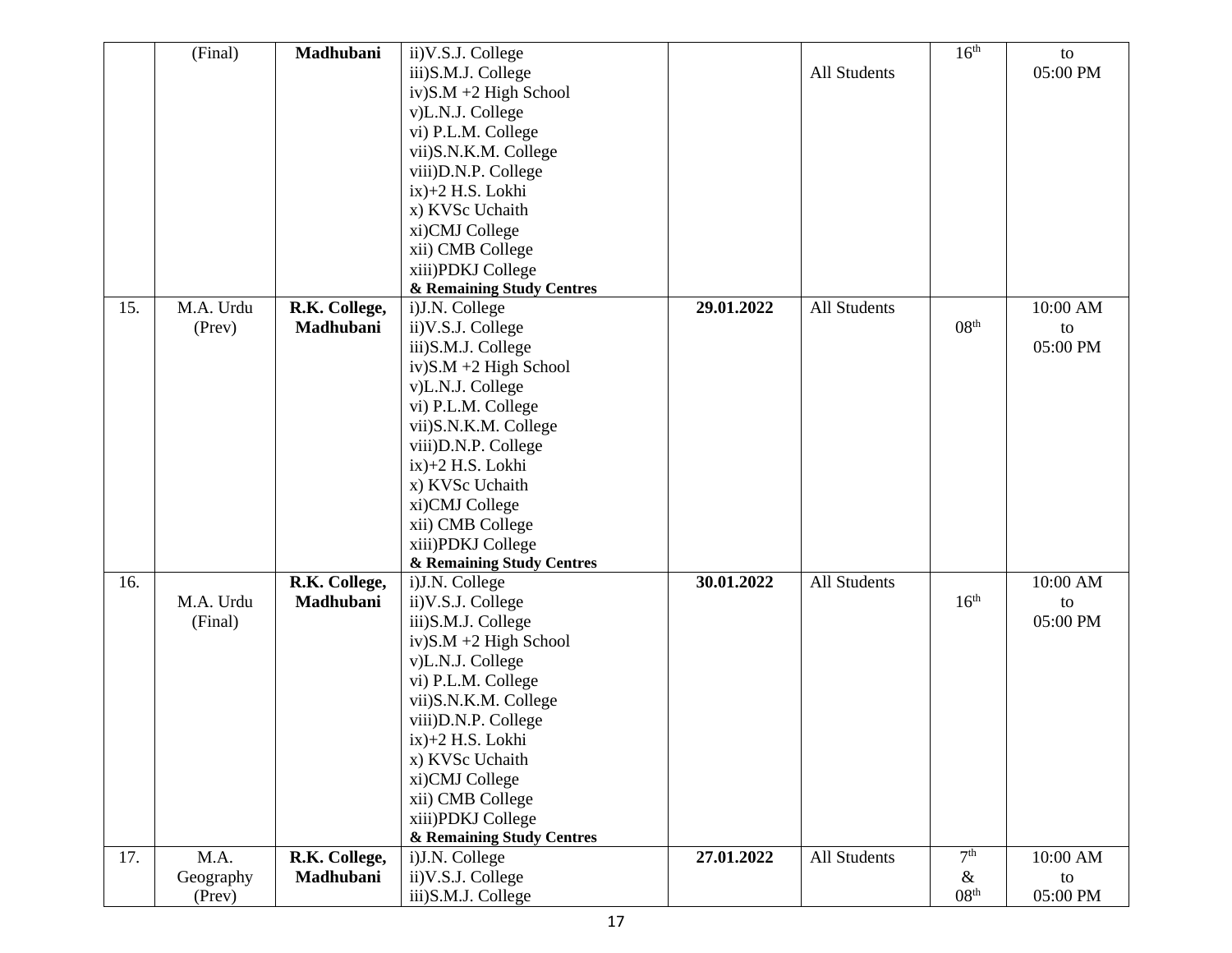|     |             |               | $iv)$ S.M +2 High School  |            |              |                          |                |
|-----|-------------|---------------|---------------------------|------------|--------------|--------------------------|----------------|
|     |             |               | v)L.N.J. College          |            |              |                          |                |
|     |             |               | vi) P.L.M. College        |            |              |                          |                |
|     |             |               | vii)S.N.K.M. College      |            |              |                          |                |
|     |             |               | viii) D.N.P. College      |            |              |                          |                |
|     |             |               | $ix$ $+2$ H.S. Lokhi      |            |              |                          |                |
|     |             |               | x) KVSc Uchaith           |            |              |                          |                |
|     |             |               | xi)CMJ College            |            |              |                          |                |
|     |             |               | xii) CMB College          |            |              |                          |                |
|     |             |               | xiii)PDKJ College         |            |              |                          |                |
|     |             |               | & Remaining Study Centres |            |              |                          |                |
| 18. | M.A.        | R.K. College, | i)J.N. College            | 28.01.2022 | All Students |                          | 10:00 AM       |
|     |             | Madhubani     |                           |            |              | 15 <sup>th</sup>         |                |
|     | Geography   |               | ii) V.S.J. College        |            |              |                          | to<br>05:00 PM |
|     | (Final)     |               | iii)S.M.J. College        |            |              | $\&$<br>16 <sup>th</sup> |                |
|     |             |               | $iv)$ S.M +2 High School  |            |              |                          |                |
|     |             |               | v)L.N.J. College          |            |              |                          |                |
|     |             |               | vi) P.L.M. College        |            |              |                          |                |
|     |             |               | vii)S.N.K.M. College      |            |              |                          |                |
|     |             |               | viii)D.N.P. College       |            |              |                          |                |
|     |             |               | $ix$ )+2 H.S. Lokhi       |            |              |                          |                |
|     |             |               | x) KVSc Uchaith           |            |              |                          |                |
|     |             |               | xi)CMJ College            |            |              |                          |                |
|     |             |               | xii) CMB College          |            |              |                          |                |
|     |             |               | xiii)PDKJ College         |            |              |                          |                |
|     |             |               | & Remaining Study Centres |            |              |                          |                |
| 19. | M.A. Home   | R.K. College, | i)J.N. College            | 29.01.2022 | All Students | 7 <sup>th</sup>          | 10:00 AM       |
|     | Sc.(Prev)   | Madhubani     | ii) V.S.J. College        |            |              | $\&$                     | to             |
|     |             |               | iii)S.M.J. College        |            |              | 08 <sup>th</sup>         | 05:00 PM       |
|     |             |               | $iv)$ S.M +2 High School  |            |              |                          |                |
|     |             |               | v)L.N.J. College          |            |              |                          |                |
|     |             |               | vi) P.L.M. College        |            |              |                          |                |
|     |             |               | vii)S.N.K.M. College      |            |              |                          |                |
|     |             |               | viii)D.N.P. College       |            |              |                          |                |
|     |             |               | $ix$ )+2 H.S. Lokhi       |            |              |                          |                |
|     |             |               | x) KVSc Uchaith           |            |              |                          |                |
|     |             |               | xi)CMJ College            |            |              |                          |                |
|     |             |               | xii) CMB College          |            |              |                          |                |
|     |             |               | xiii)PDKJ College         |            |              |                          |                |
|     |             |               | & Remaining Study Centres |            |              |                          |                |
| 20. | M.A. Home   | R.K. College, | i)J.N. College            | 30.01.2022 | All Students | 15 <sup>th</sup>         | 10:00 AM       |
|     | Sc. (Final) | Madhubani     | ii) V.S.J. College        |            |              | $\&$                     | to             |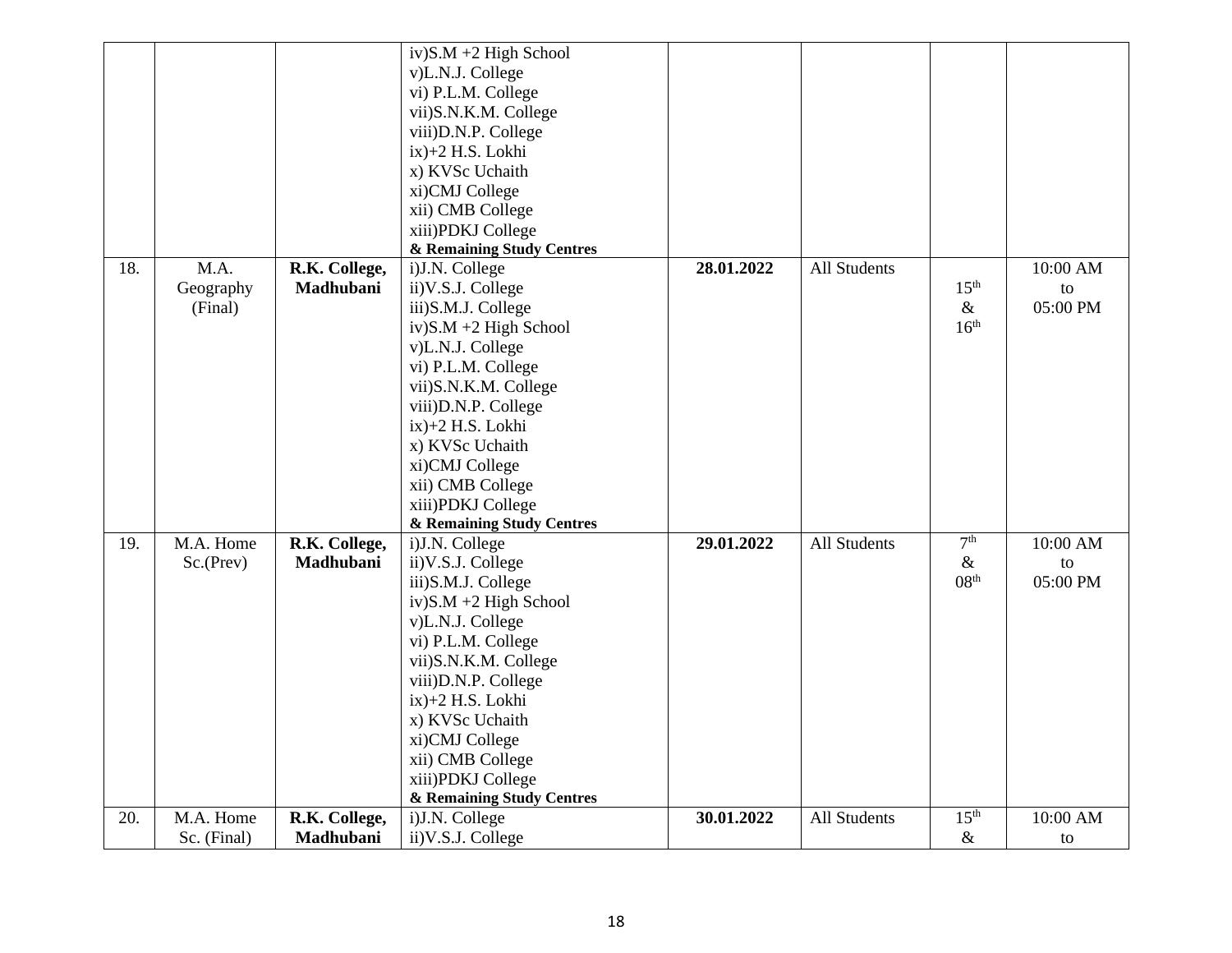|     |               |               | iii)S.M.J. College        |            | All Students        | 16 <sup>th</sup> | 05:00 PM |
|-----|---------------|---------------|---------------------------|------------|---------------------|------------------|----------|
|     |               |               | $iv)$ S.M +2 High School  |            |                     |                  |          |
|     |               |               | v)L.N.J. College          |            |                     |                  |          |
|     |               |               | vi) P.L.M. College        |            |                     |                  |          |
|     |               |               | vii)S.N.K.M. College      |            |                     |                  |          |
|     |               |               | viii)D.N.P. College       |            |                     |                  |          |
|     |               |               | $ix)+2$ H.S. Lokhi        |            |                     |                  |          |
|     |               |               |                           |            |                     |                  |          |
|     |               |               | x) KVSc Uchaith           |            |                     |                  |          |
|     |               |               | xi)CMJ College            |            |                     |                  |          |
|     |               |               | xii) CMB College          |            |                     |                  |          |
|     |               |               | xiii)PDKJ College         |            |                     |                  |          |
|     |               |               | & Remaining Study Centres |            |                     |                  |          |
| 21. | M.A.          | R.K. College, | i)J.N. College            | 27.01.2022 | All Students        | 7 <sup>th</sup>  | 10:00 AM |
|     | Psychology    | Madhubani     | ii) V.S.J. College        |            |                     | $\&$             | to       |
|     | (Prev)        |               | iii)S.M.J. College        |            |                     | 08 <sup>th</sup> | 05:00 PM |
|     |               |               | $iv)$ S.M +2 High School  |            |                     |                  |          |
|     |               |               | v)L.N.J. College          |            |                     |                  |          |
|     |               |               | vi) P.L.M. College        |            |                     |                  |          |
|     |               |               | vii)S.N.K.M. College      |            |                     |                  |          |
|     |               |               | viii) D.N.P. College      |            |                     |                  |          |
|     |               |               | $ix$ $+2$ H.S. Lokhi      |            |                     |                  |          |
|     |               |               | x) KVSc Uchaith           |            |                     |                  |          |
|     |               |               | xi)CMJ College            |            |                     |                  |          |
|     |               |               |                           |            |                     |                  |          |
|     |               |               | xii) CMB College          |            |                     |                  |          |
|     |               |               | xiii)PDKJ College         |            |                     |                  |          |
|     |               |               | & Remaining Study Centres |            |                     |                  |          |
| 22. | M.A.          | R.K. College, | i)J.N. College            | 28.01.2022 | All Students        | 14 <sup>th</sup> |          |
|     | Psychology    | Madhubani     | ii) V.S.J. College        |            |                     | 15 <sup>th</sup> | 10:00 AM |
|     | (Final)       |               | iii)S.M.J. College        | 29.01.2022 | <b>All Students</b> | $\&$             | to       |
|     |               |               | $iv)$ S.M +2 High School  |            |                     | 16 <sup>th</sup> | 05:00 PM |
|     |               |               | v)L.N.J. College          |            |                     |                  |          |
|     |               |               | vi) P.L.M. College        |            |                     |                  |          |
|     |               |               | vii)S.N.K.M. College      |            |                     |                  |          |
|     |               |               | viii)D.N.P. College       |            |                     |                  |          |
|     |               |               | $ix$ )+2 H.S. Lokhi       |            |                     |                  |          |
|     |               |               |                           |            |                     |                  |          |
|     |               |               | x) KVSc Uchaith           |            |                     |                  |          |
|     |               |               | xi)CMJ College            |            |                     |                  |          |
|     |               |               | xii) CMB College          |            |                     |                  |          |
|     |               |               | xiii)PDKJ College         |            |                     |                  |          |
|     |               |               | & Remaining Study Centres |            |                     |                  |          |
| 23. | M.A. Maithili | R.K. College, | i)J.N. College            | 30.01.2022 | All Students        | 08 <sup>th</sup> | 10:00 AM |
|     | (Prev)        | Madhubani     | ii) V.S.J. College        |            |                     |                  | to       |
|     |               |               | iii)S.M.J. College        |            |                     |                  | 05:00 PM |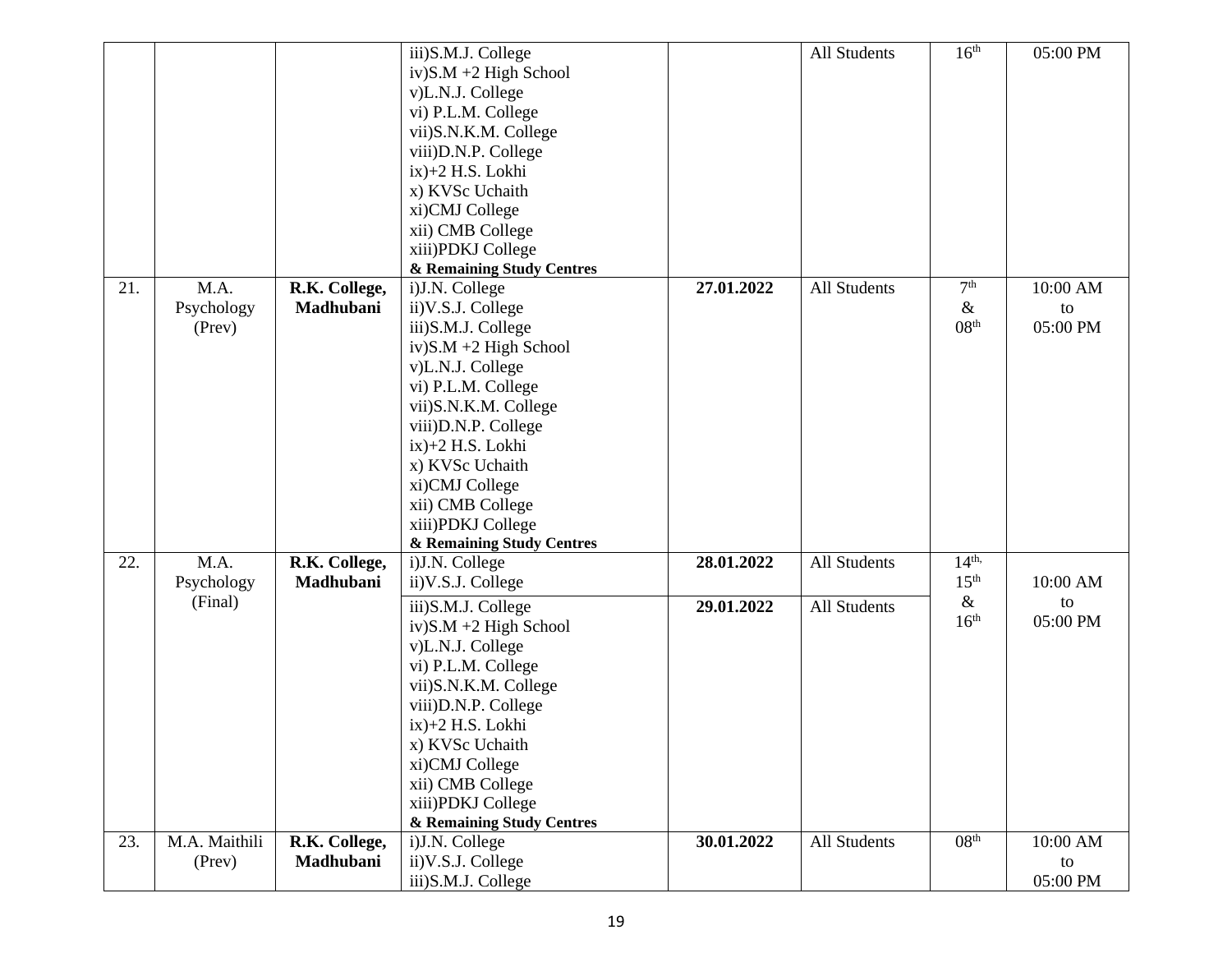|     |               |               | $iv)$ S.M +2 High School  |            |              |                  |          |
|-----|---------------|---------------|---------------------------|------------|--------------|------------------|----------|
|     |               |               | v)L.N.J. College          |            |              |                  |          |
|     |               |               | vi) P.L.M. College        |            |              |                  |          |
|     |               |               | vii)S.N.K.M. College      |            |              |                  |          |
|     |               |               | viii)D.N.P. College       |            |              |                  |          |
|     |               |               | $ix$ $+2$ H.S. Lokhi      |            |              |                  |          |
|     |               |               | x) KVSc Uchaith           |            |              |                  |          |
|     |               |               | xi)CMJ College            |            |              |                  |          |
|     |               |               | xii) CMB College          |            |              |                  |          |
|     |               |               | xiii)PDKJ College         |            |              |                  |          |
|     |               |               | & Remaining Study Centres |            |              |                  |          |
| 24. | M.A. Maithili | R.K. College, | i)J.N. College            | 31.01.2022 | All Students | 16 <sup>th</sup> | 10:00 AM |
|     | (Final)       | Madhubani     | ii) V.S.J. College        |            |              |                  | to       |
|     |               |               | iii)S.M.J. College        |            |              |                  | 05:00 PM |
|     |               |               | $iv)$ S.M +2 High School  |            |              |                  |          |
|     |               |               | v)L.N.J. College          |            |              |                  |          |
|     |               |               | vi) P.L.M. College        |            |              |                  |          |
|     |               |               | vii)S.N.K.M. College      |            |              |                  |          |
|     |               |               | viii) D.N.P. College      |            |              |                  |          |
|     |               |               | $ix)+2$ H.S. Lokhi        |            |              |                  |          |
|     |               |               | x) KVSc Uchaith           |            |              |                  |          |
|     |               |               | xi)CMJ College            |            |              |                  |          |
|     |               |               | xii) CMB College          |            |              |                  |          |
|     |               |               | xiii)PDKJ College         |            |              |                  |          |
|     |               |               | & Remaining Study Centres |            |              |                  |          |
| 24. | M.A.          | R.K. College, | i)J.N. College            | 30.01.2022 | All Students | 08 <sup>th</sup> | 10:00 AM |
|     | Philosophy    | Madhubani     | ii) V.S.J. College        |            |              |                  | to       |
|     | (Prev)        |               | iii)S.M.J. College        |            |              |                  | 05:00 PM |
|     |               |               | $iv)$ S.M +2 High School  |            |              |                  |          |
|     |               |               | v)L.N.J. College          |            |              |                  |          |
|     |               |               | vi) P.L.M. College        |            |              |                  |          |
|     |               |               | vii)S.N.K.M. College      |            |              |                  |          |
|     |               |               | viii)D.N.P. College       |            |              |                  |          |
|     |               |               | ix)+2 H.S. Lokhi          |            |              |                  |          |
|     |               |               | x) KVSc Uchaith           |            |              |                  |          |
|     |               |               | xi)CMJ College            |            |              |                  |          |
|     |               |               | xii) CMB College          |            |              |                  |          |
|     |               |               | xiii)PDKJ College         |            |              |                  |          |
|     |               |               | & Remaining Study Centres |            |              |                  |          |
| 25. | M.A.          | R.K. College, | i)J.N. College            | 31.01.2022 | All Students | 16 <sup>th</sup> | 10:00 AM |
|     | Philosophy    | Madhubani     | ii) V.S.J. College        |            |              |                  | to       |
|     | (Final)       |               | iii)S.M.J. College        |            |              |                  | 05:00 PM |
|     |               |               | $iv)$ S.M +2 High School  |            |              |                  |          |
|     |               |               | v)L.N.J. College          |            |              |                  |          |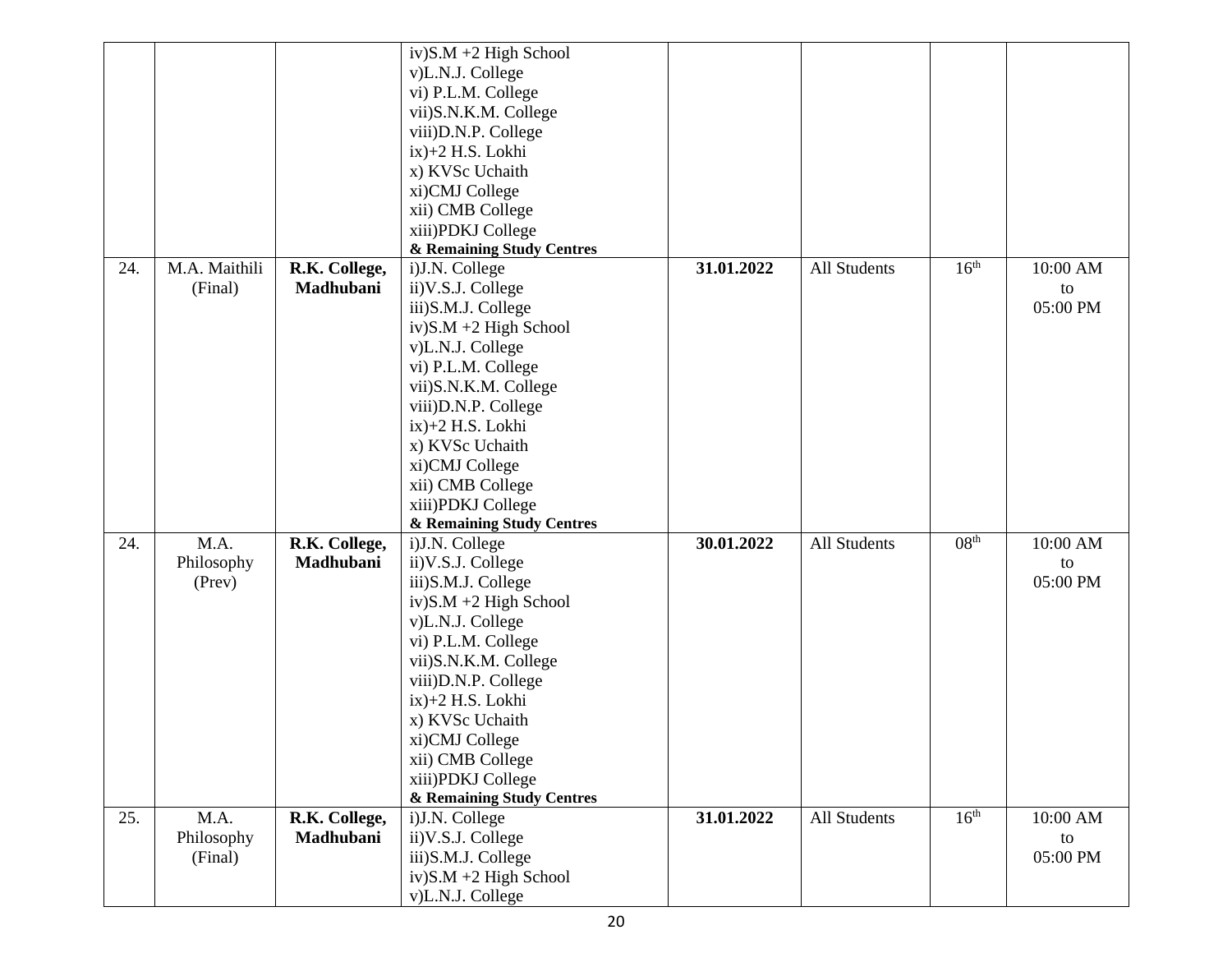|     |              |               | vi) P.L.M. College        |            |              |                 |          |
|-----|--------------|---------------|---------------------------|------------|--------------|-----------------|----------|
|     |              |               | vii)S.N.K.M. College      |            |              |                 |          |
|     |              |               | viii)D.N.P. College       |            |              |                 |          |
|     |              |               | $ix$ $+2$ H.S. Lokhi      |            |              |                 |          |
|     |              |               | x) KVSc Uchaith           |            |              |                 |          |
|     |              |               | xi)CMJ College            |            |              |                 |          |
|     |              |               | xii) CMB College          |            |              |                 |          |
|     |              |               | xiii)PDKJ College         |            |              |                 |          |
|     |              |               | & Remaining Study Centres |            |              |                 |          |
| 26. | B.A.         | R.K. College, | i)J.N. College            | 29.01.2022 | All Students |                 |          |
|     | (Geography)  | Madhubani     | ii) V.S.J. College        |            |              | 8 <sup>th</sup> | 10:00 AM |
|     |              |               | iii)S.M.J. College        |            |              |                 | to       |
|     |              |               | $iv)$ S.M +2 High School  |            |              |                 | 05:00 PM |
|     |              |               | v)L.N.J. College          |            |              |                 |          |
|     |              |               | vi) P.L.M. College        |            |              |                 |          |
|     |              |               | vii)S.N.K.M. College      |            |              |                 |          |
|     |              |               |                           |            |              |                 |          |
|     |              |               | viii)D.N.P. College       |            |              |                 |          |
|     |              |               | $ix)+2$ H.S. Lokhi        |            |              |                 |          |
|     |              |               | x) KVSc Uchaith           |            |              |                 |          |
|     |              |               | xi)CMJ College            |            |              |                 |          |
|     |              |               | xii) CMB College          |            |              |                 |          |
|     |              |               | xiii)PDKJ College         |            |              |                 |          |
|     |              |               | & Remaining Study Centres |            |              |                 |          |
| 27. | B.A.         | R.K. College, | i)J.N. College            | 30.01.2022 | All Students |                 | 10:00 AM |
|     | (Psychology) | Madhubani     | ii) V.S.J. College        |            |              | 8 <sup>th</sup> | to       |
|     |              |               | iii)S.M.J. College        |            |              |                 | 05:00 PM |
|     |              |               | $iv)$ S.M +2 High School  |            |              |                 |          |
|     |              |               | v)L.N.J. College          |            |              |                 |          |
|     |              |               | vi) P.L.M. College        |            |              |                 |          |
|     |              |               | vii)S.N.K.M. College      |            |              |                 |          |
|     |              |               | viii)D.N.P. College       |            |              |                 |          |
|     |              |               | $ix$ $+2$ H.S. Lokhi      |            |              |                 |          |
|     |              |               | x) KVSc Uchaith           |            |              |                 |          |
|     |              |               | xi)CMJ College            |            |              |                 |          |
|     |              |               | xii) CMB College          |            |              |                 |          |
|     |              |               | xiii)PDKJ College         |            |              |                 |          |
|     |              |               | & Remaining Study Centres |            |              |                 |          |
| 28. | B.A.         | R.K. College, | i)J.N. College            | 31.01.2022 | All Students |                 | 10:00 AM |
|     | (Home Sc.)   | Madhubani     | ii) V.S.J. College        |            |              | 8 <sup>th</sup> | to       |
|     |              |               | iii)S.M.J. College        |            |              |                 | 05:00 PM |
|     |              |               | $iv)$ S.M +2 High School  |            |              |                 |          |
|     |              |               | v)L.N.J. College          |            |              |                 |          |
|     |              |               | vi) P.L.M. College        |            |              |                 |          |
|     |              |               | vii)S.N.K.M. College      |            |              |                 |          |
|     |              |               |                           |            |              |                 |          |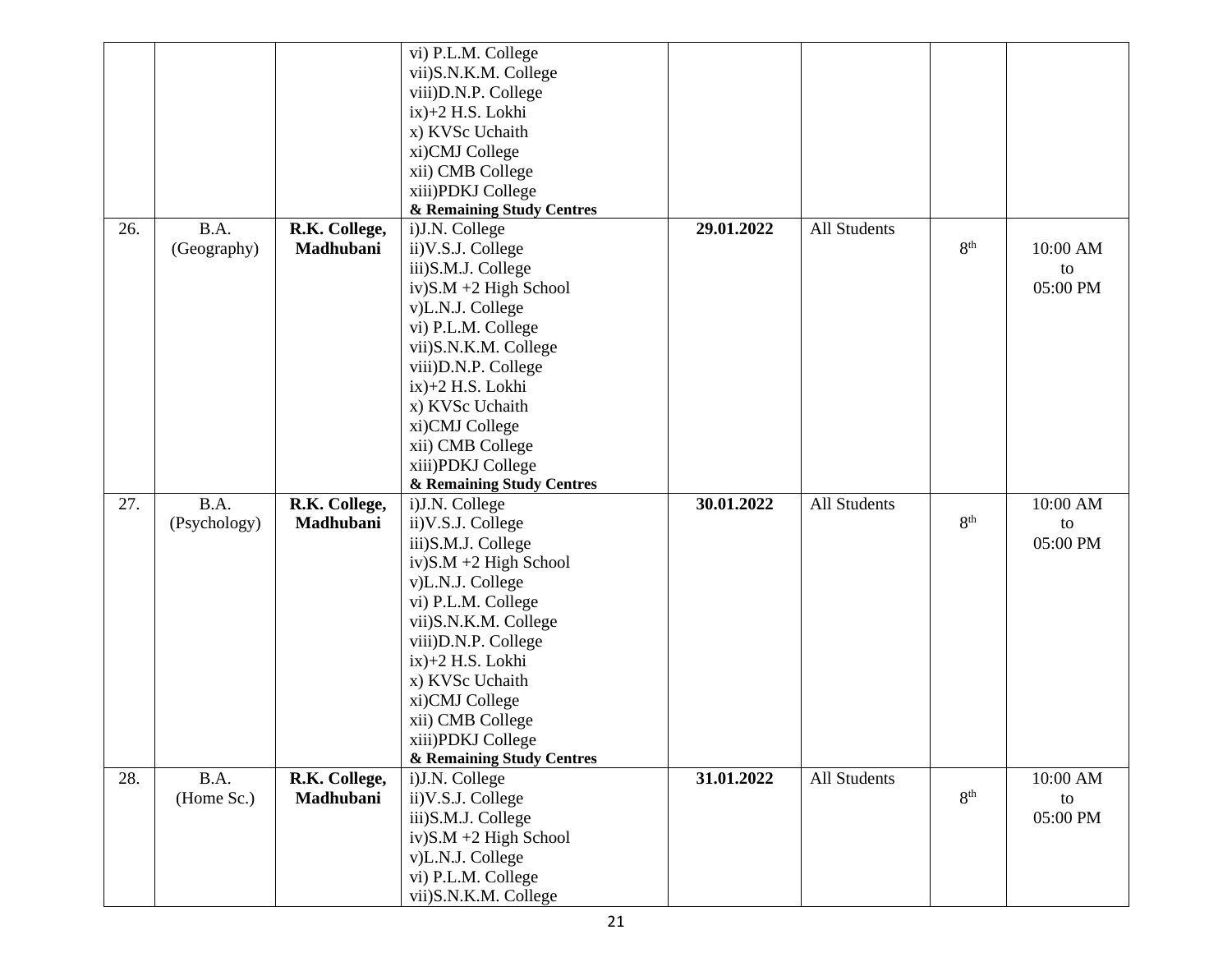|  | viii)D.N.P. College       |  |  |
|--|---------------------------|--|--|
|  | $ix)+2$ H.S. Lokhi        |  |  |
|  | x) KVSc Uchaith           |  |  |
|  | xi)CMJ College            |  |  |
|  | xii) CMB College          |  |  |
|  | xiii)PDKJ College         |  |  |
|  | & Remaining Study Centres |  |  |

## **SAMASTIPUR**

| <b>S.N.</b> | Name of the      | <b>Examination</b> | <b>Attached</b><br><b>Study</b>                 | <b>Date</b>        | <b>Allotted</b><br>Enrolment. No. | Paper            | <b>Time</b>        |
|-------------|------------------|--------------------|-------------------------------------------------|--------------------|-----------------------------------|------------------|--------------------|
|             | <b>Programme</b> | <b>Centre</b>      | <b>Centres</b>                                  | of                 |                                   |                  | <sub>of</sub>      |
|             |                  |                    |                                                 | <b>Examination</b> |                                   |                  | <b>Examination</b> |
| 1.          | M.Com (Prev.)    | <b>Samastipur</b>  | i)B.R.B. College                                | 27.01.2022         | <b>All Students</b>               |                  |                    |
|             |                  | College,           | ii)R.N.A.R College                              |                    |                                   |                  | 10:00 AM           |
|             |                  | <b>Samastipur</b>  | iii)R.B. College                                |                    |                                   | 8 <sup>th</sup>  | to                 |
|             |                  |                    | iv)K.S.R. College                               |                    |                                   |                  | 05:00 PM           |
|             |                  |                    | v)R.B.S. College                                |                    |                                   |                  |                    |
|             |                  |                    | vi)A.N.D. College Pary                          |                    |                                   |                  |                    |
|             |                  |                    | vii)G.M.R.D. College                            |                    |                                   |                  |                    |
|             |                  |                    | viii)M.N.D. College                             |                    |                                   |                  |                    |
|             |                  |                    | ix)C.R. College                                 |                    |                                   |                  |                    |
|             |                  |                    | x)L.K.V.D. College                              |                    |                                   |                  |                    |
|             |                  |                    | xi) UP College                                  |                    |                                   |                  |                    |
|             |                  |                    | xii) B.S. Inter College                         |                    |                                   |                  |                    |
|             |                  |                    | xiii)S.M.R.C.K. College<br>xiv)Singhiya College |                    |                                   |                  |                    |
|             |                  |                    | & Remaining Study Centres                       |                    |                                   |                  |                    |
| 2.          |                  |                    | i)B.R.B. College                                | 28.01.2022         | <b>All Students</b>               |                  |                    |
|             | M.Com (Final)    | <b>Samastipur</b>  | ii)R.N.A.R College                              |                    |                                   |                  |                    |
|             |                  | College,           |                                                 |                    |                                   |                  |                    |
|             |                  | <b>Samastipur</b>  | iii)R.B. College                                |                    |                                   |                  | 10:00 AM           |
|             |                  |                    | iv)K.S.R. College                               | 29.01.2022         | <b>All Students</b>               | 16 <sup>th</sup> | to                 |
|             |                  |                    | v)R.B.S. College                                |                    |                                   |                  | 05:00 PM           |
|             |                  |                    | vi)A.N.D. College Pary                          |                    |                                   |                  |                    |
|             |                  |                    | vii)G.M.R.D. College                            |                    |                                   |                  |                    |
|             |                  |                    | viii)M.N.D. College<br>ix)C.R. College          |                    |                                   |                  |                    |
|             |                  |                    | x)L.K.V.D. College                              |                    |                                   |                  |                    |
|             |                  |                    | xi)UP College                                   |                    |                                   |                  |                    |
|             |                  |                    | xii)B.S. Inter College                          |                    |                                   |                  |                    |
|             |                  |                    | xiii)S.M.R.C.K. College                         |                    |                                   |                  |                    |
|             |                  |                    | xiv)Singhiya College                            |                    |                                   |                  |                    |
|             |                  |                    | & Remaining Study Centres                       |                    |                                   |                  |                    |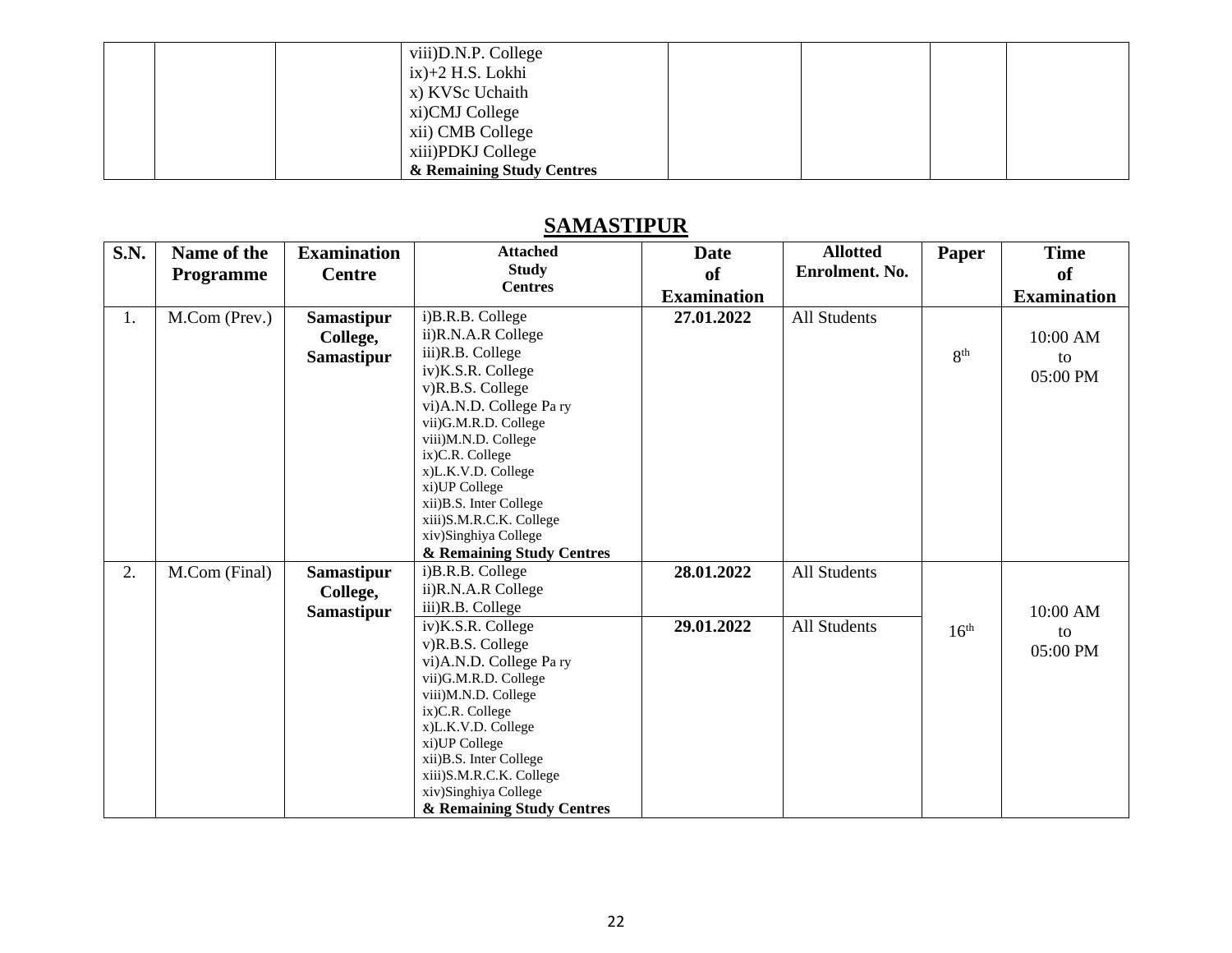| 3. | M.A. History<br>(Prev.)        | <b>Samastipur</b><br>College,<br><b>Samastipur</b> | i)B.R.B. College<br>ii)R.N.A.R College<br>iii)R.B. College<br>iv)K.S.R. College<br>v)R.B.S. College<br>vi)A.N.D. College Pary<br>vii)G.M.R.D. College<br>viii)M.N.D. College<br>ix)C.R. College<br>x)L.K.V.D. College<br>xi)UP College<br>xii)B.S. Inter College<br>xiii)S.M.R.C.K. College<br>xiv)Singhiya College<br>& Remaining Study Centres | 30.01.2022 | <b>All Students</b> | 8 <sup>th</sup>  | 10:00 AM<br>to<br>05:00 PM |
|----|--------------------------------|----------------------------------------------------|--------------------------------------------------------------------------------------------------------------------------------------------------------------------------------------------------------------------------------------------------------------------------------------------------------------------------------------------------|------------|---------------------|------------------|----------------------------|
| 4. | M.A. History<br>(Final)        | <b>Samastipur</b><br>College,                      | i)B.R.B. College<br>ii)R.N.A.R College                                                                                                                                                                                                                                                                                                           | 27.01.2022 | <b>All Students</b> |                  |                            |
|    |                                | <b>Samastipur</b>                                  | iii)R.B. College<br>iv)K.S.R. College<br>v)R.B.S. College                                                                                                                                                                                                                                                                                        | 28.01.2022 | <b>All Students</b> | 16 <sup>th</sup> | 10:00 AM<br>to             |
|    |                                |                                                    | vi)A.N.D. College Patory<br>vii)G.M.R.D. College<br>viii)M.N.D. College<br>ix)C.R. College<br>x)L.K.V.D. College<br>xi)UP College<br>xii)B.S. Inter College<br>xiii)S.M.R.C.K. College<br>xiv)Singhiya College<br>& Remaining Study Centres                                                                                                      | 29.01.2022 | <b>All Students</b> |                  | 05:00 PM                   |
| 5. | M.A. Pol. Sc.<br>$($ Prev. $)$ | <b>Samastipur</b><br>College,<br><b>Samastipur</b> | i)B.R.B. College<br>ii)R.N.A.R College<br>iii)R.B. College<br>iv)K.S.R. College<br>v)R.B.S. College<br>vi)A.N.D. College Pary<br>vii)G.M.R.D. College<br>viii)M.N.D. College<br>ix)C.R. College<br>x)L.K.V.D. College<br>xi)UP College<br>xii)B.S. Inter College<br>xiii)S.M.R.C.K. College<br>xiv)Singhiya College<br>& Remaining Study Centres | 30.01.2022 | <b>All Students</b> | 8 <sup>th</sup>  | 10:00 AM<br>to<br>05:00 PM |
| 6. | M.A. Pol. Sc.                  | <b>Samastipur</b>                                  | i)B.R.B. College<br>ii)R.N.A.R College                                                                                                                                                                                                                                                                                                           | 28.01.2022 | <b>All Students</b> |                  |                            |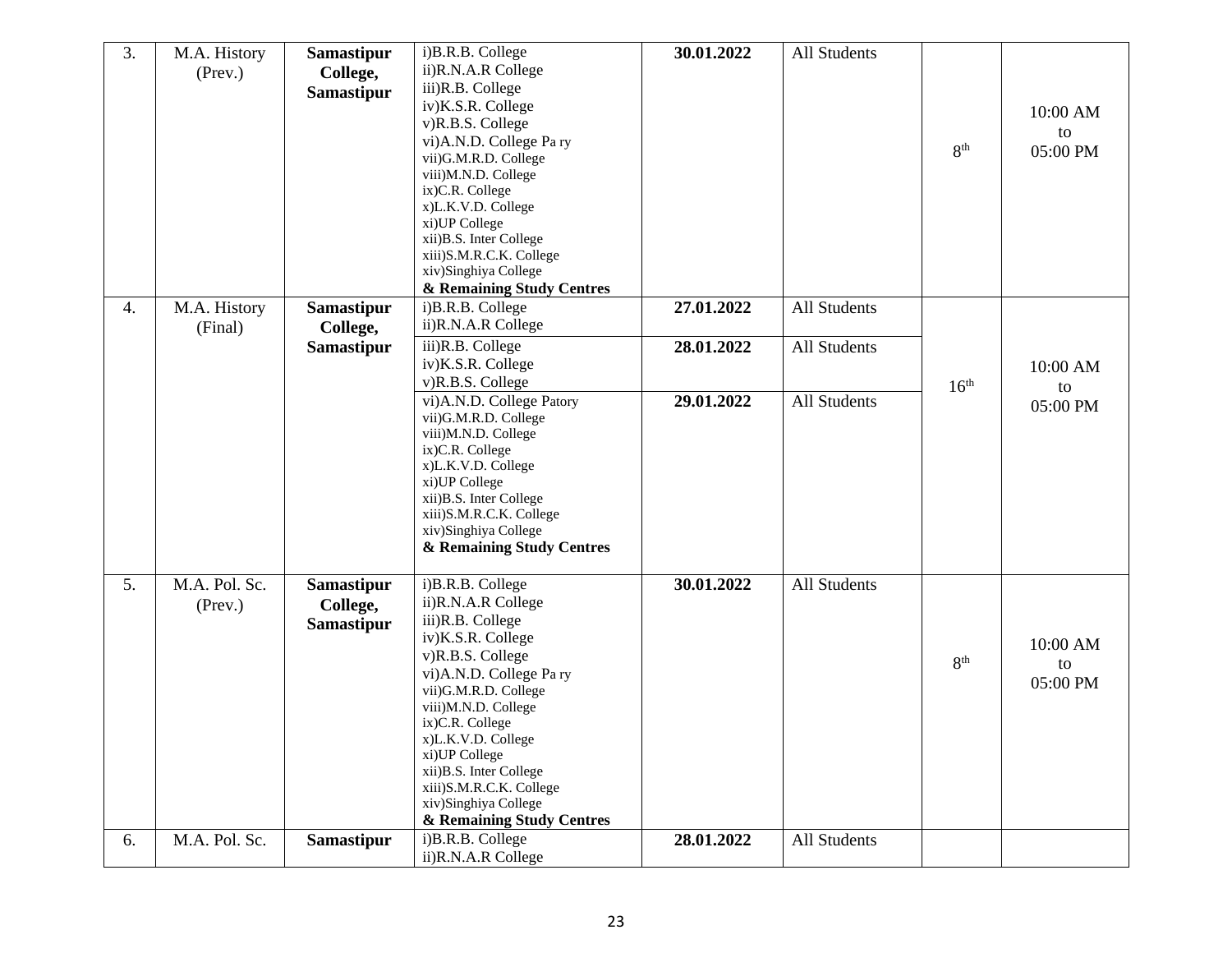|    | (Final)        | College,          | iii)R.B. College                                 |            |                     |                  |          |
|----|----------------|-------------------|--------------------------------------------------|------------|---------------------|------------------|----------|
|    |                | Samastipur        | iv)K.S.R. College                                |            |                     |                  |          |
|    |                |                   | v)R.B.S. College                                 |            |                     |                  | 10:00 AM |
|    |                |                   | vi)A.N.D. College Patory                         |            |                     | 16 <sup>th</sup> | to       |
|    |                |                   | vii)G.M.R.D. College                             |            |                     |                  | 05:00 PM |
|    |                |                   | viii)M.N.D. College<br>ix)C.R. College           |            |                     |                  |          |
|    |                |                   | x)L.K.V.D. College                               |            |                     |                  |          |
|    |                |                   | xi)UP College                                    |            |                     |                  |          |
|    |                |                   | xii)B.S. Inter College                           |            |                     |                  |          |
|    |                |                   | xiii)S.M.R.C.K. College                          |            |                     |                  |          |
|    |                |                   | xiv)Singhiya College                             |            |                     |                  |          |
|    |                |                   | & Remaining Study Centres                        |            |                     |                  |          |
| 7. | M.A. Sociology | Samastipur        | i)B.R.B. College                                 | 29.01.2022 | <b>All Students</b> |                  |          |
|    | $($ Prev. $)$  | College,          | ii)R.N.A.R College                               |            |                     |                  |          |
|    |                | <b>Samastipur</b> | iii)R.B. College                                 |            |                     |                  |          |
|    |                |                   | iv)K.S.R. College                                |            |                     |                  | 10:00 AM |
|    |                |                   | v)R.B.S. College                                 |            |                     | 8 <sup>th</sup>  | to       |
|    |                |                   | vi)A.N.D. College Patory<br>vii)G.M.R.D. College |            |                     |                  | 05:00 PM |
|    |                |                   | viii)M.N.D. College                              |            |                     |                  |          |
|    |                |                   | ix)C.R. College                                  |            |                     |                  |          |
|    |                |                   | x)L.K.V.D. College                               |            |                     |                  |          |
|    |                |                   | xi)UP College                                    |            |                     |                  |          |
|    |                |                   | xii)B.S. Inter College                           |            |                     |                  |          |
|    |                |                   | xiii)S.M.R.C.K. College                          |            |                     |                  |          |
|    |                |                   | xiv)Singhiya College                             |            |                     |                  |          |
|    |                |                   | & Remaining Study Centres                        | 30.01.2022 | <b>All Students</b> |                  |          |
| 8. | M.A. Sociology | <b>Samastipur</b> | i)B.R.B. College<br>ii)R.N.A.R College           |            |                     |                  |          |
|    | (Final)        | College,          | iii)R.B. College                                 |            |                     |                  |          |
|    |                | <b>Samastipur</b> | iv)K.S.R. College                                |            |                     |                  | 10:00 AM |
|    |                |                   | v)R.B.S. College                                 |            |                     | 16 <sup>th</sup> | to       |
|    |                |                   | vi)A.N.D. College Patory                         | 31.01.2022 | <b>All Students</b> |                  | 05:00 PM |
|    |                |                   | vii)G.M.R.D. College                             |            |                     |                  |          |
|    |                |                   | viii)M.N.D. College                              |            |                     |                  |          |
|    |                |                   | ix)C.R. College                                  |            |                     |                  |          |
|    |                |                   | x)L.K.V.D. College                               |            |                     |                  |          |
|    |                |                   | xi)UP College<br>xii)B.S. Inter College          |            |                     |                  |          |
|    |                |                   | xiii)S.M.R.C.K. College                          |            |                     |                  |          |
|    |                |                   | xiv)Singhiya College                             |            |                     |                  |          |
|    |                |                   | & Remaining Study Centres                        |            |                     |                  |          |
| 9. | M.A.           | Samastipur        | i)B.R.B. College                                 | 27.01.2022 | All Students        |                  |          |
|    | Economics      | College,          | ii)R.N.A.R College                               |            |                     |                  |          |
|    | (Prev)         | <b>Samastipur</b> | iii)R.B. College                                 |            |                     |                  |          |
|    |                |                   | iv)K.S.R. College                                |            |                     |                  | 10:00 AM |
|    |                |                   | v)R.B.S. College                                 |            |                     | 8 <sup>th</sup>  | to       |
|    |                |                   | vi)A.N.D. College Patory                         |            |                     |                  | 05:00 PM |
|    |                |                   | vii)G.M.R.D. College                             |            |                     |                  |          |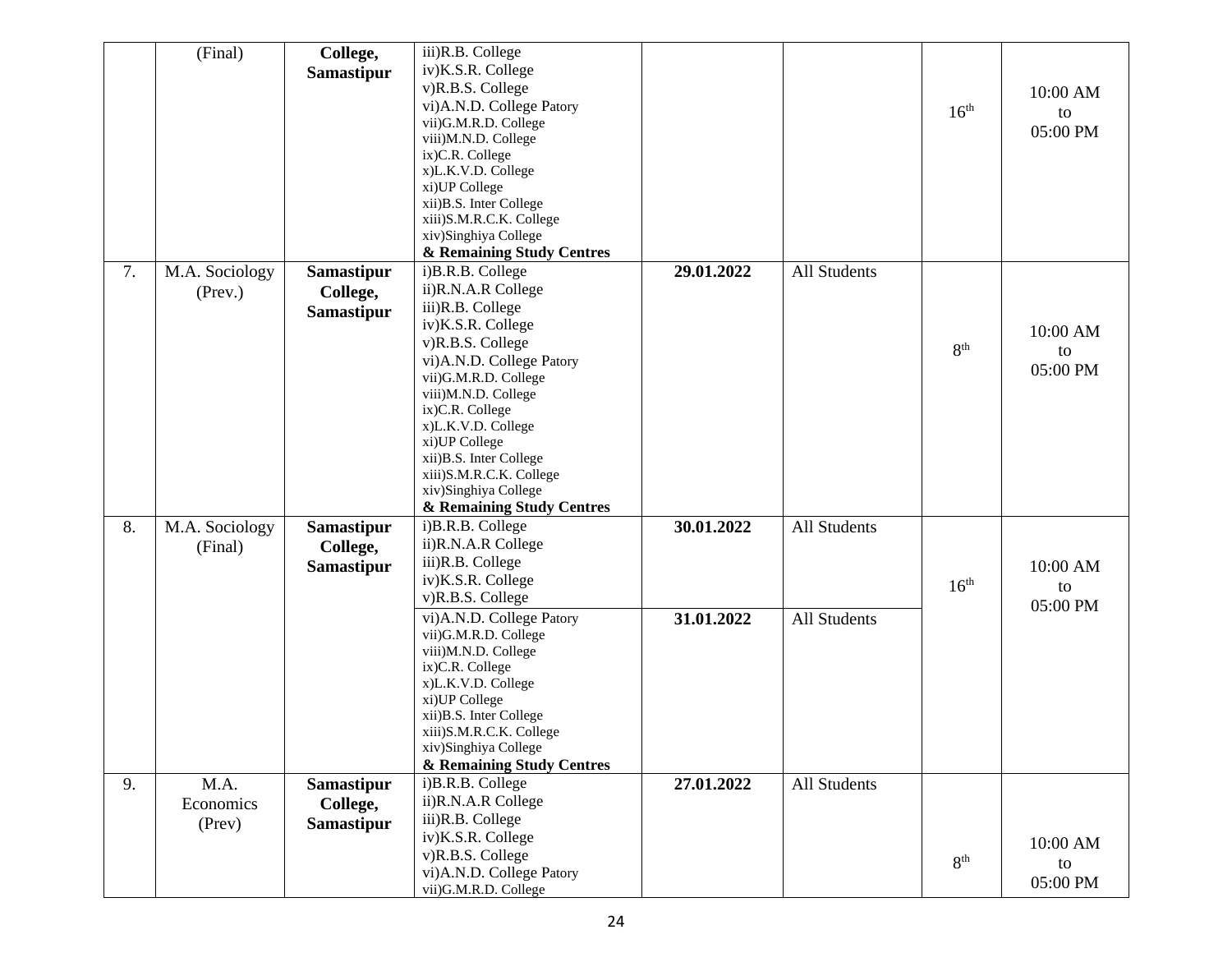|     |                              |                                                    | viii)M.N.D. College<br>ix)C.R. College<br>x)L.K.V.D. College<br>xi)UP College<br>xii)B.S. Inter College<br>xiii)S.M.R.C.K. College<br>xiv)Singhiya College<br>& Remaining Study Centres                                                                                                                                                            |                          |                                     |                  |                            |
|-----|------------------------------|----------------------------------------------------|----------------------------------------------------------------------------------------------------------------------------------------------------------------------------------------------------------------------------------------------------------------------------------------------------------------------------------------------------|--------------------------|-------------------------------------|------------------|----------------------------|
| 10. | M.A.<br>Economics<br>(Final) | <b>Samastipur</b><br>College,<br><b>Samastipur</b> | i)B.R.B. College<br>ii)R.N.A.R College<br>iii)R.B. College<br>iv)K.S.R. College<br>v)R.B.S. College<br>vi)A.N.D. College Patory<br>vii)G.M.R.D. College<br>viii)M.N.D. College<br>ix)C.R. College<br>x)L.K.V.D. College<br>xi)UP College<br>xii)B.S. Inter College<br>xiii)S.M.R.C.K. College<br>xiv)Singhiya College<br>& Remaining Study Centres | 28.01.2022               | <b>All Students</b>                 | 16 <sup>th</sup> | 10:00 AM<br>to<br>05:00 PM |
| 11. | M.A. Hindi<br>(Prev)         | <b>Samastipur</b><br>College,<br><b>Samastipur</b> | i)B.R.B. College<br>ii)R.N.A.R College<br>iii)R.B. College<br>iv)K.S.R. College<br>v)R.B.S. College<br>vi)A.N.D. College Patory<br>vii)G.M.R.D. College<br>viii)M.N.D. College<br>ix)C.R. College<br>x)L.K.V.D. College<br>xi)UP College<br>xii)B.S. Inter College<br>xiii)S.M.R.C.K. College<br>xiv)Singhiya College<br>& Remaining Study Centres | 29.01.2022               | <b>All Students</b>                 | 8 <sup>th</sup>  | 10:00 AM<br>to<br>05:00 PM |
| 12. | M.A. Hindi<br>(Final)        | <b>Samastipur</b><br>College,<br><b>Samastipur</b> | i)B.R.B. College<br>ii)R.N.A.R College<br>iii)R.B. College<br>iv)K.S.R. College<br>v)R.B.S. College                                                                                                                                                                                                                                                | 27.01.2022<br>28.01.2022 | All Students<br><b>All Students</b> | 16 <sup>th</sup> | 10:00 AM<br>to<br>05:00 PM |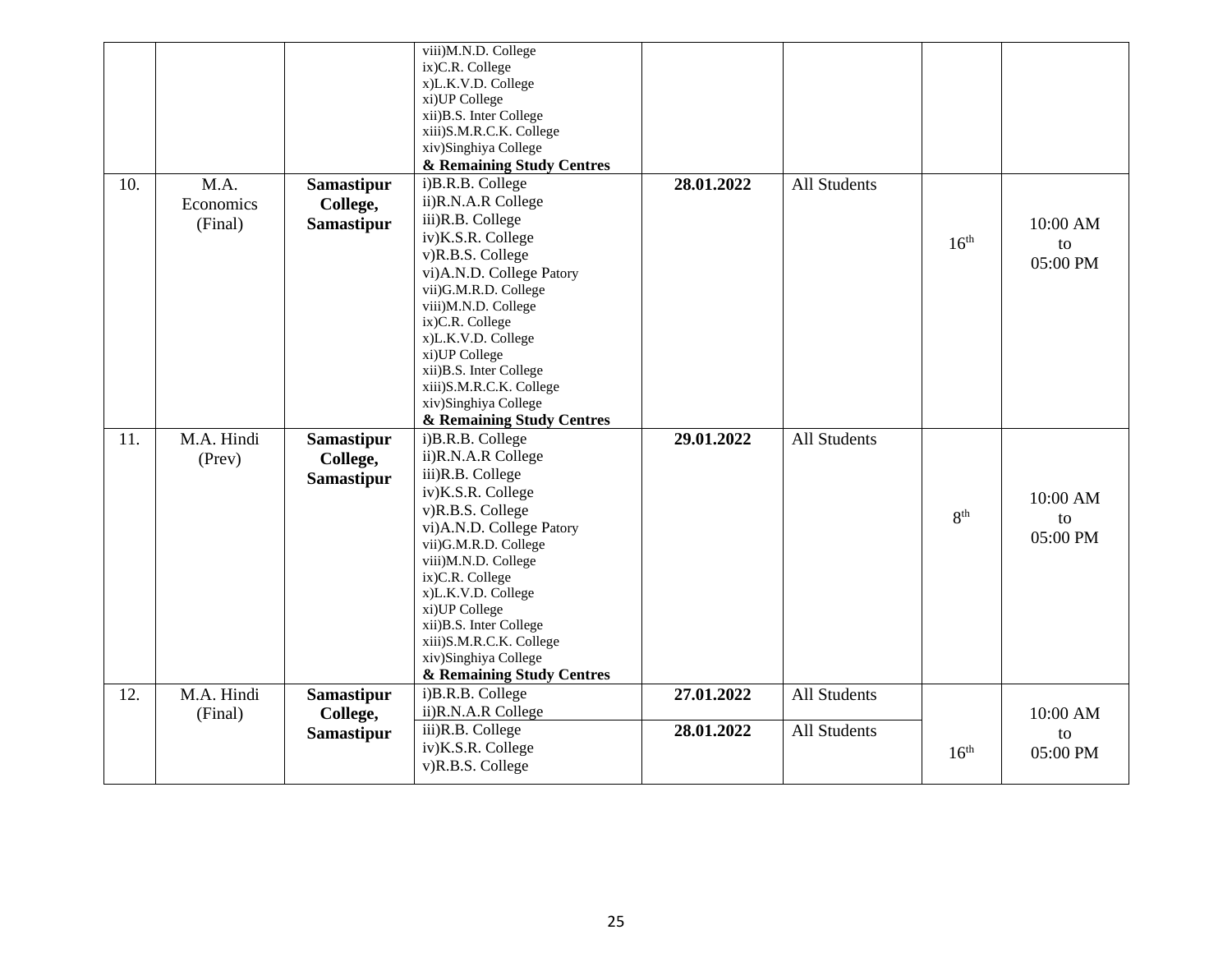|     |              |                   | vi)A.N.D. College Patory<br>vii)G.M.R.D. College<br>viii)M.N.D. College<br>ix)C.R. College<br>x)L.K.V.D. College<br>xi)UP College<br>xii)B.S. Inter College<br>xiii)S.M.R.C.K. College<br>xiv)Singhiya College<br>& Remaining Study Centres | 29.01.2022 | All Students |                  |          |
|-----|--------------|-------------------|---------------------------------------------------------------------------------------------------------------------------------------------------------------------------------------------------------------------------------------------|------------|--------------|------------------|----------|
| 13. | M.A. English | Samastipur        | i)B.R.B. College                                                                                                                                                                                                                            | 30.01.2022 | All Students |                  |          |
|     | (Prev)       | College,          | ii)R.N.A.R College                                                                                                                                                                                                                          |            |              |                  |          |
|     |              | Samastipur        | iii)R.B. College                                                                                                                                                                                                                            |            |              |                  | 10:00 AM |
|     |              |                   | iv)K.S.R. College                                                                                                                                                                                                                           |            |              | 8 <sup>th</sup>  |          |
|     |              |                   | v)R.B.S. College                                                                                                                                                                                                                            |            |              |                  | to       |
|     |              |                   | vi)A.N.D. College Patory                                                                                                                                                                                                                    |            |              |                  | 05:00 PM |
|     |              |                   | vii)G.M.R.D. College                                                                                                                                                                                                                        |            |              |                  |          |
|     |              |                   | viii)M.N.D. College                                                                                                                                                                                                                         |            |              |                  |          |
|     |              |                   | ix)C.R. College                                                                                                                                                                                                                             |            |              |                  |          |
|     |              |                   | x)L.K.V.D. College                                                                                                                                                                                                                          |            |              |                  |          |
|     |              |                   | xi)UP College                                                                                                                                                                                                                               |            |              |                  |          |
|     |              |                   | xii)B.S. Inter College                                                                                                                                                                                                                      |            |              |                  |          |
|     |              |                   | xiii)S.M.R.C.K. College                                                                                                                                                                                                                     |            |              |                  |          |
|     |              |                   | xiv)Singhiya College                                                                                                                                                                                                                        |            |              |                  |          |
|     |              |                   | & Remaining Study Centres                                                                                                                                                                                                                   |            |              |                  |          |
| 14. | M.A. English | <b>Samastipur</b> | i)B.R.B. College                                                                                                                                                                                                                            | 31.01.2022 | All Students |                  |          |
|     | (Final)      | College,          | ii)R.N.A.R College                                                                                                                                                                                                                          |            |              |                  |          |
|     |              | <b>Samastipur</b> | iii)R.B. College                                                                                                                                                                                                                            |            |              |                  | 10:00 AM |
|     |              |                   | iv)K.S.R. College                                                                                                                                                                                                                           |            |              | 16 <sup>th</sup> | to       |
|     |              |                   | v)R.B.S. College                                                                                                                                                                                                                            |            |              |                  | 05:00 PM |
|     |              |                   | vi)A.N.D. College Patory                                                                                                                                                                                                                    |            |              |                  |          |
|     |              |                   | vii)G.M.R.D. College                                                                                                                                                                                                                        |            |              |                  |          |
|     |              |                   | viii)M.N.D. College                                                                                                                                                                                                                         |            |              |                  |          |
|     |              |                   | ix)C.R. College                                                                                                                                                                                                                             |            |              |                  |          |
|     |              |                   | x)L.K.V.D. College                                                                                                                                                                                                                          |            |              |                  |          |
|     |              |                   | xi)UP College                                                                                                                                                                                                                               |            |              |                  |          |
|     |              |                   | xii)B.S. Inter College                                                                                                                                                                                                                      |            |              |                  |          |
|     |              |                   | xiii)S.M.R.C.K. College<br>xiv)Singhiya College                                                                                                                                                                                             |            |              |                  |          |
|     |              |                   | & Remaining Study Centres                                                                                                                                                                                                                   |            |              |                  |          |
| 15. | M.A. Urdu    | <b>Samastipur</b> | i)B.R.B. College                                                                                                                                                                                                                            | 27.01.2022 | All Students |                  |          |
|     |              |                   | ii)R.N.A.R College                                                                                                                                                                                                                          |            |              |                  |          |
|     | (Prev)       | College,          | iii)R.B. College                                                                                                                                                                                                                            |            |              |                  |          |
|     |              | Samastipur        | iv)K.S.R. College                                                                                                                                                                                                                           |            |              |                  | 10:00 AM |
|     |              |                   |                                                                                                                                                                                                                                             |            |              | 8 <sup>th</sup>  | to       |
|     |              |                   | v)R.B.S. College                                                                                                                                                                                                                            |            |              |                  | 05:00 PM |
|     |              |                   | vi)A.N.D. College Patory                                                                                                                                                                                                                    |            |              |                  |          |
|     |              |                   | vii)G.M.R.D. College<br>viii)M.N.D. College                                                                                                                                                                                                 |            |              |                  |          |
|     |              |                   | ix)C.R. College                                                                                                                                                                                                                             |            |              |                  |          |
|     |              |                   | x)L.K.V.D. College                                                                                                                                                                                                                          |            |              |                  |          |
|     |              |                   | xi)UP College                                                                                                                                                                                                                               |            |              |                  |          |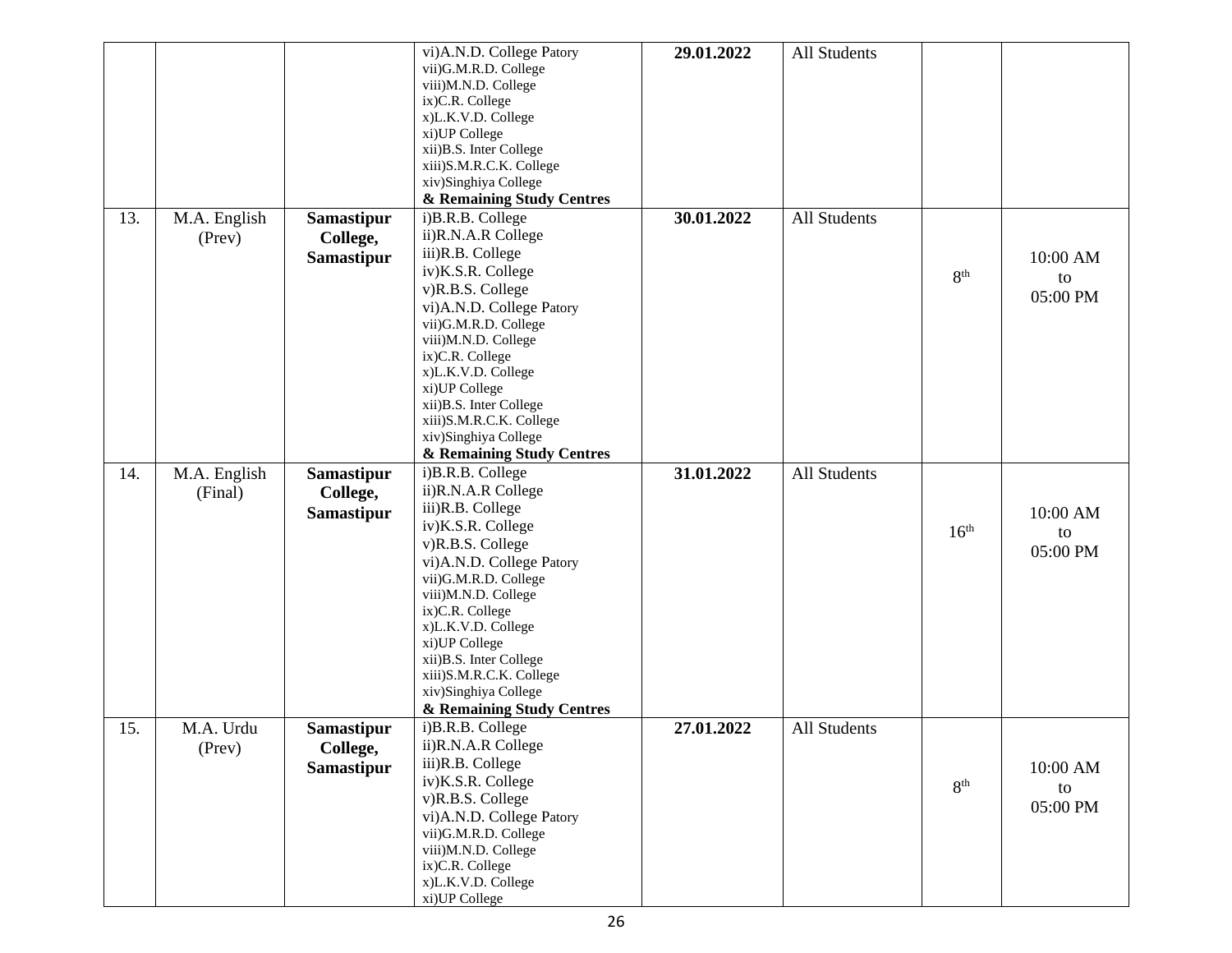|     |           |                   | xii)B.S. Inter College<br>xiii)S.M.R.C.K. College |            |                     |                  |          |
|-----|-----------|-------------------|---------------------------------------------------|------------|---------------------|------------------|----------|
|     |           |                   | xiv)Singhiya College                              |            |                     |                  |          |
|     |           |                   | & Remaining Study Centres                         |            |                     |                  |          |
| 16. | M.A. Urdu | <b>Samastipur</b> | i)B.R.B. College                                  | 28.01.2022 | <b>All Students</b> |                  |          |
|     | (Final)   | College,          | ii)R.N.A.R College                                |            |                     |                  |          |
|     |           | Samastipur        | iii)R.B. College                                  |            |                     |                  |          |
|     |           |                   | iv)K.S.R. College                                 |            |                     |                  | 10:00 AM |
|     |           |                   | v)R.B.S. College                                  |            |                     | 16 <sup>th</sup> | to       |
|     |           |                   | vi)A.N.D. College Patory                          |            |                     |                  | 05:00 PM |
|     |           |                   | vii)G.M.R.D. College                              |            |                     |                  |          |
|     |           |                   | viii)M.N.D. College                               |            |                     |                  |          |
|     |           |                   | ix)C.R. College                                   |            |                     |                  |          |
|     |           |                   | x)L.K.V.D. College<br>xi)UP College               |            |                     |                  |          |
|     |           |                   | xii)B.S. Inter College                            |            |                     |                  |          |
|     |           |                   | xiii)S.M.R.C.K. College                           |            |                     |                  |          |
|     |           |                   | xiv)Singhiya College                              |            |                     |                  |          |
|     |           |                   | & Remaining Study Centres                         |            |                     |                  |          |
| 17. | M.A.      | Samastipur        | i)B.R.B. College                                  | 29.01.2022 | All Students        |                  |          |
|     | Geography | College,          | ii)R.N.A.R College                                |            |                     |                  |          |
|     | (Prev)    | <b>Samastipur</b> | iii)R.B. College                                  |            |                     | 7 <sup>th</sup>  | 10:00 AM |
|     |           |                   | iv)K.S.R. College                                 |            |                     | $\&$             | to       |
|     |           |                   | v)R.B.S. College                                  |            |                     | 8 <sup>th</sup>  | 05:00 PM |
|     |           |                   | vi)A.N.D. College Patory                          |            |                     |                  |          |
|     |           |                   | vii)G.M.R.D. College<br>viii)M.N.D. College       |            |                     |                  |          |
|     |           |                   | ix)C.R. College                                   |            |                     |                  |          |
|     |           |                   | x)L.K.V.D. College                                |            |                     |                  |          |
|     |           |                   | xi)UP College                                     |            |                     |                  |          |
|     |           |                   | xii)B.S. Inter College                            |            |                     |                  |          |
|     |           |                   | xiii)S.M.R.C.K. College                           |            |                     |                  |          |
|     |           |                   | xiv)Singhiya College                              |            |                     |                  |          |
|     |           |                   | & Remaining Study Centres                         | 30.01.2022 |                     |                  |          |
| 18. | M.A.      | <b>Samastipur</b> | i)B.R.B. College<br>ii)R.N.A.R College            |            | All Students        |                  |          |
|     | Geography | College,          | iii)R.B. College                                  |            |                     |                  |          |
|     | (Final)   | <b>Samastipur</b> | iv)K.S.R. College                                 |            |                     | 15 <sup>th</sup> | 10:00 AM |
|     |           |                   | v)R.B.S. College                                  |            |                     | $\&$             | to       |
|     |           |                   | vi)A.N.D. College Patory                          |            |                     | 16 <sup>th</sup> | 05:00 PM |
|     |           |                   | vii)G.M.R.D. College                              |            |                     |                  |          |
|     |           |                   | viii)M.N.D. College                               |            |                     |                  |          |
|     |           |                   | ix)C.R. College                                   |            |                     |                  |          |
|     |           |                   | x)L.K.V.D. College                                |            |                     |                  |          |
|     |           |                   | xi)UP College<br>xii)B.S. Inter College           |            |                     |                  |          |
|     |           |                   | xiii)S.M.R.C.K. College                           |            |                     |                  |          |
|     |           |                   | xiv)Singhiya College                              |            |                     |                  |          |
|     |           |                   | & Remaining Study Centres                         |            |                     |                  |          |
|     |           |                   |                                                   |            |                     |                  |          |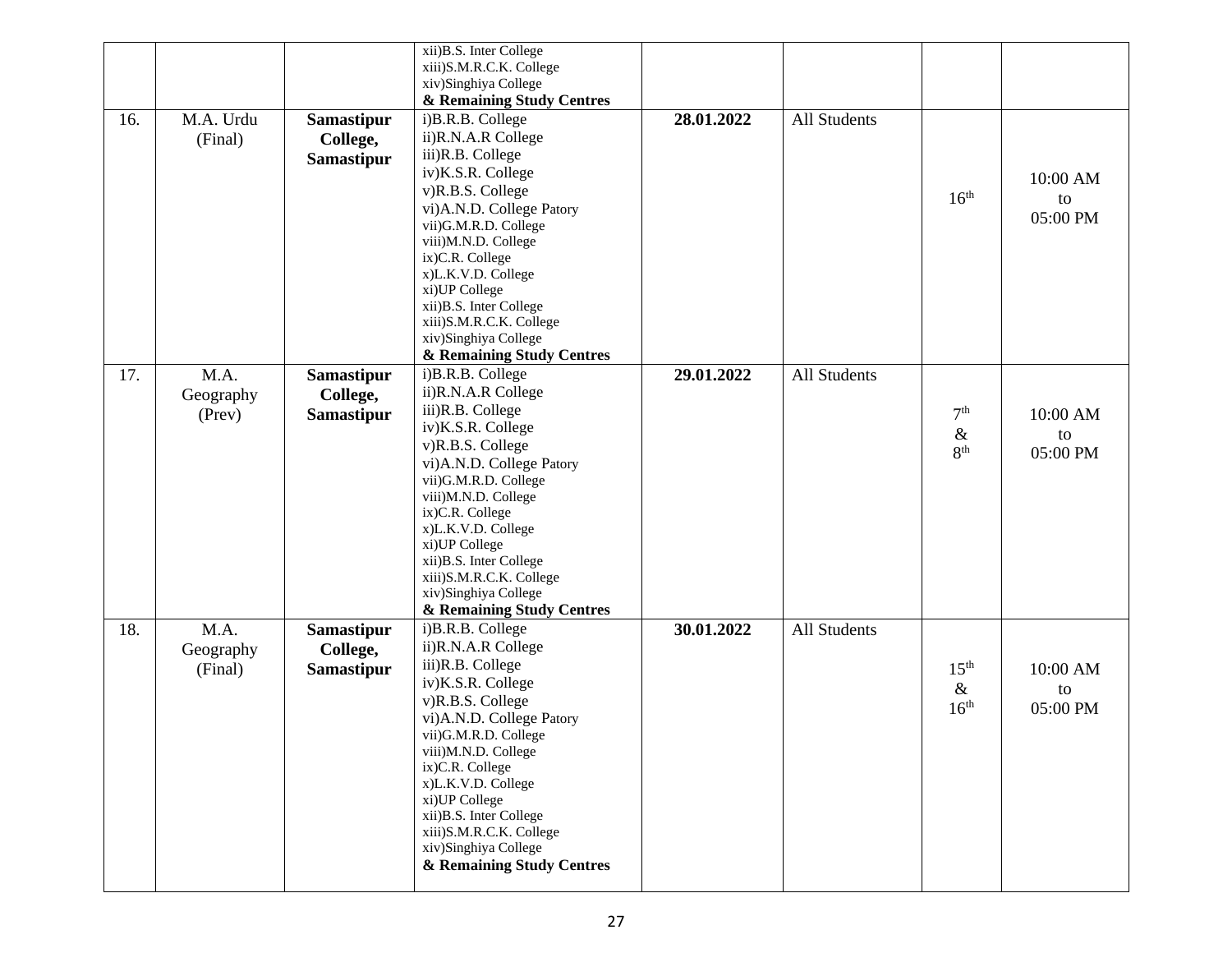|     |               | <b>Samastipur</b> | i)B.R.B. College                                | 29.01.2022 | <b>All Students</b> |                  |          |
|-----|---------------|-------------------|-------------------------------------------------|------------|---------------------|------------------|----------|
| 19. | M.A. Home     | College,          | ii)R.N.A.R College                              |            |                     |                  |          |
|     | Sc.(Prev)     | <b>Samastipur</b> | iii)R.B. College                                |            |                     |                  |          |
|     |               |                   | iv)K.S.R. College                               |            |                     |                  |          |
|     |               |                   | v)R.B.S. College                                |            |                     | 7 <sup>th</sup>  | 10:00 AM |
|     |               |                   | vi)A.N.D. College Patory                        |            |                     | $\&$             |          |
|     |               |                   | vii)G.M.R.D. College                            |            |                     |                  | to       |
|     |               |                   | viii)M.N.D. College                             |            |                     | 8 <sup>th</sup>  | 05:00 PM |
|     |               |                   | ix)C.R. College                                 |            |                     |                  |          |
|     |               |                   | x)L.K.V.D. College                              |            |                     |                  |          |
|     |               |                   | xi)UP College<br>xii)B.S. Inter College         |            |                     |                  |          |
|     |               |                   | xiii)S.M.R.C.K. College                         |            |                     |                  |          |
|     |               |                   | xiv)Singhiya College                            |            |                     |                  |          |
|     |               |                   | & Remaining Study Centres                       |            |                     |                  |          |
| 20. | M.A. Home Sc. | <b>Samastipur</b> | i)B.R.B. College                                | 30.01.2022 | <b>All Students</b> |                  |          |
|     | (Final)       | College,          | ii)R.N.A.R College                              |            |                     |                  |          |
|     |               | <b>Samastipur</b> | iii)R.B. College                                |            |                     |                  |          |
|     |               |                   | iv)K.S.R. College                               |            |                     |                  |          |
|     |               |                   | v)R.B.S. College                                |            |                     |                  |          |
|     |               |                   | vi)A.N.D. College Patory                        |            |                     | 15 <sup>th</sup> | 10:00 AM |
|     |               |                   | vii)G.M.R.D. College                            |            |                     | $\&$             | to       |
|     |               |                   | viii)M.N.D. College                             |            |                     | 16 <sup>th</sup> | 05:00 PM |
|     |               |                   | ix)C.R. College                                 |            |                     |                  |          |
|     |               |                   | x)L.K.V.D. College                              |            |                     |                  |          |
|     |               |                   | xi)UP College                                   |            |                     |                  |          |
|     |               |                   | xii)B.S. Inter College                          |            |                     |                  |          |
|     |               |                   | xiii)S.M.R.C.K. College<br>xiv)Singhiya College |            |                     |                  |          |
|     |               |                   | & Remaining Study Centres                       |            |                     |                  |          |
| 21. | M.A.          | <b>Samastipur</b> | i)B.R.B. College                                | 29.01.2022 | <b>All Students</b> |                  |          |
|     |               | College,          | ii)R.N.A.R College                              |            |                     |                  |          |
|     | Psychology    |                   | iii)R.B. College                                |            |                     |                  |          |
|     | (Prev)        | <b>Samastipur</b> | iv)K.S.R. College                               |            |                     | 7 <sup>th</sup>  | 10:00 AM |
|     |               |                   | v)R.B.S. College                                |            |                     | $\&$             | to       |
|     |               |                   | vi)A.N.D. College Patory                        |            |                     | 8 <sup>th</sup>  | 05:00 PM |
|     |               |                   | vii)G.M.R.D. College                            |            |                     |                  |          |
|     |               |                   | viii)M.N.D. College                             |            |                     |                  |          |
|     |               |                   | ix)C.R. College<br>x)L.K.V.D. College           |            |                     |                  |          |
|     |               |                   | xi)UP College                                   |            |                     |                  |          |
|     |               |                   | xii)B.S. Inter College                          |            |                     |                  |          |
|     |               |                   | xiii)S.M.R.C.K. College                         |            |                     |                  |          |
|     |               |                   | xiv)Singhiya College                            |            |                     |                  |          |
|     |               |                   | & Remaining Study Centres                       |            |                     |                  |          |
| 22. | M.A.          | <b>Samastipur</b> | i)B.R.B. College                                | 30.01.2022 | <b>All Students</b> | 14 <sup>th</sup> | 10:00 AM |
|     | Psychology    | College,          | ii)R.N.A.R College                              |            |                     | 15 <sup>th</sup> | to       |
|     | (Final)       | <b>Samastipur</b> | iii)R.B. College                                | 31.01.2022 | All Students        | $\&$             | 05:00 PM |
|     |               |                   | iv)K.S.R. College                               |            |                     | 16 <sup>th</sup> |          |
|     |               |                   | v)R.B.S. College                                |            |                     |                  |          |
|     |               |                   | vi)A.N.D. College Patory                        |            |                     |                  |          |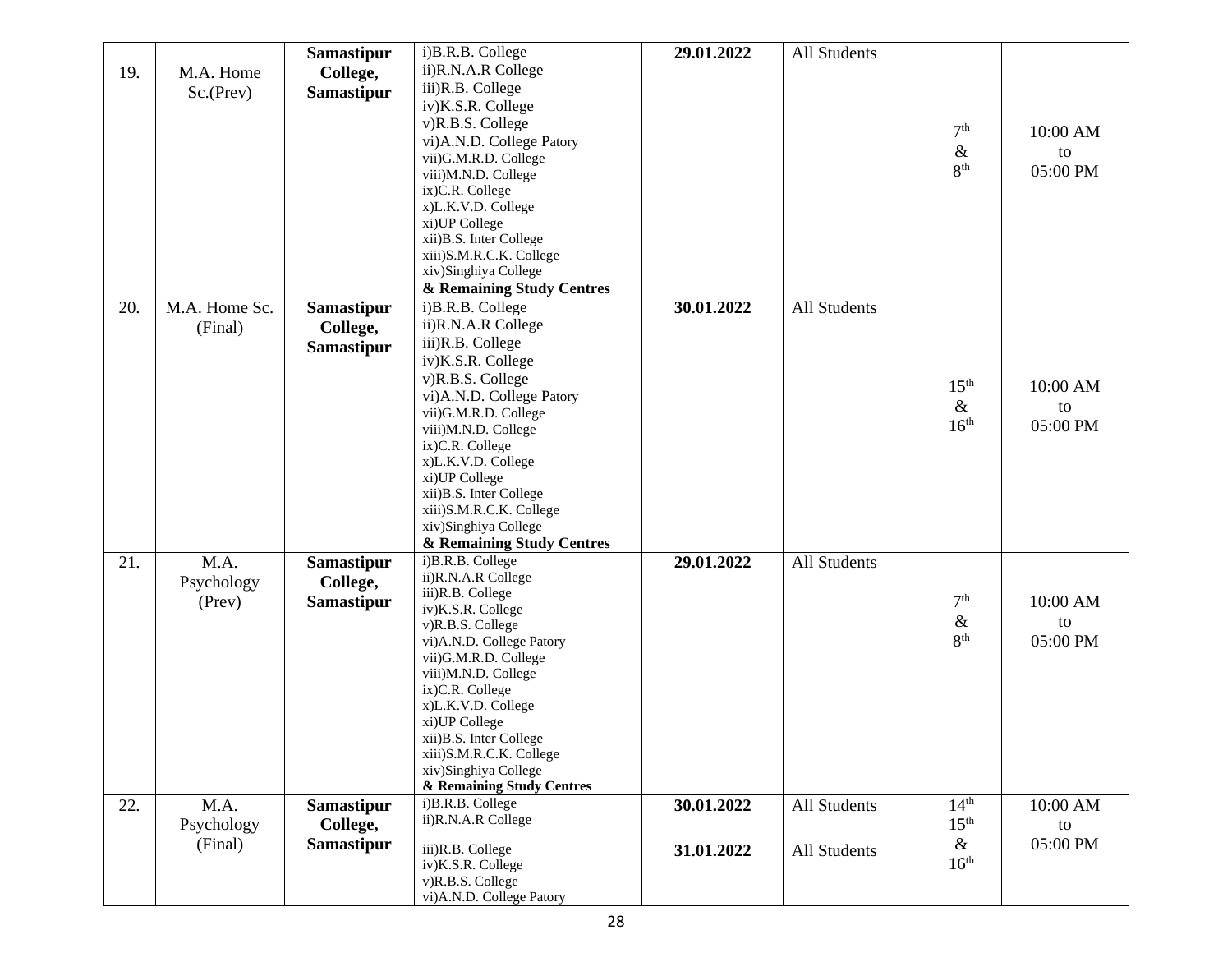|     |                  |                   | vii)G.M.R.D. College<br>viii)M.N.D. College<br>ix)C.R. College<br>x)L.K.V.D. College<br>xi)UP College |            |                     |                  |          |
|-----|------------------|-------------------|-------------------------------------------------------------------------------------------------------|------------|---------------------|------------------|----------|
|     |                  |                   | xii)B.S. Inter College<br>xiii)S.M.R.C.K. College                                                     |            |                     |                  |          |
|     |                  |                   | xiv)Singhiya College                                                                                  |            |                     |                  |          |
|     |                  |                   | & Remaining Study Centres                                                                             |            |                     |                  |          |
| 23. | M.A.             | Samastipur        | i)B.R.B. College                                                                                      | 29.01.2022 | All Students        |                  |          |
|     | Maithili.(Prev)  | College,          | ii)R.N.A.R College                                                                                    |            |                     |                  |          |
|     |                  | Samastipur        | iii)R.B. College                                                                                      |            |                     | 8 <sup>th</sup>  |          |
|     |                  |                   | iv)K.S.R. College<br>v)R.B.S. College                                                                 |            |                     |                  |          |
|     |                  |                   | vi)A.N.D. College Patory                                                                              |            |                     |                  | 10:00 AM |
|     |                  |                   | vii)G.M.R.D. College                                                                                  |            |                     |                  | to       |
|     |                  |                   | viii)M.N.D. College                                                                                   |            |                     |                  | 05:00 PM |
|     |                  |                   | ix)C.R. College                                                                                       |            |                     |                  |          |
|     |                  |                   | x)L.K.V.D. College                                                                                    |            |                     |                  |          |
|     |                  |                   | xi)UP College<br>xii)B.S. Inter College                                                               |            |                     |                  |          |
|     |                  |                   | xiii)S.M.R.C.K. College                                                                               |            |                     |                  |          |
|     |                  |                   | xiv)Singhiya College                                                                                  |            |                     |                  |          |
|     |                  |                   | & Remaining Study Centres                                                                             |            |                     |                  |          |
| 24. | M.A.             | <b>Samastipur</b> | i)B.R.B. College                                                                                      | 30.01.2022 | <b>All Students</b> |                  |          |
|     | Maithili.(Final) | College,          | ii)R.N.A.R College                                                                                    |            |                     |                  |          |
|     |                  | Samastipur        | iii)R.B. College                                                                                      |            |                     | 16 <sup>th</sup> |          |
|     |                  |                   | iv)K.S.R. College                                                                                     |            |                     |                  |          |
|     |                  |                   | v)R.B.S. College<br>vi)A.N.D. College Patory                                                          |            |                     |                  | 10:00 AM |
|     |                  |                   | vii)G.M.R.D. College                                                                                  |            |                     |                  | to       |
|     |                  |                   | viii)M.N.D. College                                                                                   |            |                     |                  | 05:00 PM |
|     |                  |                   | ix)C.R. College                                                                                       |            |                     |                  |          |
|     |                  |                   | x)L.K.V.D. College                                                                                    |            |                     |                  |          |
|     |                  |                   | xi)UP College<br>xii)B.S. Inter College                                                               |            |                     |                  |          |
|     |                  |                   | xiii)S.M.R.C.K. College                                                                               |            |                     |                  |          |
|     |                  |                   | xiv)Singhiya College                                                                                  |            |                     |                  |          |
|     |                  |                   | & Remaining Study Centres                                                                             |            |                     |                  |          |
| 25. | M.A.             | <b>Samastipur</b> | i)B.R.B. College                                                                                      | 30.01.2022 | All Students        |                  |          |
|     | Philosophy       | College,          | ii)R.N.A.R College                                                                                    |            |                     | 8 <sup>th</sup>  |          |
|     | (Prev)           | <b>Samastipur</b> | iii)R.B. College                                                                                      |            |                     |                  |          |
|     |                  |                   | iv)K.S.R. College<br>v)R.B.S. College                                                                 |            |                     |                  |          |
|     |                  |                   | vi)A.N.D. College Patory                                                                              |            |                     |                  | 10:00 AM |
|     |                  |                   | vii)G.M.R.D. College                                                                                  |            |                     |                  | to       |
|     |                  |                   | viii)M.N.D. College                                                                                   |            |                     |                  | 05:00 PM |
|     |                  |                   | ix)C.R. College                                                                                       |            |                     |                  |          |
|     |                  |                   | x)L.K.V.D. College                                                                                    |            |                     |                  |          |
|     |                  |                   | xi)UP College<br>xii) B.S. Inter College                                                              |            |                     |                  |          |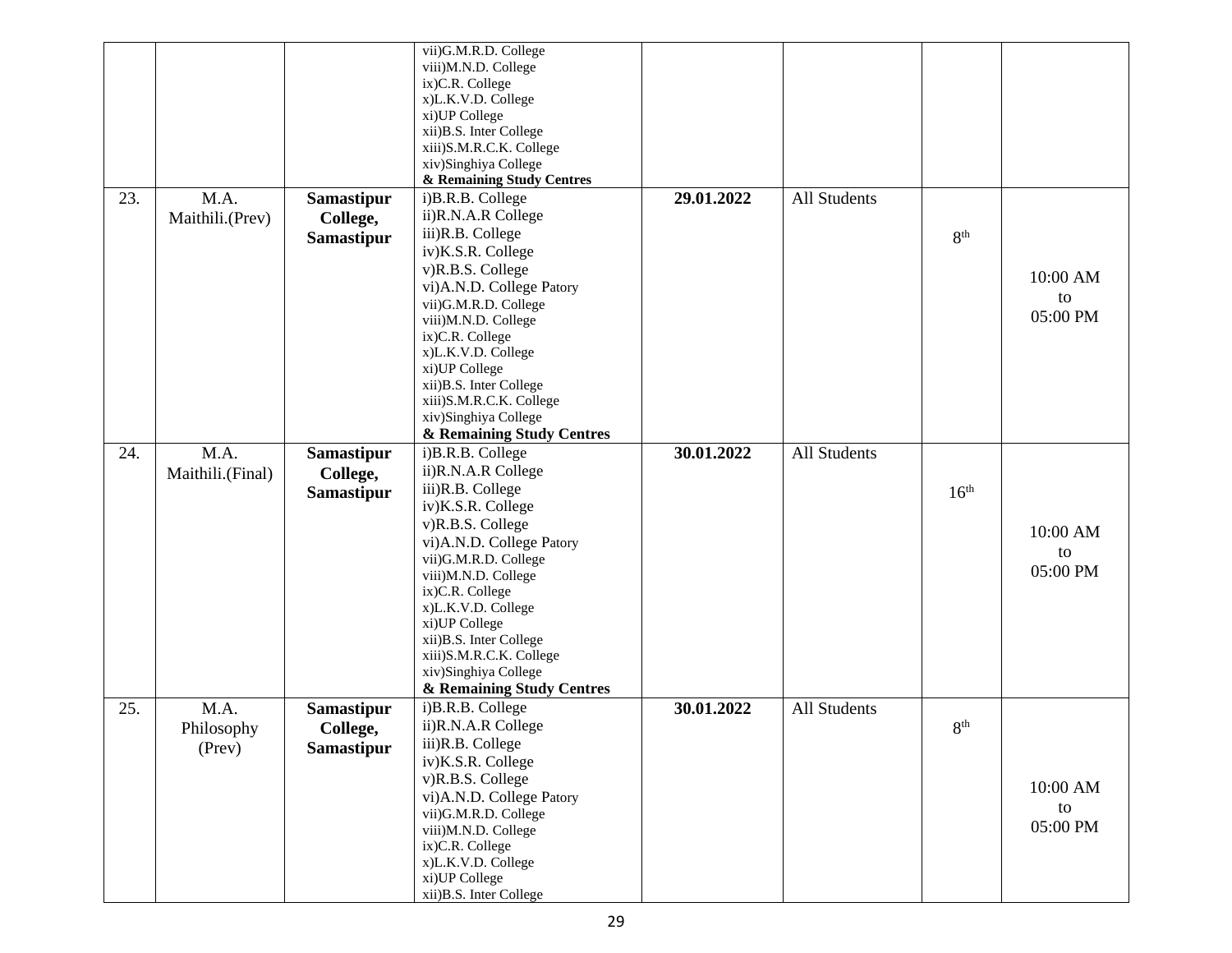|     |              |                   | xiii)S.M.R.C.K. College                           |            |              |                  |          |
|-----|--------------|-------------------|---------------------------------------------------|------------|--------------|------------------|----------|
|     |              |                   | xiv)Singhiya College                              |            |              |                  |          |
|     | M.A.         | <b>Samastipur</b> | i)B.R.B. College                                  | 31.01.2022 | All Students |                  |          |
|     | Philosophy   | College,          | ii)R.N.A.R College                                |            |              |                  |          |
|     | (Final)      | <b>Samastipur</b> | iii)R.B. College                                  |            |              |                  |          |
|     |              |                   | iv)K.S.R. College                                 |            |              |                  |          |
|     |              |                   | v)R.B.S. College                                  |            |              | 16 <sup>th</sup> | 10:00 AM |
|     |              |                   | vi)A.N.D. College Patory                          |            |              |                  | to       |
|     |              |                   | vii)G.M.R.D. College                              |            |              |                  | 05:00 PM |
|     |              |                   | viii)M.N.D. College<br>ix)C.R. College            |            |              |                  |          |
|     |              |                   | x)L.K.V.D. College                                |            |              |                  |          |
|     |              |                   | xi)UP College                                     |            |              |                  |          |
|     |              |                   | xii)B.S. Inter College                            |            |              |                  |          |
|     |              |                   | xiii)S.M.R.C.K. College                           |            |              |                  |          |
|     |              |                   | xiv)Singhiya College                              |            |              |                  |          |
|     |              |                   | & Remaining Study Centres                         |            |              |                  |          |
| 26. | B.A.         | <b>Samastipur</b> | i)B.R.B. College                                  | 28.01.2022 | All Students |                  | 10:00 AM |
|     | (Geography)  | College,          | ii)R.N.A.R College                                |            |              | 8 <sup>th</sup>  | to       |
|     |              | <b>Samastipur</b> | iii)R.B. College                                  |            |              |                  | 05:00 PM |
|     |              |                   | iv)K.S.R. College                                 |            |              |                  |          |
|     |              |                   | v)R.B.S. College                                  |            |              |                  |          |
|     |              |                   | vi)A.N.D. College Patory                          |            |              |                  |          |
|     |              |                   | vii)G.M.R.D. College<br>viii)M.N.D. College       |            |              |                  |          |
|     |              |                   | ix)C.R. College                                   |            |              |                  |          |
|     |              |                   | x)L.K.V.D. College                                |            |              |                  |          |
|     |              |                   | xi)UP College                                     |            |              |                  |          |
|     |              |                   | xii)B.S. Inter College                            |            |              |                  |          |
|     |              |                   | xiii)S.M.R.C.K. College                           |            |              |                  |          |
|     |              |                   | xiv)Singhiya College<br>& Remaining Study Centres |            |              |                  |          |
| 27. | B.A.         | <b>Samastipur</b> | i)B.R.B. College                                  | 28.01.2022 | All Students |                  |          |
|     |              |                   | ii)R.N.A.R College                                |            |              |                  |          |
|     | (Psychology) | College,          | iii)R.B. College                                  |            |              |                  |          |
|     |              | <b>Samastipur</b> | iv)K.S.R. College                                 |            |              | 8 <sup>th</sup>  | 10:00 AM |
|     |              |                   | v)R.B.S. College                                  |            |              |                  | to       |
|     |              |                   | vi)A.N.D. College Patory                          |            |              |                  | 05:00 PM |
|     |              |                   | vii)G.M.R.D. College                              |            |              |                  |          |
|     |              |                   | viii)M.N.D. College                               |            |              |                  |          |
|     |              |                   | ix)C.R. College                                   |            |              |                  |          |
|     |              |                   | x)L.K.V.D. College                                |            |              |                  |          |
|     |              |                   | xi)UP College<br>xii)B.S. Inter College           |            |              |                  |          |
|     |              |                   | xiii)S.M.R.C.K. College                           |            |              |                  |          |
|     |              |                   | xiv)Singhiya College                              |            |              |                  |          |
|     |              |                   | & Remaining Study Centres                         |            |              |                  |          |
| 28. | B.A.         | Samastipur        | i)B.R.B. College                                  | 31.01.2022 | All Students |                  | 10:00 AM |
|     | (Home Sc.)   | College,          | ii)R.N.A.R College                                |            |              | 8 <sup>th</sup>  | to       |
|     |              | Samastipur        | iii)R.B. College                                  |            |              |                  | 05:00 PM |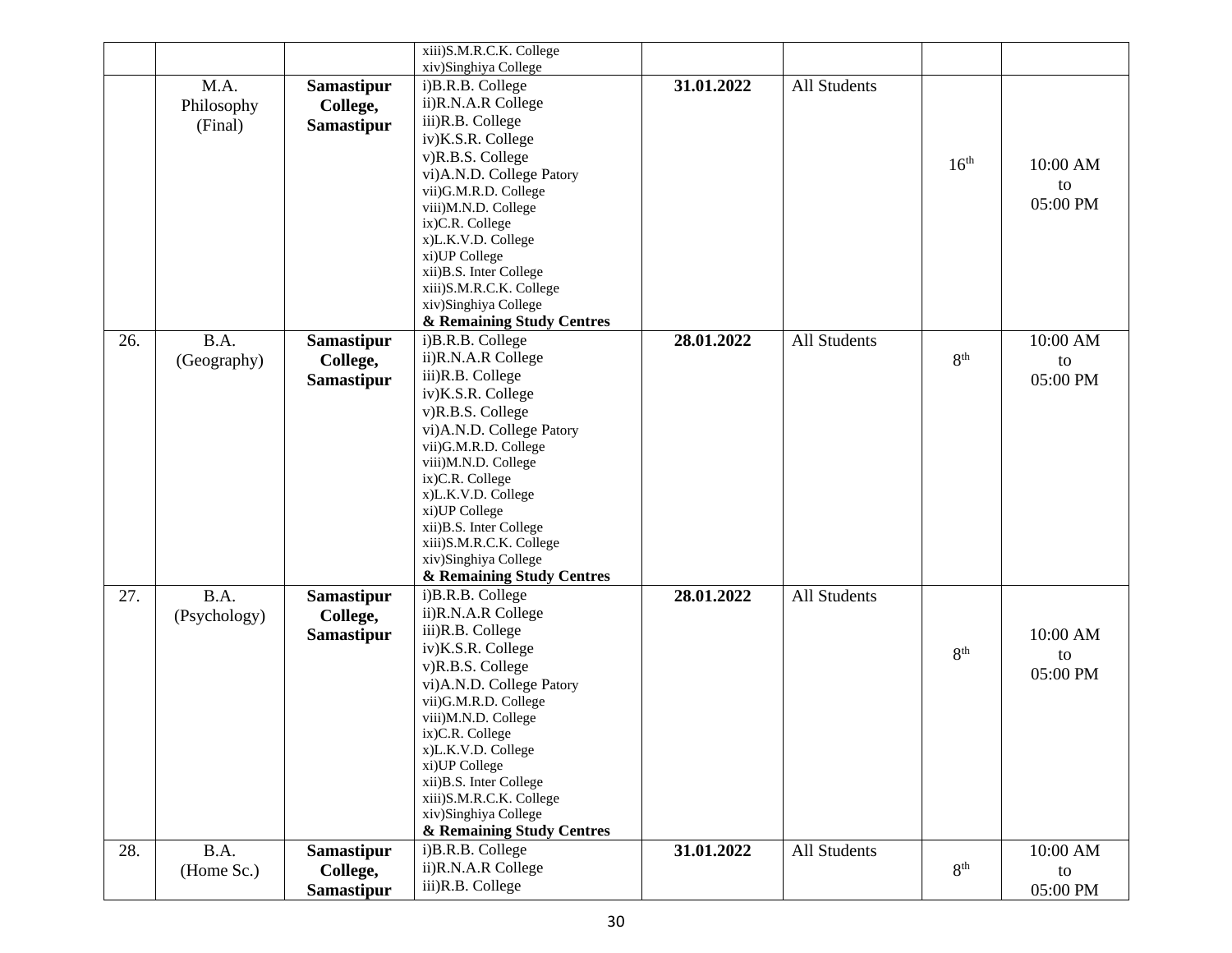|  | iv)K.S.R. College         |  |  |
|--|---------------------------|--|--|
|  |                           |  |  |
|  | v)R.B.S. College          |  |  |
|  | vi)A.N.D. College Patory  |  |  |
|  | vii)G.M.R.D. College      |  |  |
|  | viii)M.N.D. College       |  |  |
|  | $ix)$ C.R. College        |  |  |
|  | x)L.K.V.D. College        |  |  |
|  | xi) UP College            |  |  |
|  | xii) B.S. Inter College   |  |  |
|  | xiii)S.M.R.C.K. College   |  |  |
|  | xiv)Singhiya College      |  |  |
|  | & Remaining Study Centres |  |  |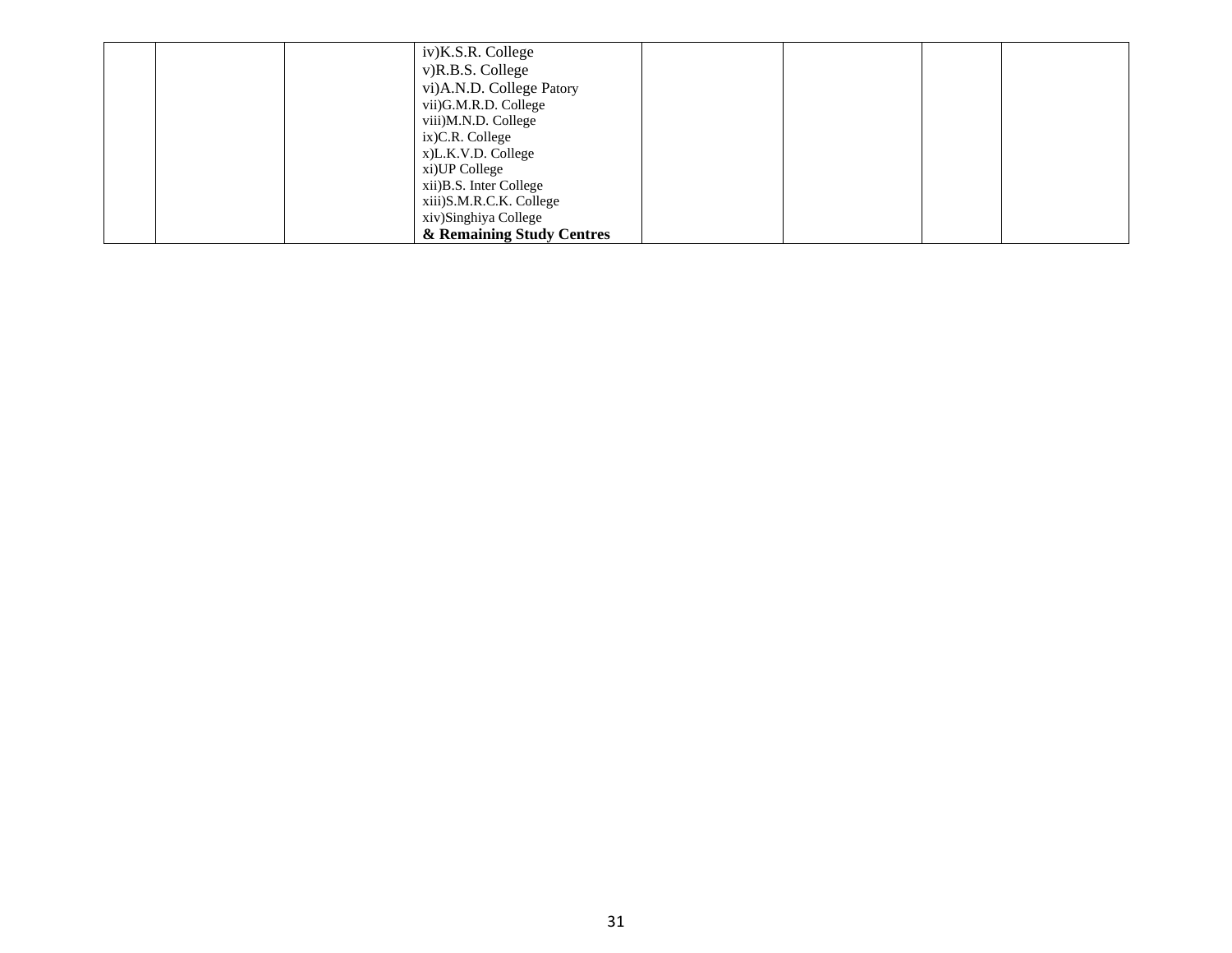#### **BEGUSARAI**

| <b>S.N.</b> | Name of the                    | <b>Examination</b>                | <b>Attached</b>                                                                                                                                                                                                                                                              | <b>Date</b>              | <b>Allotted</b>              | Paper            | <b>Time</b>                |
|-------------|--------------------------------|-----------------------------------|------------------------------------------------------------------------------------------------------------------------------------------------------------------------------------------------------------------------------------------------------------------------------|--------------------------|------------------------------|------------------|----------------------------|
|             | Programme                      | <b>Centre</b>                     | <b>Study</b>                                                                                                                                                                                                                                                                 | <sub>of</sub>            | Enrolment. No.               |                  | of                         |
|             |                                |                                   | <b>Centres</b>                                                                                                                                                                                                                                                               | <b>Examination</b>       |                              |                  | <b>Examination</b>         |
| 1.          | M.Com (Prev.)                  | G.D. College,<br>Begusarai        | i)A.P.S.M. College<br>ii)G.D.College<br>iii)R.C.S. College<br>iv)S.K. Mahila College<br>v)Project +2 School<br>vi) $N.S. +2$ School<br>vii) Project Girls +2 High School<br>viii) Rajeshwari +2 High School<br>ix)Govt. Kisan +2 High School<br>& Remaining Study Centres    | 27.01.2022               | All Students                 | 8 <sup>th</sup>  | 10:00 AM<br>to<br>05:00 PM |
| 2.          | M.Com (Final)                  | G.D. College,<br><b>Begusarai</b> | i)A.P.S.M. College<br>ii)G.D.College<br>iii)R.C.S. College<br>iv)S.K. Mahila College<br>v)Project +2 School<br>vi) $N.N.S. +2$ School<br>vii)Project Girls +2 High School<br>viii)Rajeshwari +2 High School<br>ix) Govt. Kisan +2 High School<br>& Remaining Study Centres   | 28.01.2022               | All Students                 | 16 <sup>th</sup> | 10:00 AM<br>to<br>05:00 PM |
| 3.          | M.A. History<br>$($ Prev. $)$  | G.D. College,<br><b>Begusarai</b> | i)A.P.S.M. College<br>ii)G.D.College<br>iii)R.C.S. College<br>iv)S.K. Mahila College<br>v)Project +2 School<br>vi)N.N.S. +2 School<br>vii) Project Girls +2 High School<br>viii) Rajeshwari +2 High School<br>ix) Govt. Kisan +2 High School<br>& Remaining Study Centres    | 29.01.2022               | All Students                 | 8 <sup>th</sup>  | 10:00 AM<br>to<br>05:00 PM |
| 4.          | M.A. History<br>(Final)        | G.D. College,<br>Begusarai        | i)A.P.S.M. College<br>ii)G.D.College<br>iii)R.C.S. College<br>iv)S.K. Mahila College<br>v)Project +2 School<br>vi) $N.S. +2$ School<br>vii) Project Girls $+2$ High School<br>viii) Rajeshwari +2 High School<br>ix) Govt. Kisan +2 High School<br>& Remaining Study Centres | 30.01.2022<br>30.01.2022 | All Students<br>All Students | 16 <sup>th</sup> | 10:00 AM<br>to<br>05:00 PM |
| 5.          | M.A. Pol. Sc.<br>$($ Prev. $)$ | G.D. College,<br><b>Begusarai</b> | i)A.P.S.M. College<br>ii)G.D.College<br>iii)R.C.S. College<br>iv)S.K. Mahila College                                                                                                                                                                                         | 31.01.2022               | All Students                 | 8 <sup>th</sup>  | 10:00 AM<br>to             |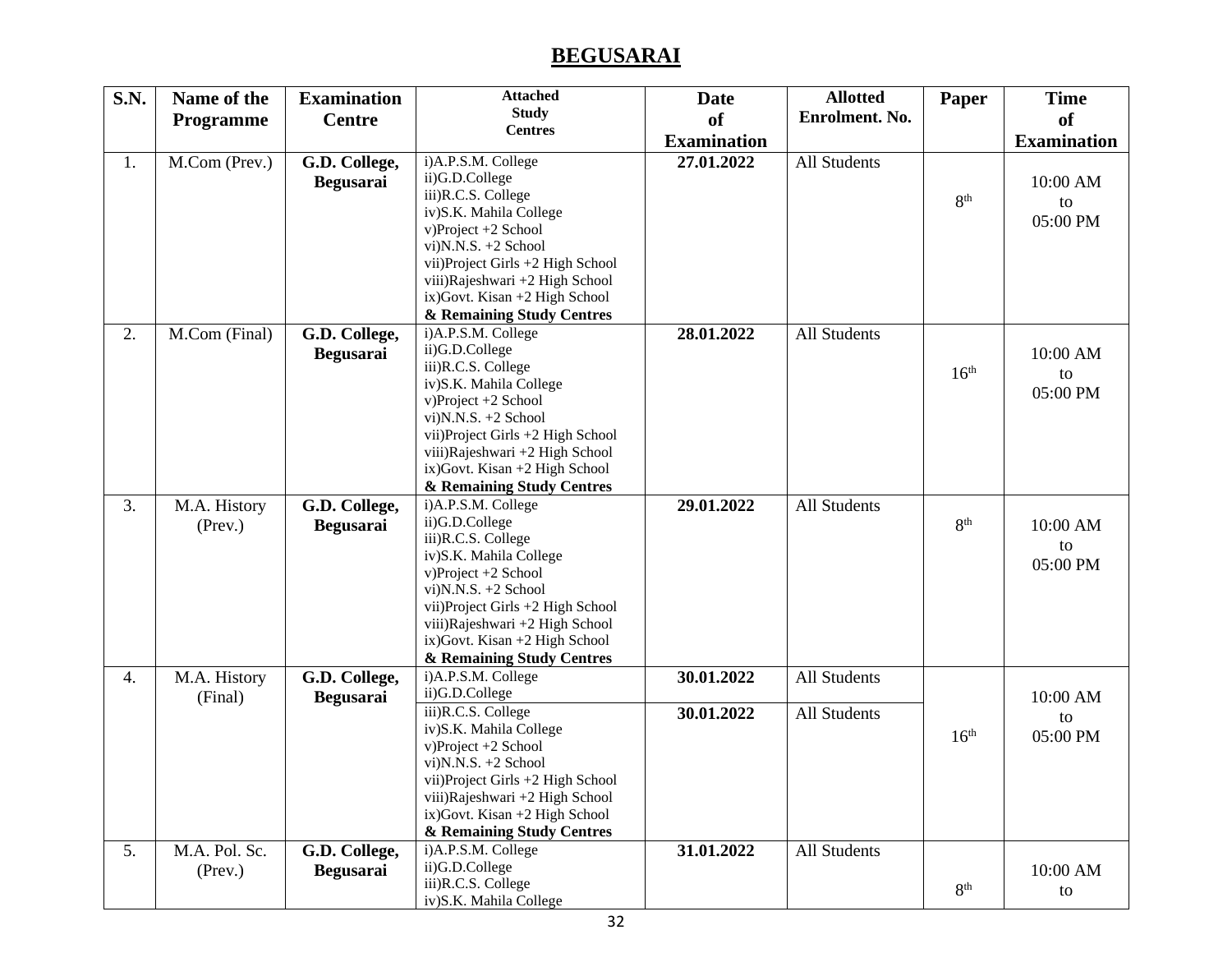|     |                |                  | v)Project +2 School                  |            |                     |                  | 05:00 PM |
|-----|----------------|------------------|--------------------------------------|------------|---------------------|------------------|----------|
|     |                |                  | vi)N.N.S. +2 School                  |            |                     |                  |          |
|     |                |                  | vii) Project Girls +2 High School    |            |                     |                  |          |
|     |                |                  | viii)Rajeshwari +2 High School       |            |                     |                  |          |
|     |                |                  | ix) Govt. Kisan +2 High School       |            |                     |                  |          |
|     |                |                  | & Remaining Study Centres            |            |                     |                  |          |
| 6.  | M.A. Pol. Sc.  | G.D. College,    | i)A.P.S.M. College                   | 27.01.2022 | All Students        |                  |          |
|     | (Final)        | <b>Begusarai</b> | ii)G.D.College                       |            |                     |                  | 10:00 AM |
|     |                |                  | iii)R.C.S. College                   |            |                     | 16 <sup>th</sup> | to       |
|     |                |                  | iv)S.K. Mahila College               |            |                     |                  | 05:00 PM |
|     |                |                  | v)Project +2 School                  |            |                     |                  |          |
|     |                |                  | vi) $N.N.S. +2$ School               |            |                     |                  |          |
|     |                |                  | vii) Project Girls +2 High School    |            |                     |                  |          |
|     |                |                  | viii)Rajeshwari +2 High School       |            |                     |                  |          |
|     |                |                  | ix) Govt. Kisan +2 High School       |            |                     |                  |          |
|     |                |                  | & Remaining Study Centres            |            |                     |                  |          |
| 7.  | M.A. Sociology | G.D. College,    | i)A.P.S.M. College                   | 28.01.2022 | All Students        |                  |          |
|     | $($ Prev. $)$  | <b>Begusarai</b> | ii)G.D.College                       |            |                     |                  | 10:00 AM |
|     |                |                  | iii)R.C.S. College                   |            |                     | 8 <sup>th</sup>  | to       |
|     |                |                  | iv)S.K. Mahila College               |            |                     |                  | 05:00 PM |
|     |                |                  | v)Project +2 School                  |            |                     |                  |          |
|     |                |                  | vi) $N.S. +2$ School                 |            |                     |                  |          |
|     |                |                  | vii) Project Girls +2 High School    |            |                     |                  |          |
|     |                |                  | viii)Rajeshwari +2 High School       |            |                     |                  |          |
|     |                |                  | ix) Govt. Kisan +2 High School       |            |                     |                  |          |
|     |                |                  | & Remaining Study Centres            |            |                     |                  |          |
| 8.  | M.A. Sociology | G.D. College,    | i)A.P.S.M. College<br>ii)G.D.College | 29.01.2022 | <b>All Students</b> |                  |          |
|     | (Final)        | <b>Begusarai</b> | iii)R.C.S. College                   |            |                     |                  | 10:00 AM |
|     |                |                  | iv)S.K. Mahila College               |            |                     | 16 <sup>th</sup> | to       |
|     |                |                  | $v) Project +2 School$               |            |                     |                  | 05:00 PM |
|     |                |                  | vi) $N.N.S. +2$ School               |            |                     |                  |          |
|     |                |                  | vii) Project Girls +2 High School    |            |                     |                  |          |
|     |                |                  | viii)Rajeshwari +2 High School       |            |                     |                  |          |
|     |                |                  | ix) Govt. Kisan +2 High School       |            |                     |                  |          |
|     |                |                  | & Remaining Study Centres            |            |                     |                  |          |
| 9.  | M.A.           | G.D. College,    | i)A.P.S.M. College                   | 30.01.2022 | All Students        |                  |          |
|     | Economics      | <b>Begusarai</b> | ii)G.D.College                       |            |                     |                  | 10:00 AM |
|     | (Prev)         |                  | iii)R.C.S. College                   |            |                     | 8 <sup>th</sup>  | to       |
|     |                |                  | iv)S.K. Mahila College               |            |                     |                  | 05:00 PM |
|     |                |                  | v)Project +2 School                  |            |                     |                  |          |
|     |                |                  | vi)N.N.S. +2 School                  |            |                     |                  |          |
|     |                |                  | vii) Project Girls +2 High School    |            |                     |                  |          |
|     |                |                  | viii)Rajeshwari +2 High School       |            |                     |                  |          |
|     |                |                  | ix) Govt. Kisan +2 High School       |            |                     |                  |          |
|     |                |                  | & Remaining Study Centres            |            |                     |                  |          |
| 10. | M.A.           | G.D. College,    | i)A.P.S.M. College<br>ii)G.D.College | 31.01.2022 | All Students        |                  |          |
|     | Economics      | <b>Begusarai</b> |                                      |            |                     |                  | 10:00 AM |
|     | (Final)        |                  | iii)R.C.S. College                   |            |                     | 16 <sup>th</sup> | to       |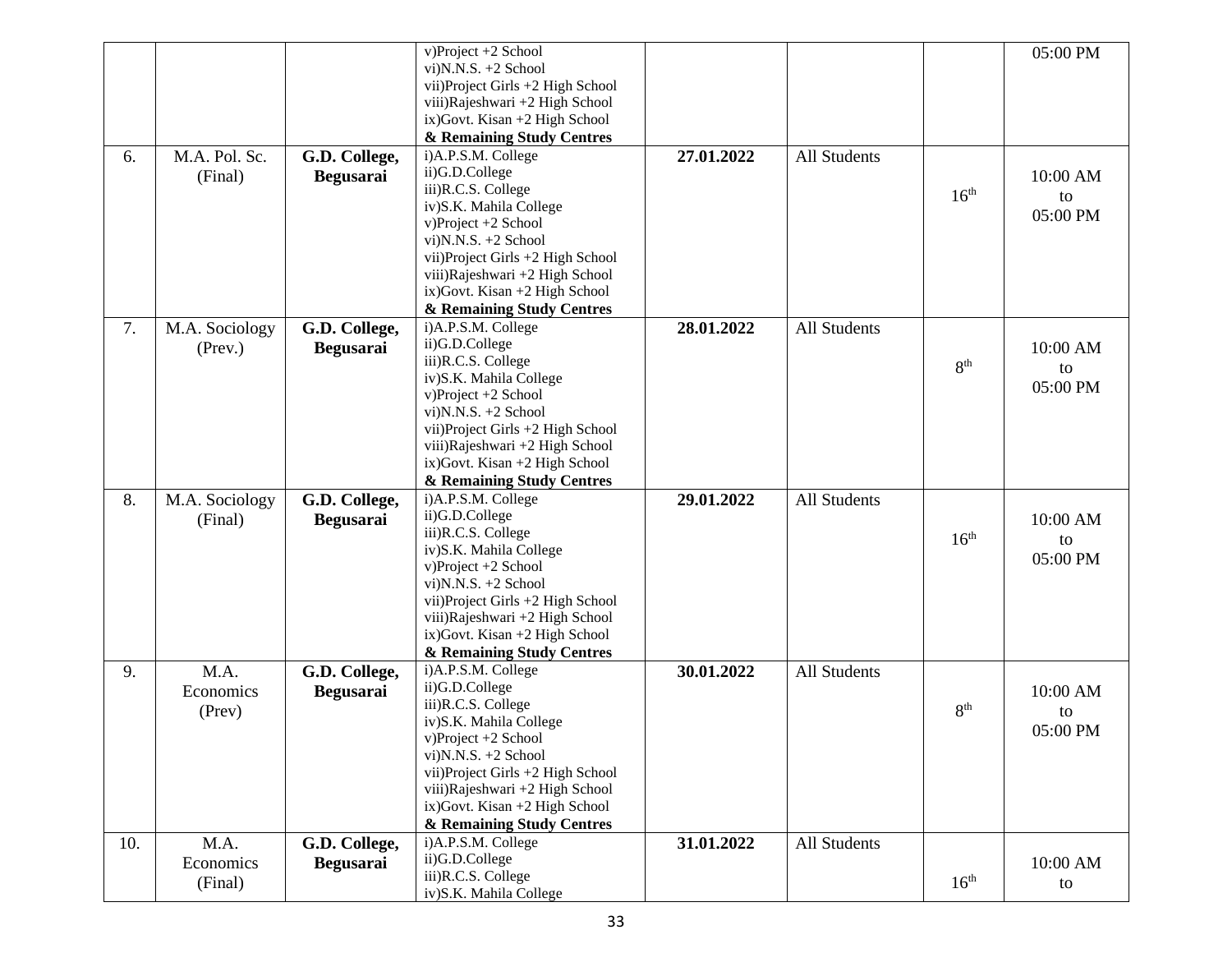|     |              |                  | v)Project +2 School                             |            |                     |                  | 05:00 PM |
|-----|--------------|------------------|-------------------------------------------------|------------|---------------------|------------------|----------|
|     |              |                  | vi) $N.S. +2$ School                            |            |                     |                  |          |
|     |              |                  | vii) Project Girls +2 High School               |            |                     |                  |          |
|     |              |                  | viii)Rajeshwari +2 High School                  |            |                     |                  |          |
|     |              |                  | ix) Govt. Kisan +2 High School                  |            |                     |                  |          |
|     |              |                  | & Remaining Study Centres<br>i)A.P.S.M. College |            |                     |                  |          |
|     | M.A. Hindi   | G.D. College,    | ii)G.D.College                                  | 27.01.2022 | <b>All Students</b> |                  |          |
| 11. | (Prev)       | <b>Begusarai</b> | iii)R.C.S. College                              |            |                     |                  | 10:00 AM |
|     |              |                  | iv)S.K. Mahila College                          |            |                     | 8 <sup>th</sup>  | to       |
|     |              |                  | v)Project +2 School                             |            |                     |                  | 05:00 PM |
|     |              |                  | vi) $N.N.S. +2$ School                          |            |                     |                  |          |
|     |              |                  | vii) Project Girls +2 High School               |            |                     |                  |          |
|     |              |                  | viii)Rajeshwari +2 High School                  |            |                     |                  |          |
|     |              |                  | ix) Govt. Kisan +2 High School                  |            |                     |                  |          |
|     |              |                  | & Remaining Study Centres                       |            |                     |                  |          |
| 12. | M.A. Hindi   | G.D. College,    | i)A.P.S.M. College                              | 28.01.2022 | All Students        |                  |          |
|     | (Final)      | <b>Begusarai</b> | ii)G.D.College                                  | 29.01.2022 |                     |                  | 10:00 AM |
|     |              |                  | iii)R.C.S. College                              | 30.01.2022 | All Students        | 16 <sup>th</sup> | to       |
|     |              |                  | iv)S.K. Mahila College                          |            |                     |                  | 05:00 PM |
|     |              |                  | v)Project +2 School                             |            |                     |                  |          |
|     |              |                  | vi)N.N.S. +2 School                             |            |                     |                  |          |
|     |              |                  | vii) Project Girls +2 High School               |            |                     |                  |          |
|     |              |                  | viii)Rajeshwari +2 High School                  |            |                     |                  |          |
|     |              |                  | ix) Govt. Kisan +2 High School                  |            |                     |                  |          |
|     |              |                  | & Remaining Study Centres                       |            |                     |                  |          |
| 13. | M.A. English | G.D. College,    | i)A.P.S.M. College<br>ii)G.D.College            | 30.01.2022 | <b>All Students</b> |                  |          |
|     | (Prev)       | <b>Begusarai</b> | iii)R.C.S. College                              |            |                     |                  | 10:00 AM |
|     |              |                  | iv)S.K. Mahila College                          |            |                     | 8 <sup>th</sup>  | to       |
|     |              |                  | v)Project +2 School                             |            |                     |                  | 05:00 PM |
|     |              |                  | vi)N.N.S. +2 School                             |            |                     |                  |          |
|     |              |                  | vii) Project Girls +2 High School               |            |                     |                  |          |
|     |              |                  | viii)Rajeshwari +2 High School                  |            |                     |                  |          |
|     |              |                  | ix) Govt. Kisan +2 High School                  |            |                     |                  |          |
|     |              |                  | & Remaining Study Centres                       |            |                     |                  |          |
| 14. | M.A. English | G.D. College,    | i)A.P.S.M. College                              | 31.01.2022 | <b>All Students</b> |                  |          |
|     | (Final)      | <b>Begusarai</b> | ii)G.D.College                                  |            |                     |                  | 10:00 AM |
|     |              |                  | iii)R.C.S. College                              |            |                     | 16 <sup>th</sup> | to       |
|     |              |                  | iv)S.K. Mahila College<br>v)Project +2 School   |            |                     |                  | 05:00 PM |
|     |              |                  | vi) $N.S. +2$ School                            |            |                     |                  |          |
|     |              |                  | vii) Project Girls +2 High School               |            |                     |                  |          |
|     |              |                  | viii)Rajeshwari +2 High School                  |            |                     |                  |          |
|     |              |                  | ix) Govt. Kisan +2 High School                  |            |                     |                  |          |
|     |              |                  | & Remaining Study Centres                       |            |                     |                  |          |
| 15. | M.A. Urdu    | G.D. College,    | i)A.P.S.M. College                              | 27.01.2022 | All Students        |                  |          |
|     | (Prev)       | <b>Begusarai</b> | ii)G.D.College                                  |            |                     |                  | 10:00 AM |
|     |              |                  | iii)R.C.S. College                              |            |                     | 8 <sup>th</sup>  | to       |
|     |              |                  | iv)S.K. Mahila College                          |            |                     |                  |          |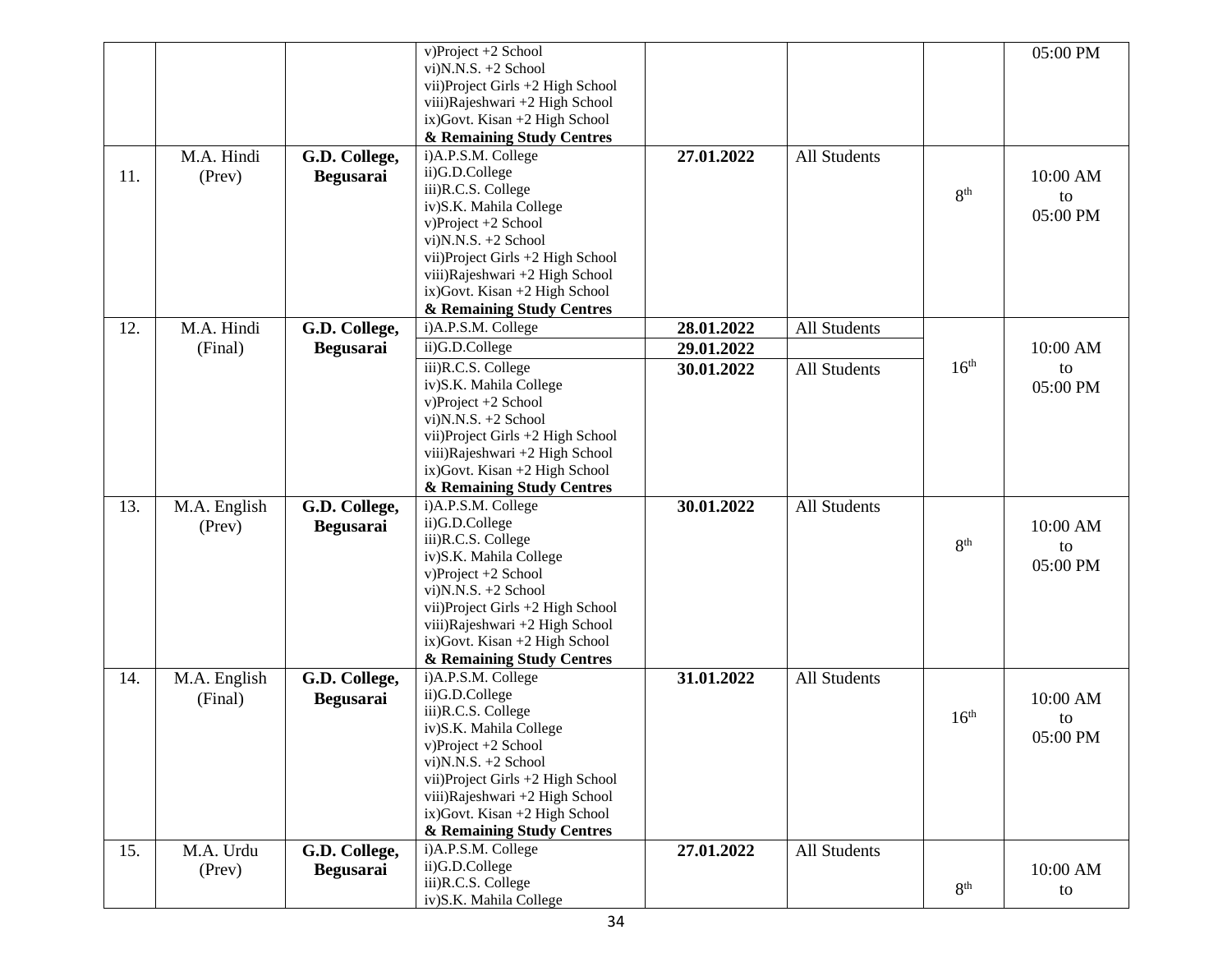|     |               |                  | v)Project +2 School               |            |                     |                  | 05:00 PM |
|-----|---------------|------------------|-----------------------------------|------------|---------------------|------------------|----------|
|     |               |                  | vi) $N.S. +2$ School              |            |                     |                  |          |
|     |               |                  | vii) Project Girls +2 High School |            |                     |                  |          |
|     |               |                  | viii)Rajeshwari +2 High School    |            |                     |                  |          |
|     |               |                  | ix) Govt. Kisan +2 High School    |            |                     |                  |          |
|     |               |                  | & Remaining Study Centres         |            |                     |                  |          |
|     | M.A. Urdu     | G.D. College,    | i)A.P.S.M. College                | 28.01.2022 | <b>All Students</b> |                  |          |
| 16. | (Final)       | <b>Begusarai</b> | ii)G.D.College                    |            |                     |                  |          |
|     |               |                  | iii)R.C.S. College                |            |                     |                  | 10:00 AM |
|     |               |                  | iv)S.K. Mahila College            |            |                     |                  |          |
|     |               |                  | v)Project +2 School               |            |                     | 16 <sup>th</sup> | to       |
|     |               |                  | vi) $N.N.S. +2$ School            |            |                     |                  | 05:00 PM |
|     |               |                  | vii) Project Girls +2 High School |            |                     |                  |          |
|     |               |                  | viii)Rajeshwari +2 High School    |            |                     |                  |          |
|     |               |                  | ix) Govt. Kisan +2 High School    |            |                     |                  |          |
|     |               |                  | & Remaining Study Centres         |            |                     |                  |          |
| 17. | M.A.          | G.D. College,    | i)A.P.S.M. College                | 29.01.2022 | <b>All Students</b> | 7 <sup>th</sup>  |          |
|     | Geography     | <b>Begusarai</b> | ii)G.D.College                    |            |                     | $\&$             | 10:00 AM |
|     | (Prev)        |                  | iii)R.C.S. College                |            |                     | 8 <sup>th</sup>  |          |
|     |               |                  | iv)S.K. Mahila College            |            |                     |                  | to       |
|     |               |                  | v)Project +2 School               |            |                     |                  | 05:00 PM |
|     |               |                  | vi)N.N.S. +2 School               |            |                     |                  |          |
|     |               |                  | vii) Project Girls +2 High School |            |                     |                  |          |
|     |               |                  | viii)Rajeshwari +2 High School    |            |                     |                  |          |
|     |               |                  | ix) Govt. Kisan +2 High School    |            |                     |                  |          |
|     |               |                  | & Remaining Study Centres         |            |                     |                  |          |
| 18. | M.A.          | G.D. College,    | i)A.P.S.M. College                | 30.01.2022 | All Students        |                  |          |
|     | Geography     | <b>Begusarai</b> | ii)G.D.College                    |            |                     | 15 <sup>th</sup> | 10:00 AM |
|     | (Final)       |                  | iii)R.C.S. College                |            |                     | $\&$             | to       |
|     |               |                  | iv)S.K. Mahila College            |            |                     | 16 <sup>th</sup> | 05:00 PM |
|     |               |                  | $v) Project +2 School$            |            |                     |                  |          |
|     |               |                  | vi)N.N.S. +2 School               |            |                     |                  |          |
|     |               |                  | vii) Project Girls +2 High School |            |                     |                  |          |
|     |               |                  | viii) Rajeshwari +2 High School   |            |                     |                  |          |
|     |               |                  | ix) Govt. Kisan +2 High School    |            |                     |                  |          |
|     |               |                  | & Remaining Study Centres         |            |                     |                  |          |
| 19. | M.A. Home     | G.D. College,    | i)A.P.S.M. College                | 29.01.2022 | <b>All Students</b> |                  |          |
|     | Sc.(Prev)     | <b>Begusarai</b> | ii)G.D.College                    |            |                     |                  | 10:00 AM |
|     |               |                  | iii)R.C.S. College                |            |                     | 7 <sup>th</sup>  | to       |
|     |               |                  | iv)S.K. Mahila College            |            |                     | $\&$             | 05:00 PM |
|     |               |                  | v)Project +2 School               |            |                     | 8 <sup>th</sup>  |          |
|     |               |                  | vi) $N.S. +2$ School              |            |                     |                  |          |
|     |               |                  | vii) Project Girls +2 High School |            |                     |                  |          |
|     |               |                  | viii) Rajeshwari +2 High School   |            |                     |                  |          |
|     |               |                  | ix) Govt. Kisan +2 High School    |            |                     |                  |          |
|     |               |                  | & Remaining Study Centres         |            |                     |                  |          |
| 20. | M.A. Home Sc. | G.D. College,    | i)A.P.S.M. College                | 30.01.2022 | <b>All Students</b> |                  |          |
|     | (Final)       | <b>Begusarai</b> | ii)G.D.College                    |            |                     |                  | 10:00 AM |
|     |               |                  | iii)R.C.S. College                |            |                     | 15 <sup>th</sup> | to       |
|     |               |                  | iv)S.K. Mahila College            |            |                     |                  |          |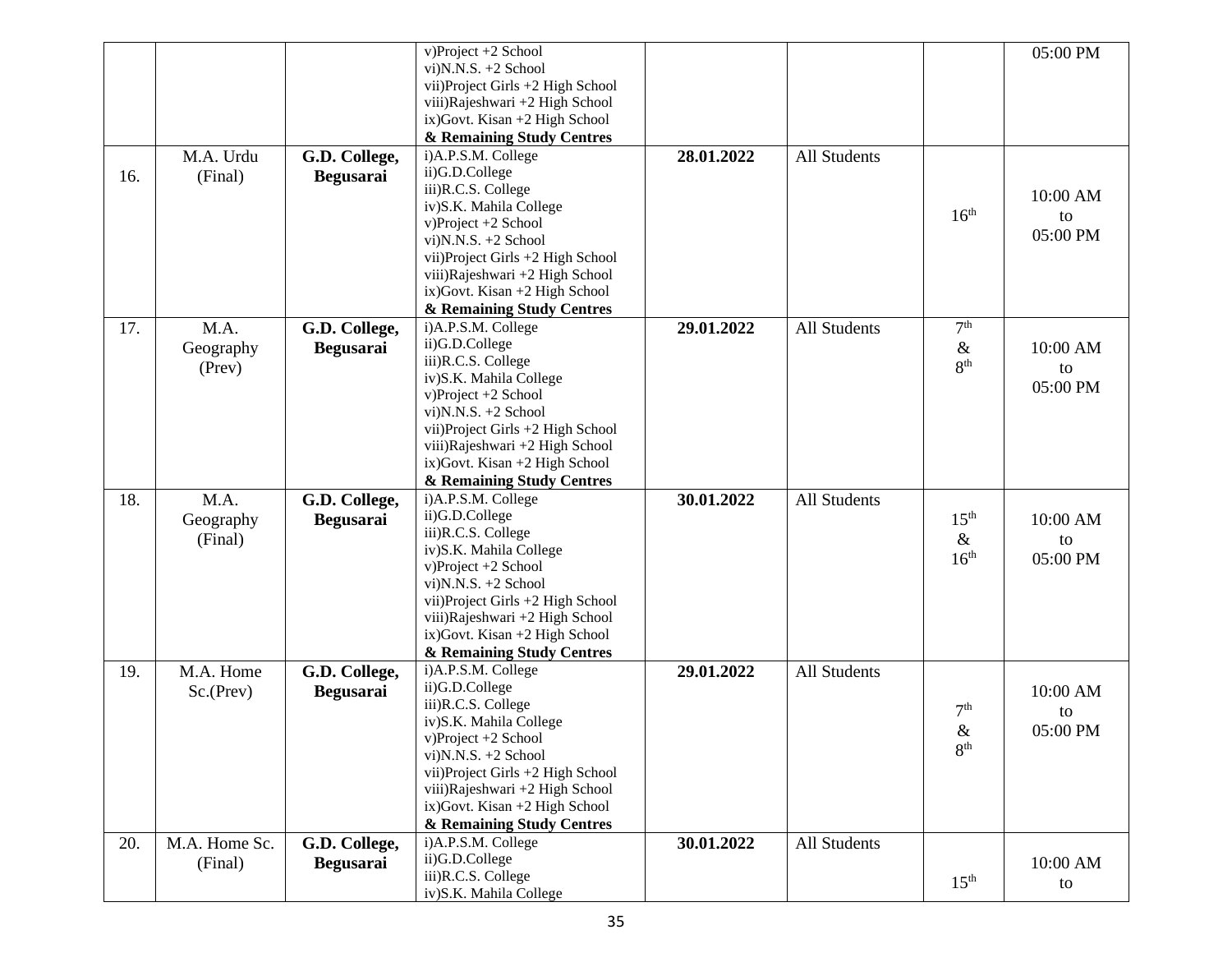|     |               |                  | v)Project +2 School                           |            |                     | $\&$                  | 05:00 PM |
|-----|---------------|------------------|-----------------------------------------------|------------|---------------------|-----------------------|----------|
|     |               |                  | vi) $N.S. +2$ School                          |            |                     | 16 <sup>th</sup>      |          |
|     |               |                  | vii) Project Girls +2 High School             |            |                     |                       |          |
|     |               |                  | viii)Rajeshwari +2 High School                |            |                     |                       |          |
|     |               |                  | ix) Govt. Kisan +2 High School                |            |                     |                       |          |
|     |               |                  | & Remaining Study Centres                     |            |                     |                       |          |
| 21. | M.A.          | G.D. College,    | i)A.P.S.M. College                            | 27.01.2022 | All Students        |                       |          |
|     |               |                  | ii)G.D.College                                |            |                     |                       |          |
|     | Psychology    | <b>Begusarai</b> | iii)R.C.S. College                            |            |                     |                       | 10:00 AM |
|     | (Prev)        |                  | iv)S.K. Mahila College                        |            |                     | 7 <sup>th</sup>       | to       |
|     |               |                  | v)Project +2 School                           |            |                     | $\&$                  | 05:00 PM |
|     |               |                  | vi)N.N.S. +2 School                           |            |                     | 8 <sup>th</sup>       |          |
|     |               |                  |                                               |            |                     |                       |          |
|     |               |                  | vii) Project Girls +2 High School             |            |                     |                       |          |
|     |               |                  | viii) Rajeshwari +2 High School               |            |                     |                       |          |
|     |               |                  | ix) Govt. Kisan +2 High School                |            |                     |                       |          |
|     |               |                  | & Remaining Study Centres                     |            |                     |                       |          |
| 22. | M.A.          | G.D. College,    | i)A.P.S.M. College                            | 28.01.2022 | All Students        |                       |          |
|     | Psychology    | <b>Begusarai</b> | ii)G.D.College                                |            |                     | $14^{th}$ , $15^{th}$ | 10:00 AM |
|     | (Final)       |                  | iii)R.C.S. College                            |            |                     | $\&$                  | to       |
|     |               |                  | iv)S.K. Mahila College<br>v)Project +2 School |            |                     | 16 <sup>th</sup>      | 05:00 PM |
|     |               |                  | vi) $N.N.S. +2$ School                        |            |                     |                       |          |
|     |               |                  | vii) Project Girls +2 High School             |            |                     |                       |          |
|     |               |                  | viii) Rajeshwari +2 High School               |            |                     |                       |          |
|     |               |                  | ix) Govt. Kisan +2 High School                |            |                     |                       |          |
|     |               |                  | & Remaining Study Centres                     |            |                     |                       |          |
|     |               |                  | i)A.P.S.M. College                            |            |                     |                       |          |
| 22. | M.A.          | G.D. College,    | ii)G.D.College                                | 29.01.2022 | <b>All Students</b> |                       |          |
|     | Philosophy    | <b>Begusarai</b> | iii)R.C.S. College                            |            |                     | 8 <sup>th</sup>       | 10:00 AM |
|     | $($ Prev. $)$ |                  | iv)S.K. Mahila College                        |            |                     |                       | to       |
|     |               |                  | v)Project +2 School                           |            |                     |                       | 05:00 PM |
|     |               |                  | vi) $N.S. +2$ School                          |            |                     |                       |          |
|     |               |                  | vii) Project Girls +2 High School             |            |                     |                       |          |
|     |               |                  | viii) Rajeshwari +2 High School               |            |                     |                       |          |
|     |               |                  | ix) Govt. Kisan +2 High School                |            |                     |                       |          |
|     |               |                  | & Remaining Study Centres                     |            |                     |                       |          |
| 23. | M.A.          | G.D. College,    | i)A.P.S.M. College                            | 30.01.2022 | All Students        |                       |          |
|     |               |                  | ii)G.D.College                                |            |                     | 16 <sup>th</sup>      |          |
|     | Philosophy    | <b>Begusarai</b> | iii)R.C.S. College                            |            |                     |                       | 10:00 AM |
|     | (Final)       |                  | iv)S.K. Mahila College                        |            |                     |                       | to       |
|     |               |                  | v)Project +2 School                           |            |                     |                       | 05:00 PM |
|     |               |                  | vi) $N.S. +2$ School                          |            |                     |                       |          |
|     |               |                  | vii) Project Girls +2 High School             |            |                     |                       |          |
|     |               |                  | viii) Rajeshwari +2 High School               |            |                     |                       |          |
|     |               |                  | ix) Govt. Kisan +2 High School                |            |                     |                       |          |
|     |               |                  | & Remaining Study Centres                     |            |                     |                       |          |
| 24. | M.A. Maithili | G.D. College,    | i)A.P.S.M. College                            | 30.01.2022 | All Students        |                       |          |
|     | $($ Prev. $)$ | <b>Begusarai</b> | ii)G.D.College                                |            |                     | 8 <sup>th</sup>       | 10:00 AM |
|     |               |                  | iii)R.C.S. College                            |            |                     |                       | to       |
|     |               |                  |                                               |            |                     |                       |          |